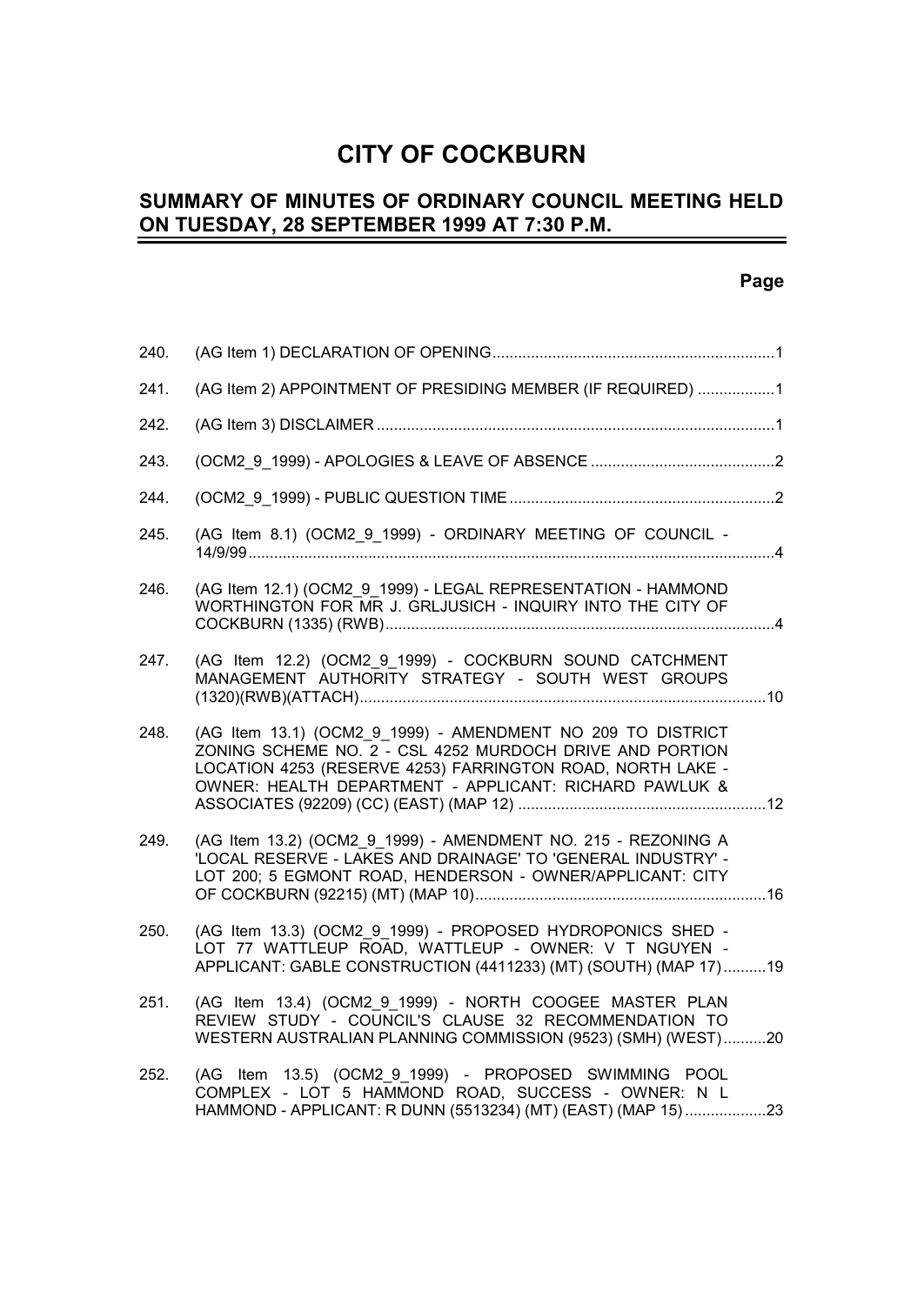| 253. | (AG Item 13.6) (OCM2 9 1999) - PROPOSED AMENDMENT NO. 214 -<br>LOT 12 ROCKINGHAM ROAD, SPEARWOOD - OWNER: SEPAROVICH -<br>APPLICANT: GREG ROWE & ASSOCIATES (92214) (SR) (COASTAL) 29 |
|------|---------------------------------------------------------------------------------------------------------------------------------------------------------------------------------------|
| 254. | (AG Item 13.7)13.7 (OCM2_9_1999) - BEELIAR DRIVE ROAD RESERVE -<br>LAND PURCHASE (92210) (450953) (SR) (COASTAL / SOUTH)32                                                            |
| 255. | (AG Item 13.8)13.8 (OCM2 9 1999) - AMENDMENT NO. 202 - JANDAKOT<br>GROUNDWATER - FINAL ADOPTION (92202) (SOS) (EAST) (MAP 18-24) 34                                                   |
| 256. | (AG Item 14.1) (OCM2 9 1999) - LIST OF CREDITORS PAID (5605) (KL) 44                                                                                                                  |
| 257. | (AG Item 14.2) (OCM2 9 1999) - INCREASED MAINTENANCE LEVY -<br>RESERVE 32870 (CNR PACKHAM ROAD AND BLACKWOOD AVENUE,<br>HAMILTON HILL) - WATER CORPORATION (2210341) (KJS) 45         |
| 258. | (AG Item 14.3) (OCM2 9 1999) - BUDGET AMENDMENT - PROVISION                                                                                                                           |
| 259. | (AG Item 23.1) (OCM2 9 1999) - RESOLUTION OF COMPLIANCE (Section                                                                                                                      |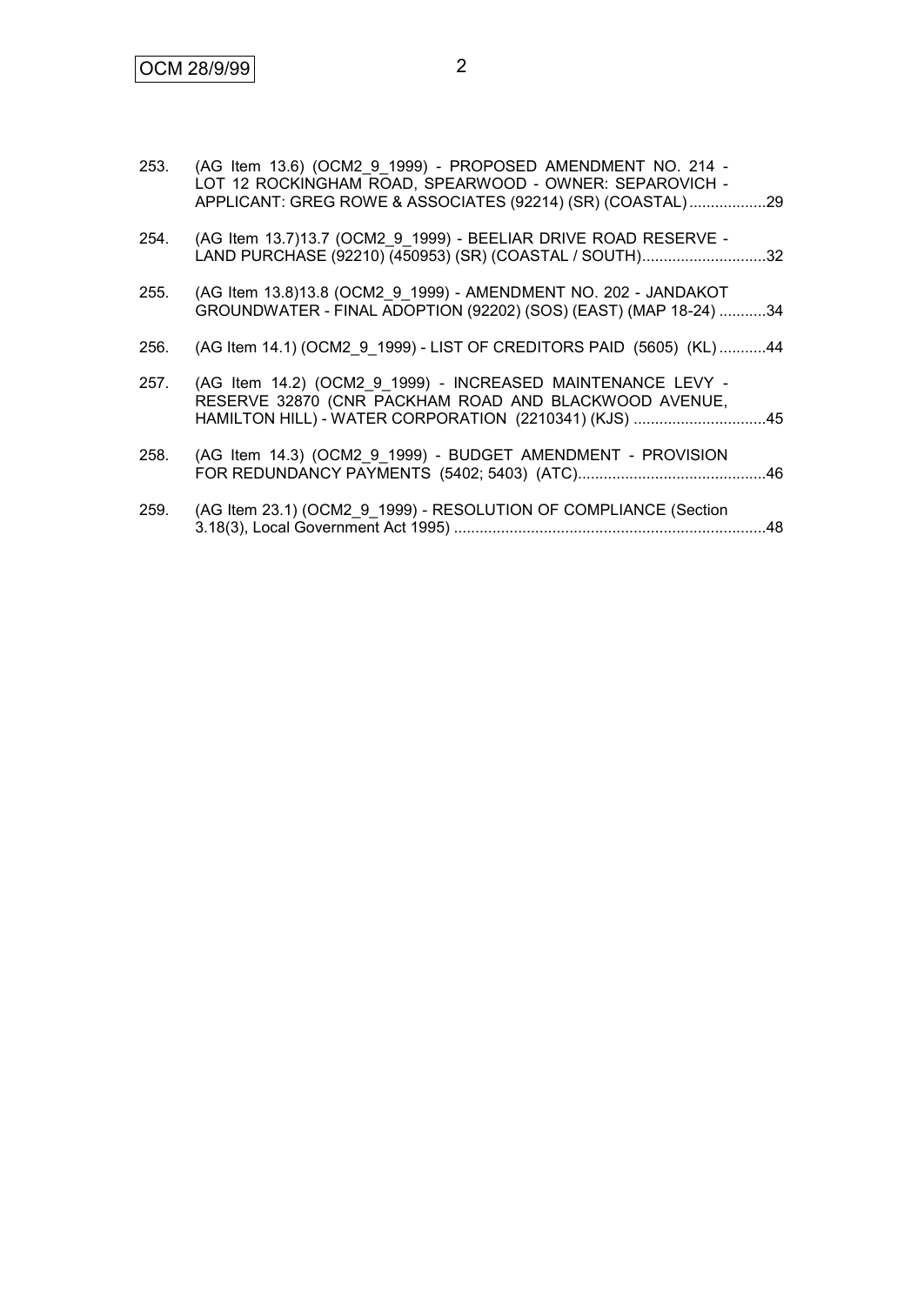# **CITY OF COCKBURN**

# **MINUTES OF ORDINARY COUNCIL MEETING HELD ON TUESDAY, 28 SEPTEMBER 1999 AT 7:30 P.M.**

#### **PRESENT:**

#### **COUNCIL MEMBERS**

| Mr J F Donaldson | $\overline{\phantom{a}}$ | <b>Chairperson of Joint Commission</b> |
|------------------|--------------------------|----------------------------------------|
| Ms J L Smithson  | $\blacksquare$           | Joint Commissioner                     |
| Mr M A Jorgensen | $\sim$                   | Joint Commissioner                     |

#### **IN ATTENDANCE**

| Mr R W Brown    | $\sim$ $-$               | <b>Chief Executive Officer</b>             |
|-----------------|--------------------------|--------------------------------------------|
| Mr D M Green    | $\sim$ 10 $\pm$          | <b>Director Community Services</b>         |
| Mr A T Crothers | $\sim$                   | Director, Finance & Corporate Services     |
| Mr S Ryan       | $\blacksquare$           | Acting Director, Planning & Development    |
| Mr B K Greay    | $\overline{\phantom{a}}$ | Director, Engineering & Works              |
| Mrs B Pinto     | $\blacksquare$           | Secretary to Director, Finance & Corporate |
|                 |                          | <b>Services</b>                            |

#### **240. (AG Item 1) DECLARATION OF OPENING**

The Presiding Member declared the meeting open at 7.30 pm.

#### **241. (AG Item 2) APPOINTMENT OF PRESIDING MEMBER (IF REQUIRED)**

Nil

#### **242. (AG Item 3) DISCLAIMER**

The Presiding Member read aloud the following disclaimer:

Members of the public who attend Council Meetings, should not act immediately on anything they hear at the Meetings, without first seeking clarification of Council's position. Persons are advised to wait for written advice from the Council prior to taking action on any matter that they may have before Council.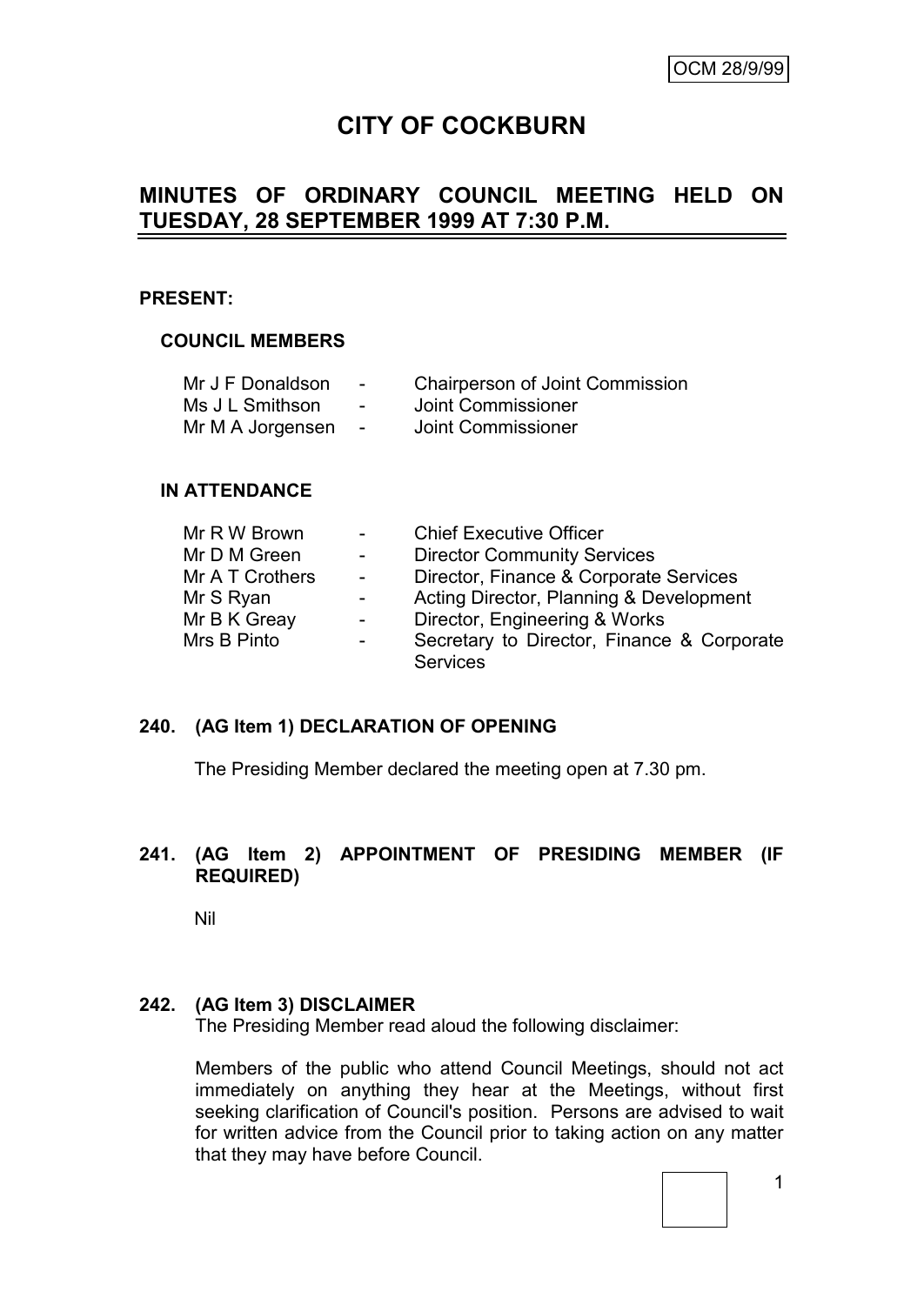#### **243. (OCM2\_9\_1999) - APOLOGIES & LEAVE OF ABSENCE**

Mr S Hiller Leave of Absence

#### **244. (OCM2\_9\_1999) - PUBLIC QUESTION TIME**

**Stephen Lee**, a ratepayer and suspended Councillor spoke with regard to Item 13.8 - Final Adoption of Amendment No.202 - Jandakot Groundwater, which deals with declaring the area of the water mound a resource zone. He asked Council whether this matter could be deferred, so that there could be some community consultation. He is aware that the report had been out for a long time, but was not aware that this area was going to be declared a resource zone. He feels it would be a good idea if we had some public consultation, and from that meeting a committee be formed, who could represent the community in this area. He suggested that this Committee should deal with issues such as preparing policies and provide further guidance on the keeping of horses and animals etc. He felt there were many issues which are yet to be addressed, and therefore Council should not be rushed into making a decision. He again requested if Council could defer the item and have a public meeting, so that interested persons can attend and have some input. Cmr Donaldson replied that he was not sure what the timeframe of the Commission was and asked the question of Acting Director, Planning and Development as to whether he was aware of a timeframe? Acting Director, Planning and Development replied that the standard requirement is 42 days for close of submissions, but Council can seek the Minister's approval for an extension.

Cmr Smithson confirmed with the Acting Director, Planning and Development that the Amendment was for final approval, and that the formal advertising period had been completed. Also the MRS has already been changed to require a resource protection, being a water resource which is a requirement and the Council is simply following the requirements of the State Government's and Council's Schemes conforming to the MRS. She felt if we had a public meeting it would be giving a false impression to people that in fact they are going to change the MRS back again and she did not believe that changing both policies will give us a realistic outcome. She said she would query what outcome could be of benefit to the people of Cockburn, rather than raising false expectations. Stephen Lee replied that he fully understands that it is practically impossible for the State Government to change its mind. As it is so big an issue, he did not think it would be a problem to form a committee with community representation on it to deal with these issues in the future.

Stephen Lee asked whether the State Planning Policy SP6 was law or just a policy? Acting Director, Planning and Development replied that it has been gazetted as a State Planning Policy, so it is a policy from the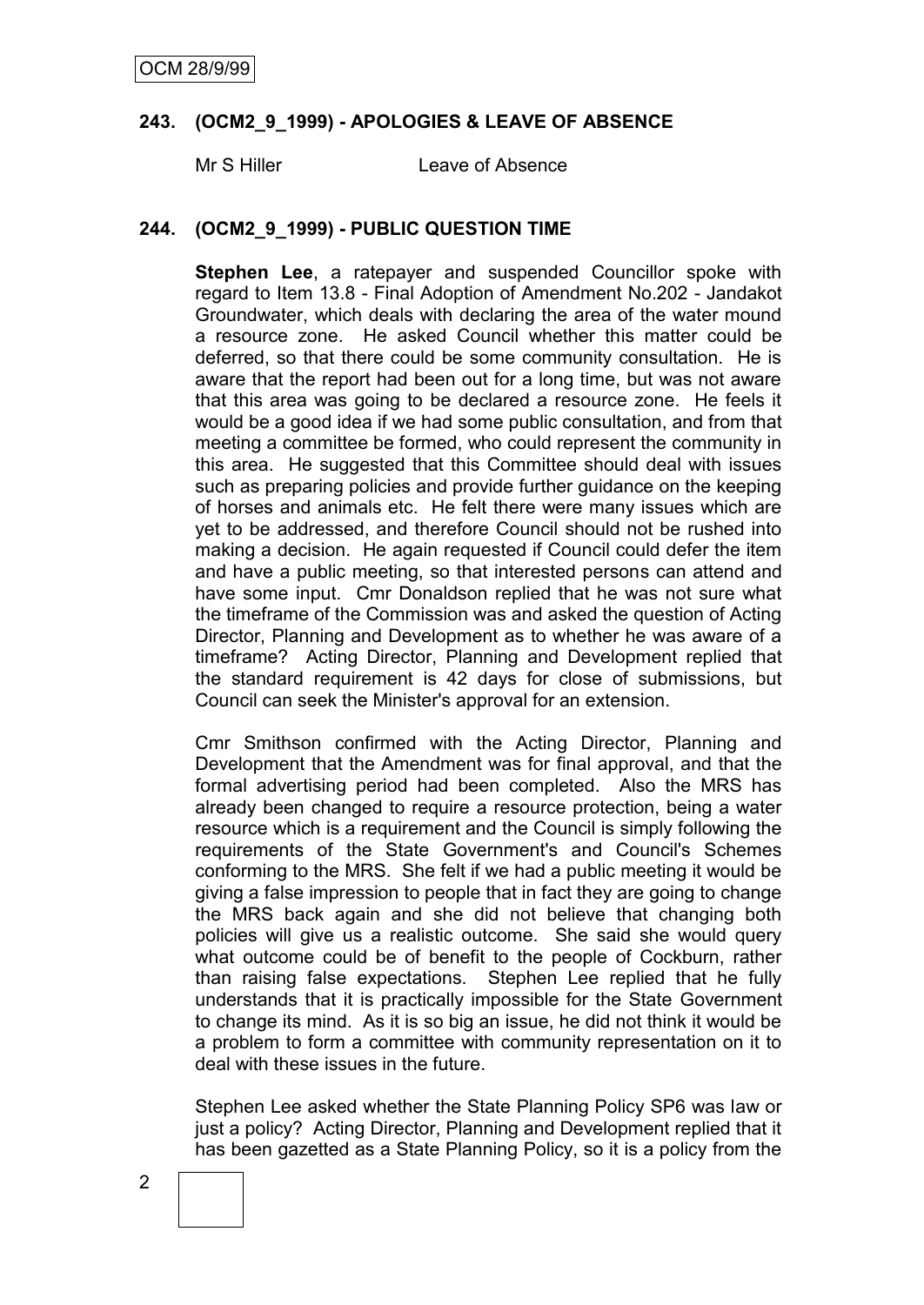Commission that establishes the uses that can be permitted within the MRS in the groundwater zone in which local amendments must have close correlation with and therefore it is law with which local authorities have to follow.

Cmr Smithson asked Stephen Lee what is the basis of his main area of concern? Is it the keeping of horses and animals, is it of some specific detail or a whole zoning question of what the resource zone is proposing? Stephen Lee replied that there were two issues, first it is the keeping of horses and animals, and secondly ancillary or auxiliary accommodation which is also embedded in the State Planning Policy  $SP<sub>6</sub>$ 

**Stephen Lee** also queried the Jervoise Bay development. He said there has been a lot of contention in the Press whether it is actually going to go ahead, as the City has to prepare amendments to allow it to happen. Both the present Council and previous (suspended) Council were opposed as to where they wanted to put it and Council did the amendments as instructed by the State Government. He asked whether Council has had any communication with the Planning Department or the Department of Commerce and Trade or the responsible body that it may not be necessary now to change an "A" Class reserve to general industrial. Cmr Donaldson replied that there is nothing official that has come through. On this basis, Stephen Lee replied that he does not fully understand the processes of changing an "A" Class reserve to general industrial and therefore would not understand the process to change general industrial back to "A" Class reserve, if it was necessary, but realises how extremely complicated it could be, if that was the case. He requested Council to be proactive, if Council could put on hold its amendments and approach the WAPC or the Department of Commerce and Trade to have a moratorium on the issue until it is decided.

Cmr Donaldson replied that it was his understanding that the evaluation is going to be done on the basis that if it is cheaper to move it further south, the cheaper it will be at a net rate, in comparison to what is already being spent as to where it is to be located. As far as he knew the matter is still under consideration. He said whether or not Council can start changing things back again, he suspected it would be difficult to ask, but one which he thought the community would respond to positively and quite often this is the outcome they want. He did not think anything would happen until the evaluation is complete. Stephen Lee requested Council to pursue the matter.

**Stephen Lee** thanked the Strategic Planning Department, the Planning Department and the Environmental Department for the work they did on the buffer zone. He believes that what has been done was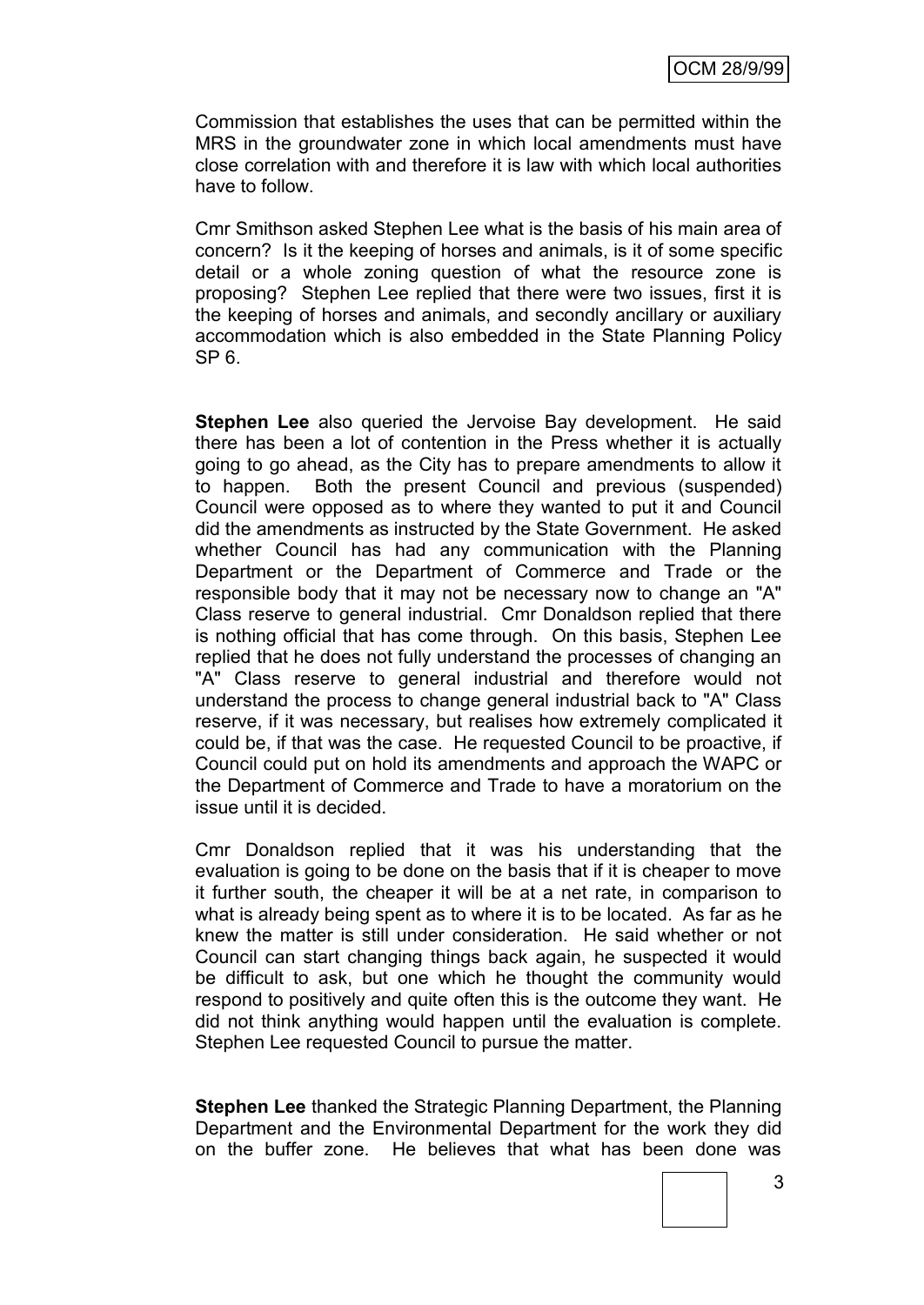objective and complimented the officers for what they did. He said he would challenge the State Government to prove this Council wrong in its approach to the submissions that this City has made.

Cmr Donaldson thanked Stephen Lee for the matters raised.

**Val Oliver**, a ratepayer from Coolbellup spoke with regard to Minute No.234 - Offer to Lease Reserve 31607 Spearwood Avenue, Bibra Lake - Bunnings Building Supplies - 14 September 1999 meeting of Council. She said further to her meeting with the Commissioners on the afternoon of 28 September 1999, she had a look at the block and felt it was a rather big block. She still feels the actual annual rent being paid on it is really not enough. It works out at only \$130 a week from a big firm like Bunnings? This is not going to help the ratepayers of Cockburn at all.

Cmr Donaldson thanked Mrs Oliver for her comments and stated that points made at the meeting earlier in the afternoon remain unchanged and that in relation to the overall size of the car lot and land area which Bunnings occupies, the site in question is relatively small. The Commissioners felt that they had to take into consideration the recommendation from a qualified valuer who provides the expert opinion on which they have to base their decision, however he acknowledged the point made.

## **245. (AG Item 8.1) (OCM2\_9\_1999) - ORDINARY MEETING OF COUNCIL - 14/9/99**

MOVED Cmr Jorgensen SECONDED Cmr Smithson that the Minutes of the Ordinary Council Meeting held on Tuesday, 14 September 1999 be confirmed as a true and accurate record.

**CARRIED 3/0**

# **246. (AG Item 12.1) (OCM2\_9\_1999) - LEGAL REPRESENTATION - HAMMOND WORTHINGTON FOR MR J. GRLJUSICH - INQUIRY INTO THE CITY OF COCKBURN (1335) (RWB)**

#### **RECOMMENDATION** That Council:

- (1) receive the letters dated 7th September and 16th September 1999 from Hammond Worthington - Lawyers; and
- (2) consider the request.

$$
\begin{array}{c} 4 \\ \end{array}
$$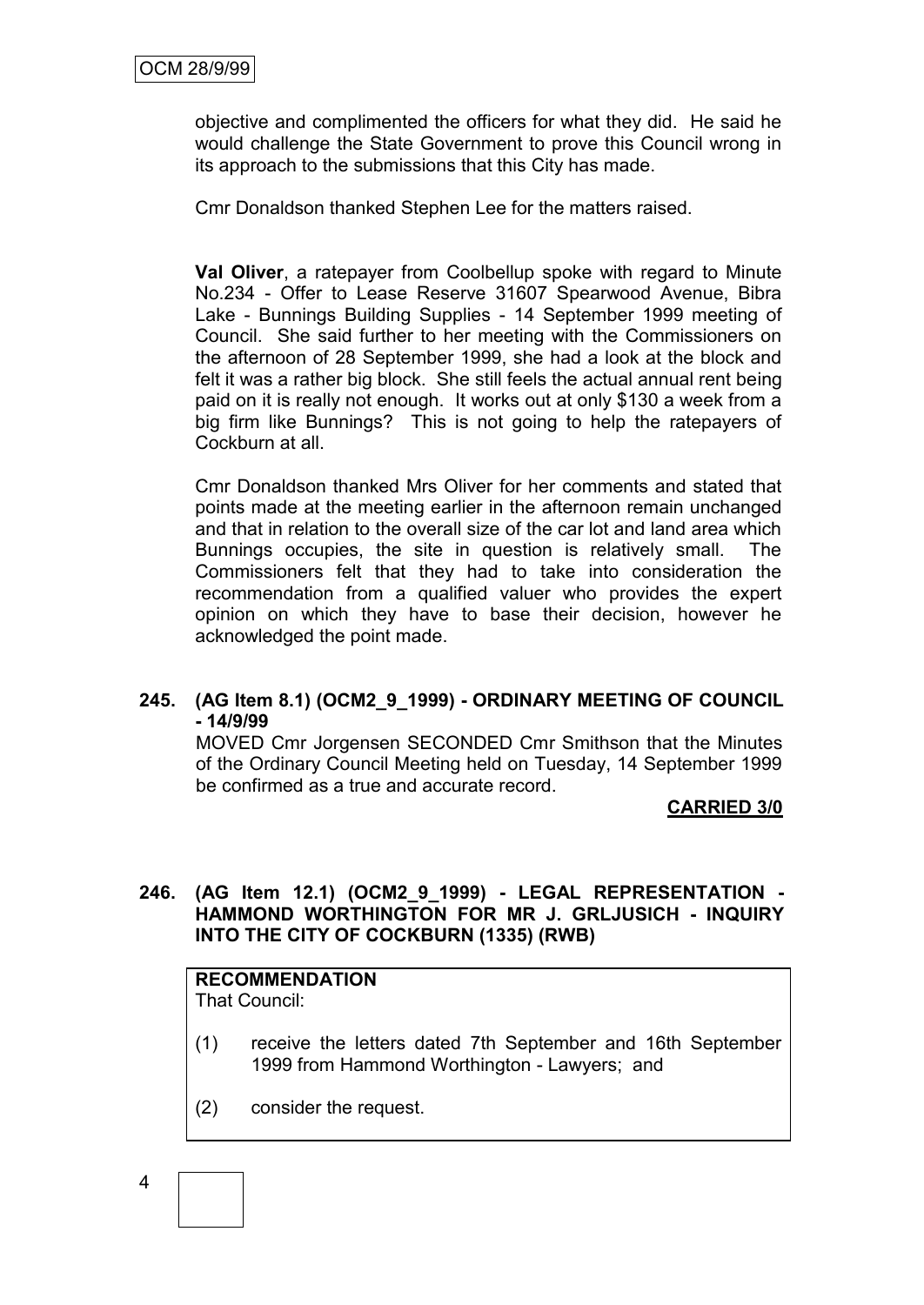#### **COUNCIL DECISION**

MOVED Cmr Jorgensen SECONDED Cmr Smithson that Council:

- (1) receive the letters dated 7 September and 16 September 1999 from Hammond Worthington - Lawyers;
- (2) reaffirm to Hammond Worthington that Council's support for the payment of legal costs is conditional upon Mr J Grljusich's written confirmation of the appointment of Hammond Worthington as his legal representatives for the Douglas Inquiry and his signing of Council's Policy A1.18;
- (3) advise Hammond Worthington that after due consideration of the letter dated 16 September 1999 which details the nature and extent of the legal services required in accordance with Policy A1.18 and having given due consideration to the fact that Mr. Grljusich is a central figure in the Inquiry and additionally, was the Mayor of the City at the time of the suspension of Councillors, Council is prepared to contribute in total up to a maximum amount of \$40,000 by way of reimbursement of legal expenses on production of an itemised statement of costs following the outcome of the Inquiry subject to Policy A1.18, which provides for the payment to be made if a person has not acted illegally or dishonestly against the interests of the City or otherwise in bad faith;
- (4) advise Hammond Worthington that the general thrust of the Inquiry is to examine if Councillors and Staff have provided good governance for the City and should any adverse findings relating to any issue, be made against Mr. Grljusich by the Inquirer, Mr. Douglas, relating to good governance, then Council will not make any contribution towards legal expenses;
- (5) advise Hammond Worthington that this decision supersedes Council's previous decision in respect to Items (3) 2. and (3) 3 of the 13 July 1999; and

#### **CARRIED 3/0**

NOTE: The Chief Executive Officer informed the Meeting that the 8<sup>th</sup> paragraph of the Report should read as follows:

> *Uncommitted funds of \$81,000 are available. It is not known if further requests will be received.*

The Chief Executive Officer also advised that to date \$9,000 has been committed on legal costs for three staff members.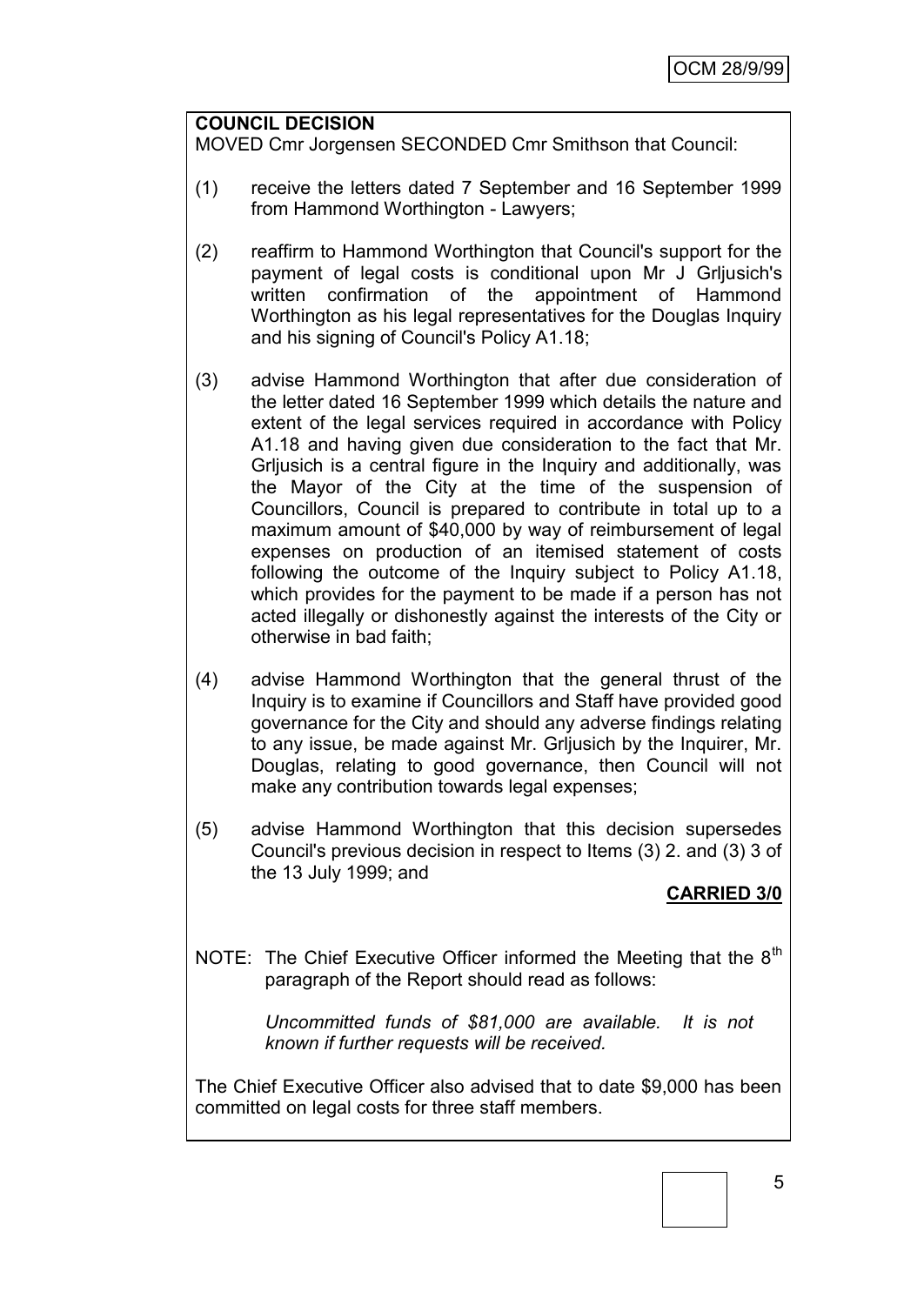# **Explanation**

At the time when the Agenda Papers were prepared, Council had received no correspondence to substantiate the legal costs requested by Mr. J. Grljusich. Prior to the Meeting correspondence was received from Hammond Worthington and Council felt it would be appropriate to favourably consider the request, subject to the terms as outlined above. Council felt that this would provide a safety measure for Mr. Grljusich if he has not acted inappropriately.

#### **Background**

As a result of the Minister for Local Government's determining that an Inquiry into the City of Cockburn would be held under Section 8.16 Part 8 - Division 2 of the Local Government Act 1995, an Inquiry known as the "Douglas Inquiry" is presently underway.

As a result of requests from suspended and ex Councillors, for the City to pay for their legal representation during the course of the Douglas Inquiry and previous Martin-Vicary investigation, Council adopted Policy A1.18 - Legal Representation which gives clear guidelines to applicants and the Chief Executive Officer, acting under delegated authority, in regards to claims for reimbursement of legal expenses.

Council, at its meeting of the 13th July 1999, considered a request for financial assistance for Mr John Grljusich. Council determined :-

*That Council:*

- *(1) receive the letter dated 2 July 1999 from Hammond Worthington - Lawyers;*
- *(2) advise Hammond Worthington that Council is not prepared to provide financial assistance for legal costs incurred for Part 8 Division 1 Inquiry; and*
- *(3) subject to written confirmation from Mr J. Grljusich that he has engaged Hammond Worthington to represent him at the "Douglas Inquiry", Council:*
- *1. advise Hammond Worthington that it will be inappropriate for Council's Solicitor to represent Mr Grljusich and therefore, Council will recognise the appointment of Hammond Worthington by Mr Grljusich for the purposes of legal representation for the "Douglas Inquiry" subject to the provisions contained in Council's Policy A1.18 and specific decisions of Council relating to Mr Grljusich's request for financial assistance.*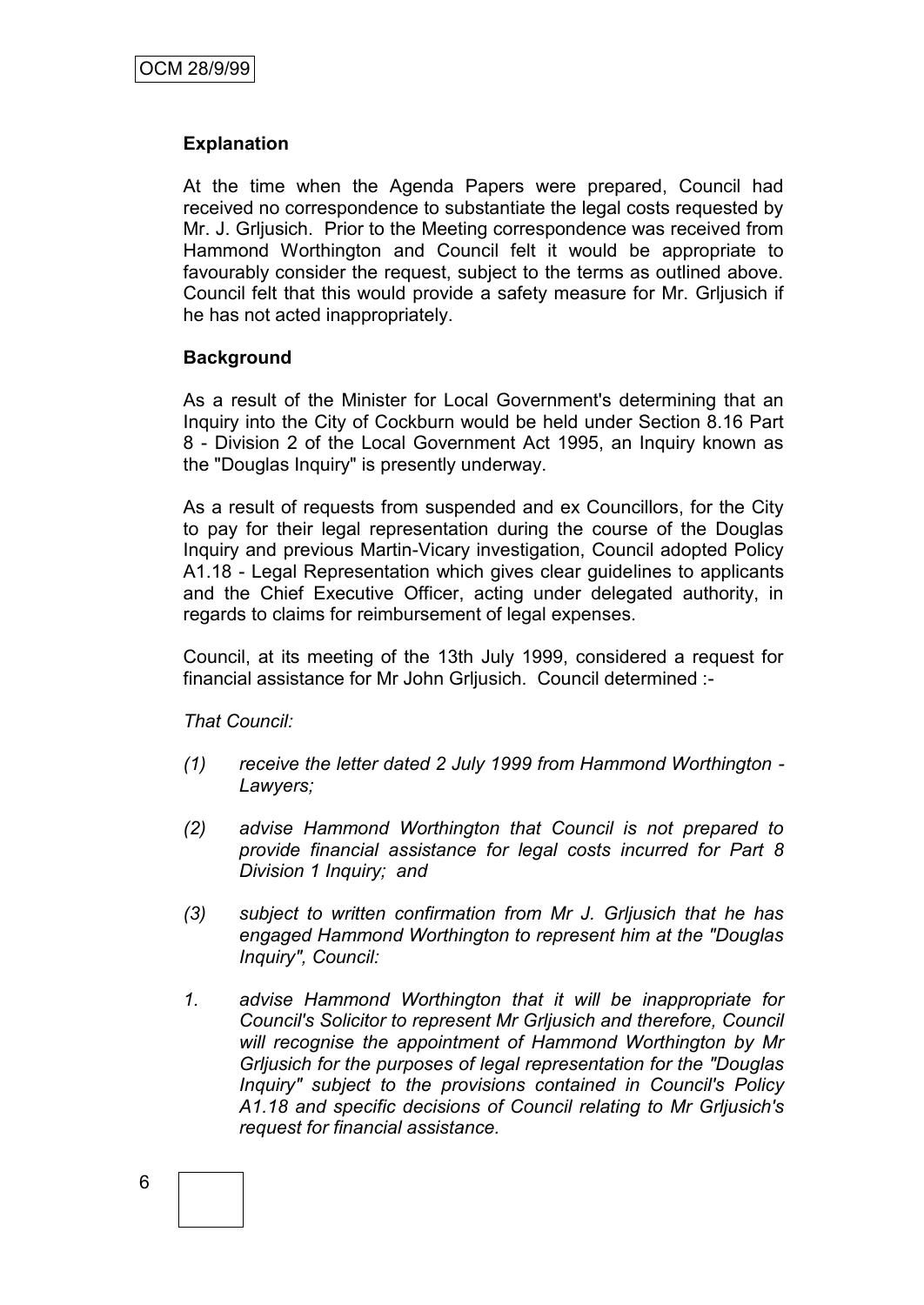- *2. advise Hammond Worthington that Council will reimburse Mr Grljusich legal expenses up to \$3,000 as per Policy A1.18 on the condition that the Policy is signed by Mr Grljusich pursuant to Clause 20.*
- *3. advise Hammond Worthington that in accordance with Clause 10 of the Policy, Council will be prepared to contribute a further sum not exceeding \$3,000 by way of reimbursement of legal expenses on production of an itemised statement of costs following the outcome of the Inquiry subject to Policy A1.18 which provides for the payment to be made if a person has not acted illegally and dishonestly against the interests of the City or otherwise in bad faith;*
- *4. advise Hammond Worthington that as the Inquiry may consider various issues a detailed statement separating (apportioning) the cost across the issues will be required;*
- *5. advise Hammond Worthington that Council is not prepared to contribute towards Queen's Counsel costs, should it be their intention to retain Queen's Counsel.*

#### **Submission**

In a letter dated 7th September 1999, Hammond Worthington requested that Council immediately review the terms of Council Policy A1.18 - Legal Representation, and agree to provide funding of \$40,000 for their client's legal expenses. The view was expressed that the Policy was ultra vires and questioned Council's motive in establishing the policy - a copy of the letter is attached to the Agenda Paper.

This letter was responded to and a further letter from Hammond Worthington dated 16th September 1999 received. The letter states:-

*"I refer to your letter of 15 September 1999.*

*My request for the sum of \$40,000.00 is calculated as follows:*

- *1. there will be at least 20 days of hearing before the Inquiry into the City of Cockburn. In fact, it is quite likely that the hearing days will exceed 20 in number;*
- *2. in the event that funding is granted I will be required to attend the Inquiry on each of those days for the purpose of:*
- *a. adducing evidence from Mr Grljusich;*
- *b. cross-examining witnesses called by Counsel assisting the Inquiry;*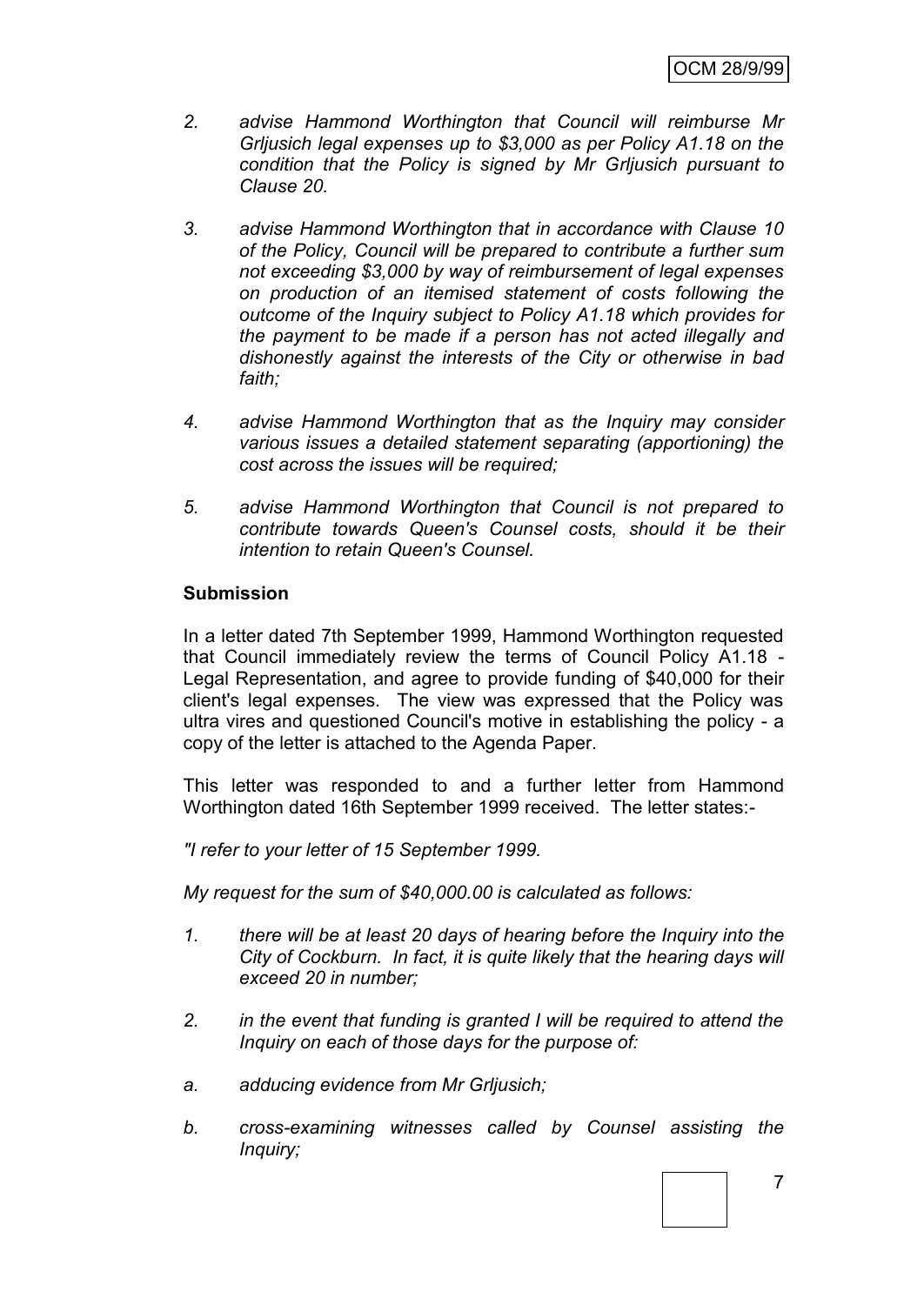- *c. cross-examining witnesses that may be called by other parties that appear before the Inquiry;*
- *d. making submissions of law; and*
- *e. making submissions generally at the conclusion of the evidence heard by the Inquiry.*
- *3. considerable time will also be devoted to examining the many documents which affect my client. In relation to the first line of Inquiry, the awarding and extending of the cleaning contracts, there are numerous documents to be considered and taken into account if I am to properly represent Mr Grljusich;*
- *4. daily meetings with Mr Grljusich in relation to the evidence that is called, and in particular, to discuss how that evidence impacts upon Mr Grljusich's position;*
- *5. meeting with witnesses that may be, or are, called to the Inquiry on behalf of Mr Grljusich;*
- *6. all investigative and research work undertaken by myself and/or employees of my firm;*
- *7. a junior solicitor and/or articled clerk would be involved in assisting me prepare Mr Grljusich's case;*
- *8. reading at least 3 lever arch files of documents which have been provided to me by Mr Grljusich;*
- *9. reading a further 2 lever arch files which comprise a summary of events and facts prepared by Mr Grljusich;*
- *10. liaising, as I have done already, with Counsel assisting the Inquiry and officers attached to the Inquiry generally in relation to Mr Grljusich's attendance at the Inquiry;*
- *11. the examination of all correspondence received from the Inquiry; and*
- *12. advising Mr Grljusich in relation to the Inquiry generally and in relation to specific matters that arise from evidence presented to the Inquiry.*

*Put simply I have estimated that approximately 30 full days of work will be required at a daily rate of \$1,500.00 (inclusive of the time of a junior solicitor and/or articled clerk).*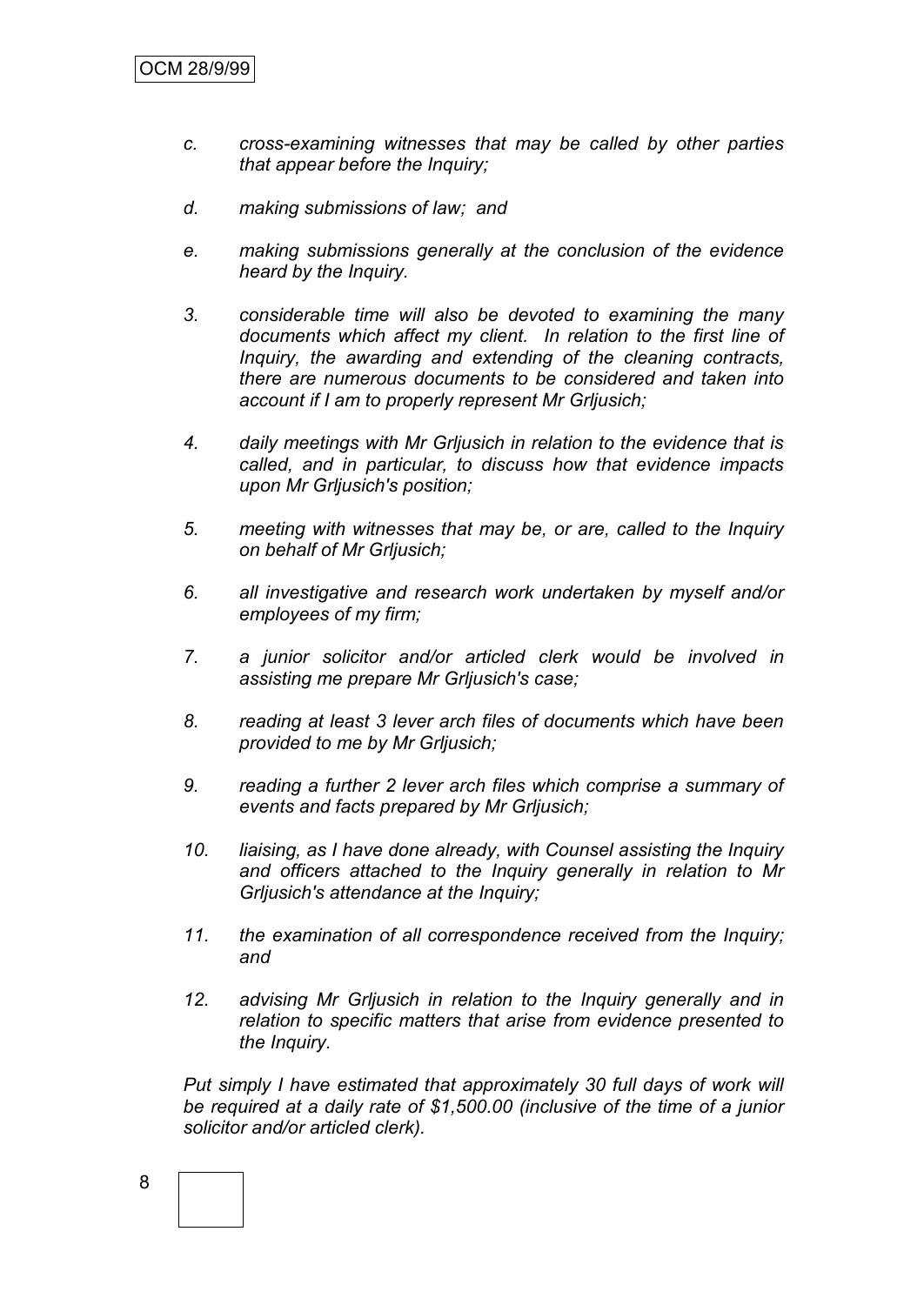*You will be able to ascertain from your own solicitors that the rate proposed is modest bearing in mind the extent of the legal representation required.*

*I would request that the City of Cockburn treat this request as urgent bearing in mind that Mr Grljusich is currently unrepresented before the Inquiry and urgently requires legal assistance."*

#### **Report**

To date, Council's request of 13 July 1999 for Mr Grljusich to officially advise of his appointment of Hammond Worthington to represent him at the Inquiry and for Mr Grljusich to sign Policy A1.18, have not occurred.

Therefore Council's previous decision to contribute \$6,000 pursuant to the terms of the policy will not be actioned until the appropriate advice has been received.

Any decision of Council to increase the level of assistance should reaffirm the request for formal advice of appointment of Hammond Worthington and the signing of the Policy by Mr Grljusich.

The officer's recommendation to Council on 13 July 1999 for a \$6,000 contribution, took cognizance of the original power of delegation of \$3,000 to the CEO and the budgeted amount of \$100,000 for the cost of the Inquiry. To be drawn from this amount will be the costs of Council's legal advice together with assistance for present and past Councillors and staff.

To date, the following funds are committed: -

| Mr Grljusich | \$6,000            |
|--------------|--------------------|
| Mr Pecotic   | \$6,000            |
| Mr Ostojich  | \$3,000            |
| McLeod & Co  | $$4,000$ (approx.) |

The submission from Hammond Worthington, details the nature and extent of the legal services required in accordance with the Policy.

It is open for Council to reconsider its decision of 13 July 1999.

Uncommitted funds of \$71,000 are available. It is not known if further requests will be received.

It is to be noted that any sum in excess of \$3,000 per request, will only be paid if the Inquiry has not found "that a person has acted illegally, dishonestly, against the interests of the City or otherwise in bad faith in connection with the matter for which the person was granted financial support or given contingent authority;…."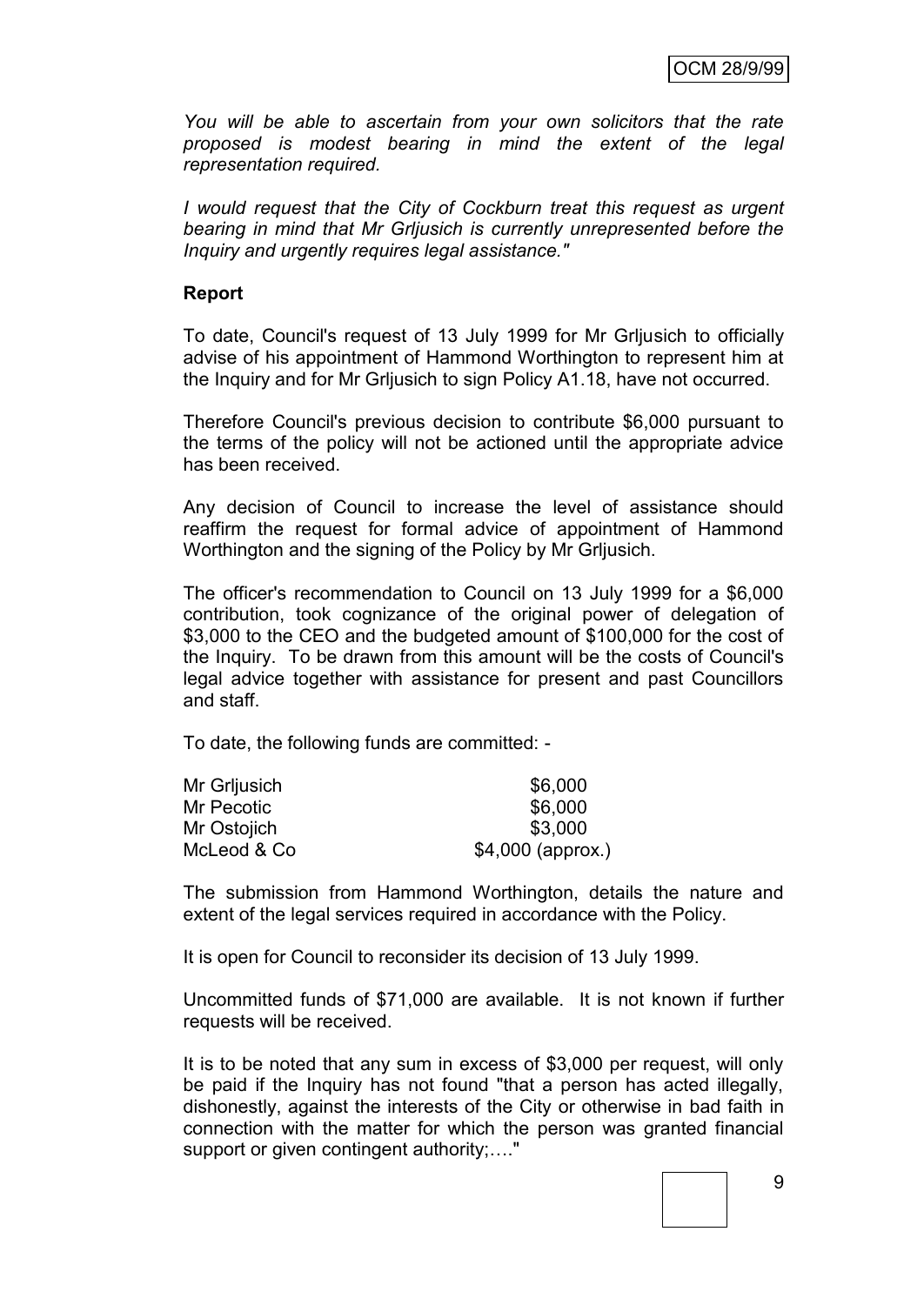Given the budget constraints, the delegated authority to the CEO to determine applications to a limit of \$3,000 and the Council decision of 13 July, this matter is placed before Council without an officer recommendation other than the issue be considered by Council.

Council should note that at its meeting of 13 July 1999, it considered a similar request from Mossensons, reportedly representing Mr Pecotic, for \$35,000. Based on the information contained in the request, Council's decision was to limit its contribution to \$6,000.

## **Strategic Plan/Policy Implications**

Council's Policy A1.18 adopted by Council on the 13th July 1999 relating to Legal Representation applies.

#### **Budget/Financial Implications**

The draft budget provides for \$100,000 for the cost of the Inquiry legal expenses. To date, total estimated costs committed \$19,000.

## **Implications of Section 3.18(3) Local Government Act, 1995**

Nil

# **247. (AG Item 12.2) (OCM2\_9\_1999) - COCKBURN SOUND CATCHMENT MANAGEMENT AUTHORITY STRATEGY - SOUTH WEST GROUPS (1320)(RWB)(ATTACH)**

# **RECOMMENDATION**

That Council:

- (1) note and support the initiative of the South West Group to pursue the establishment of a Catchment Management Authority for Cockburn Sound; and
- (2) advise the South West Group that it would be prepared to make a financial contribution towards the cost of a Conference to pursue the establishment of a Catchment Management Authority for Cockburn Sound.

# **COUNCIL DECISION**

MOVED Cmr Jorgensen SECONDED Cmr Smithson that Council:

(1) note and support the initiative of the South West Group to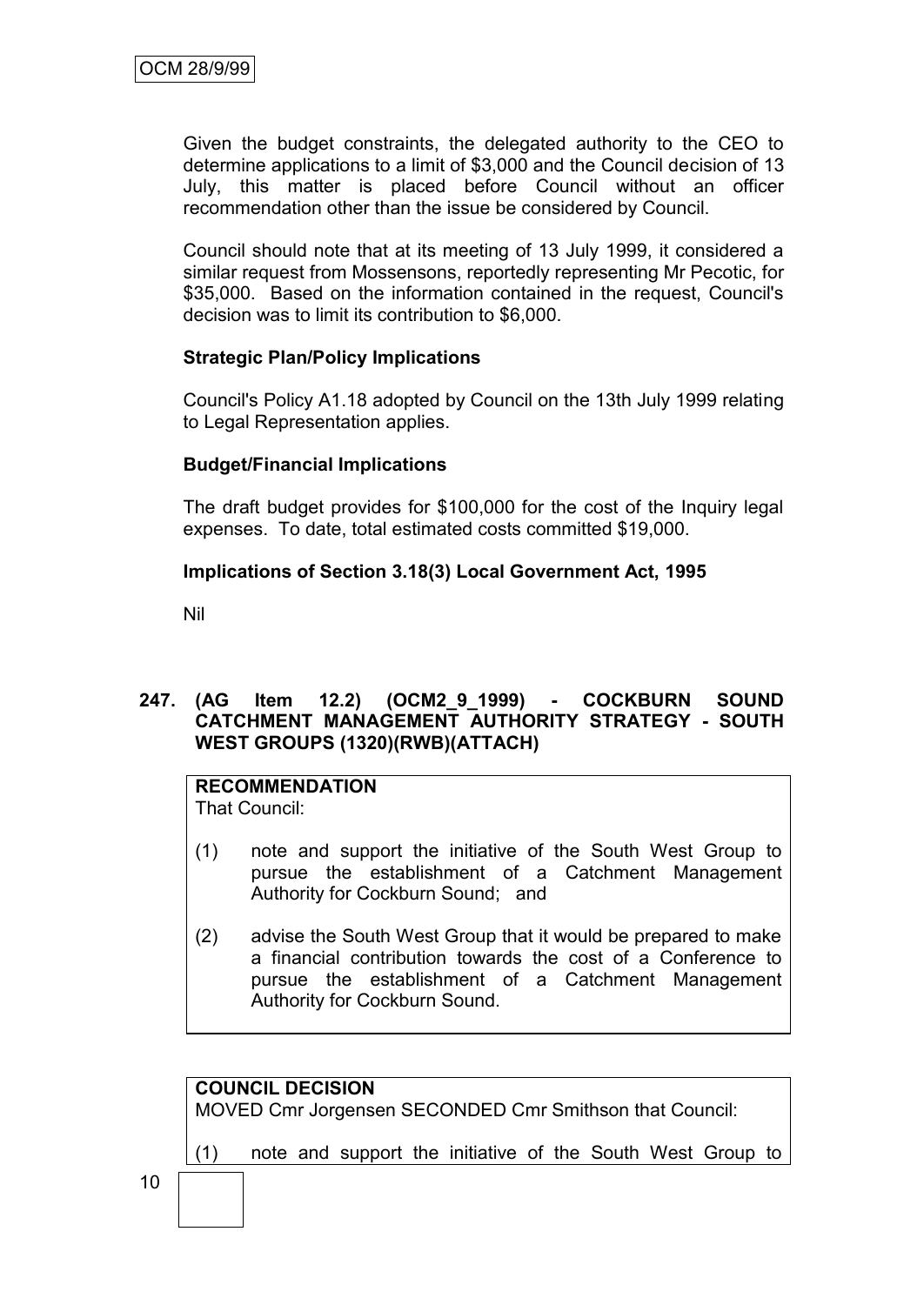pursue the establishment of a Catchment Management Authority for Cockburn Sound; and

(2) advise the South West Group that it would be prepared to offer expertise and make a financial contribution towards the cost of a Conference to pursue the establishment of a Catchment Management Authority for Cockburn Sound.

**CARRIED 3/0**

# **Explanation**

It was considered that the Council Staff expertise should also be made available to the Group on this issue.

## **Background**

The South West Group has continued to lobby for the establishment of a Catchment Management Authority for Cockburn Sound. During 1998, representatives of the Group met with Deputy Premier - Hendy Cowan, Minister for Planning - Graham Kierath and Minister for Environment - Cheryl Edwardes.

At that discussion, it was stated that the State Government would pursue the concept of establishing a Management Authority for Cockburn Sound.

#### **Submission**

N/A

#### **Report**

The Board of Management of the South West Group met on the 22nd September 1999. The meeting considered a report from the Acting Director, proposing the endorsement of a strategy document.

The South West Group resolved to:

- a) Endorse the South West Group Strategy Document as a means of promoting Local Government involvement in the establishment and operation of a Catchment Management Authority for Cockburn Sound;
- b) Fully investigate all management options and agree on a preferred model so a unified South West Group position can be pursued and presented to the Government; and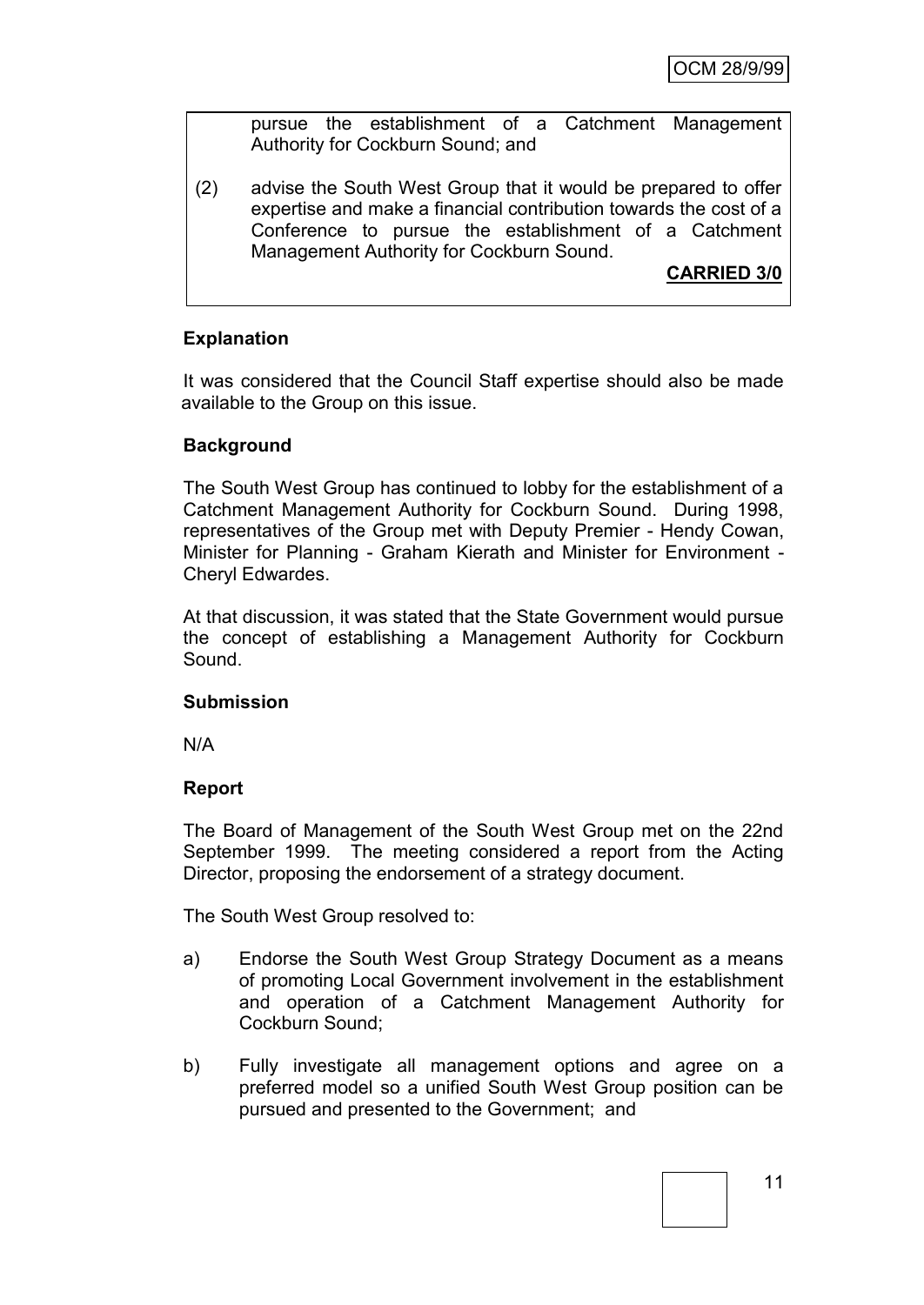c) That the South West Group identify all regional stakeholders and host a special conference to allow key stakeholders to participate and promote models and methodologies for Catchment Management.

The recent arsenic leak into Cockburn Sound has again highlighted the need for a responsible body to be established.

The proposed conference will endeavour to explore various management models and again bring into the political/public arena, the need for a pro-active approach for the establishment of an authority.

Funds may be required from the Councils directly associated with Cockburn Sound for the conference.

It is therefore appropriate at this stage, for Council to support the initiative and preparedness to consider funds should they be required.

#### **Strategic Plan/Policy Implications**

N/A

#### **Budget/Financial Implications**

Council may be requested to contribute towards the cost of the conference when more details are available.

#### **Implications of Section 3.18(3) Local Government Act, 1995**

Nil

**248. (AG Item 13.1) (OCM2\_9\_1999) - AMENDMENT NO 209 TO DISTRICT ZONING SCHEME NO. 2 - CSL 4252 MURDOCH DRIVE AND PORTION LOCATION 4253 (RESERVE 4253) FARRINGTON ROAD, NORTH LAKE - OWNER: HEALTH DEPARTMENT - APPLICANT: RICHARD PAWLUK & ASSOCIATES (92209) (CC) (EAST) (MAP 12)**

#### **RECOMMENDATION** That Council:

- (1) rescind its resolution of 22 June 1999 (14.3) to adopt Amendment 209;
- (2) adopt the following modified Amendment 209:-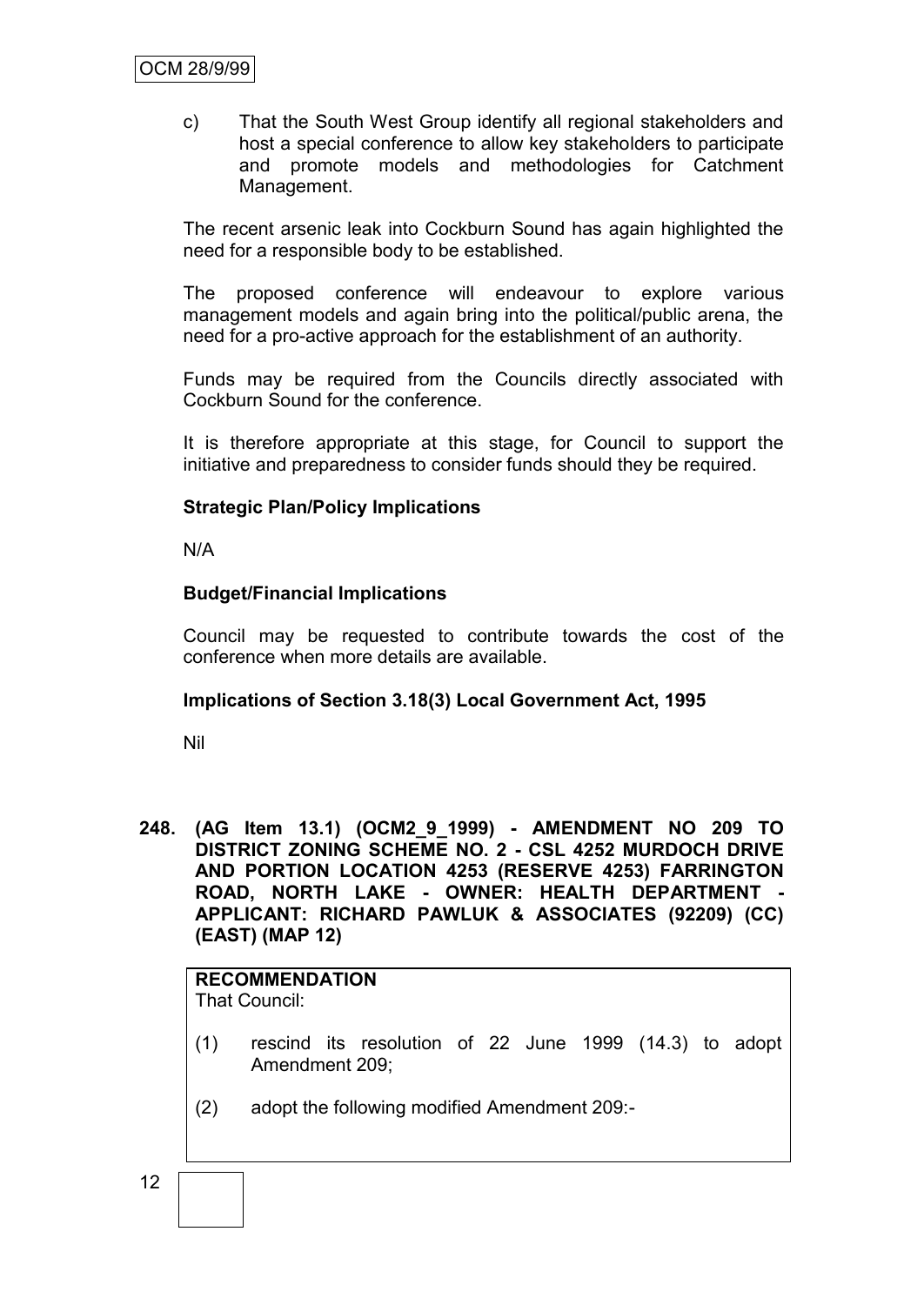TOWN PLANNING AND DEVELOPMENT ACT, 1928 (AS AMENDED) RESOLUTION DECIDING TO AMEND A TOWN PLANNING - CITY OF COCKBURN DISTRICT ZONING SCHEME NO. 2.

AMENDMENT NO. 209

Resolved that Council in pursuance of section 7 of the Town Planning and Development Act, 1928 (as amended) amend the above town planning scheme by:

- 1) zoning CSL 4252 Murdoch Drive and portion of Reserve 44544 (Location 4253) Farrington Road, North Lake to Mixed Business-Restricted Use;
- 2) Adding to the Third Schedule-Restricted Use of the Scheme under the headings the following:

| <b>Street</b> | <b>Particulars of Land</b>                             | <b>Restricted Use</b>                                                                                                                                                                                                                                                               |
|---------------|--------------------------------------------------------|-------------------------------------------------------------------------------------------------------------------------------------------------------------------------------------------------------------------------------------------------------------------------------------|
| Murdoch Drive | CSL 4252 and<br>Portion of Reserve<br>44544 (Loc.4253) | Those uses which may be<br>permitted within the Mixed<br>Business zone as set out in<br>the First Schedule (Zoning<br>Table) excluding Garden<br>Centre, Motor Vehicle and<br>Marine Sales, Motor Vehicle<br>Station, Nursery,<br>Hire<br>Industry Cottage and<br>Industry Service. |

3) Amending the Scheme Text and Map Accordingly.

Dated this ……………..day of………………………… 1999 Chief Executive Officer

- (3) refer Amendment 209 to the Environmental Protection Authority for assessment under section 7 A(2) of Town Planning and Development Act;
- (4) refer Amendment 209 to the Western Australian Planning Commission in accordance with Planning Bulletin No.29 requesting consent to advertise be granted following receipt of written advice from the Environmental Protection Authority that the Scheme Amendment is not required to be assessed under section 48A of the Environmental Protection Act; and
- (5) advise the applicant of the Council"s resolution.

# **TO BE PASSED BY ABSOLUTE MAJORITY OF COUNCIL**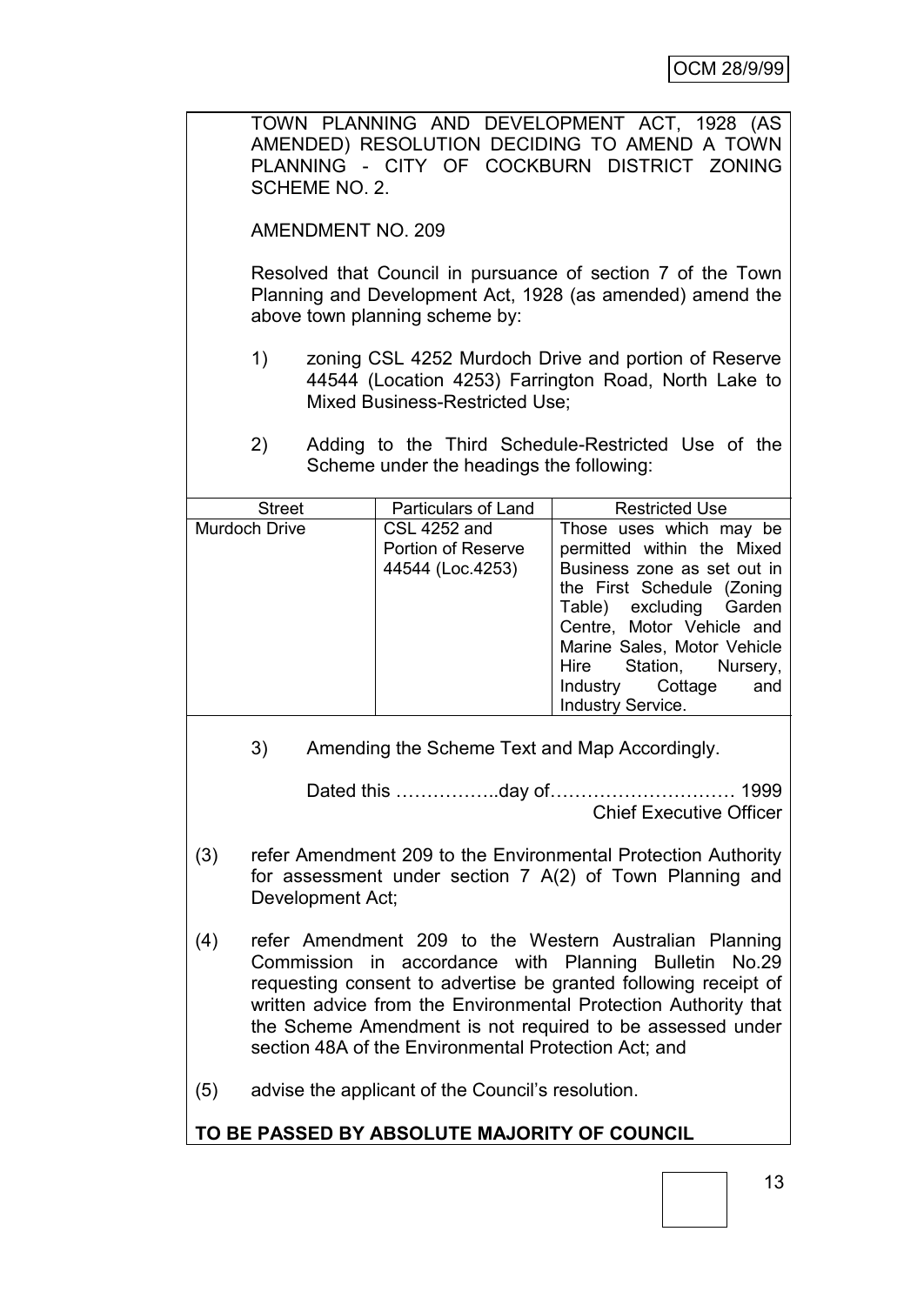#### **COUNCIL DECISION**

MOVED Cmr Smithson SECONDED Cmr Jorgensen that the recommendation be adopted.

## **CARRIED 3/0**

#### **Background**

| ZONING:           | MRS:                    | <b>PUBLIC PURPOSE - HOSPITALS</b> |
|-------------------|-------------------------|-----------------------------------|
|                   | DZS:                    | <b>PUBLIC PURPOSE - HOSPITALS</b> |
| <b>LAND USE:</b>  | <b>HOSPITAL LAUNDRY</b> |                                   |
| LOT SIZE:         |                         | APPROXIMATELY 3.5HA               |
| AREA:             | N/A                     |                                   |
| <b>USE CLASS:</b> | N/A                     |                                   |

Council at its meeting of 22 June 1999 resolved to adopt Amendment 209 to zone CSL 4252 Murdoch Drive and Portion of Reserve 44544 (Location 4253) Farrington Road, North Lake to Mixed Business. *See Agenda Attachments for previous report.*

Amendment 209 has not been referred to the Environmental Protection Authority or proceeded to advertising as yet.

#### **Submission**

The following modified amendment proposal is put before Council for adoption.

- 1) zoning CSL 4252 Murdoch Drive and portion of Reserve 44544 (Location 4253) Farrington Road, North Lake to Mixed Business-Restricted Use;
- 2) Adding to the Third Schedule-Restricted Use of the Scheme under the headings the following:

| <b>Street</b>     | <b>Particulars of Land</b> | <b>Restricted Use</b>       |
|-------------------|----------------------------|-----------------------------|
| Murdoch Drive     | <b>CSL 4252 and</b>        | Those uses which may be     |
| and Farrington Rd | Portion of Reserve         | permitted within the Mixed  |
|                   | 44544 (Loc.4253)           | Business zone as set out in |
|                   |                            | the First Schedule (Zoning  |
|                   |                            | Table) excluding Garden     |
|                   |                            | Centre, Motor Vehicle and   |
|                   |                            | Marine Sales, Motor Vehicle |
|                   |                            | Station, Nursery,<br>Hire   |
|                   |                            | Industry Cottage<br>and     |
|                   |                            | <b>Industry Service.</b>    |

3) Amending the Scheme Text and Map Accordingly.

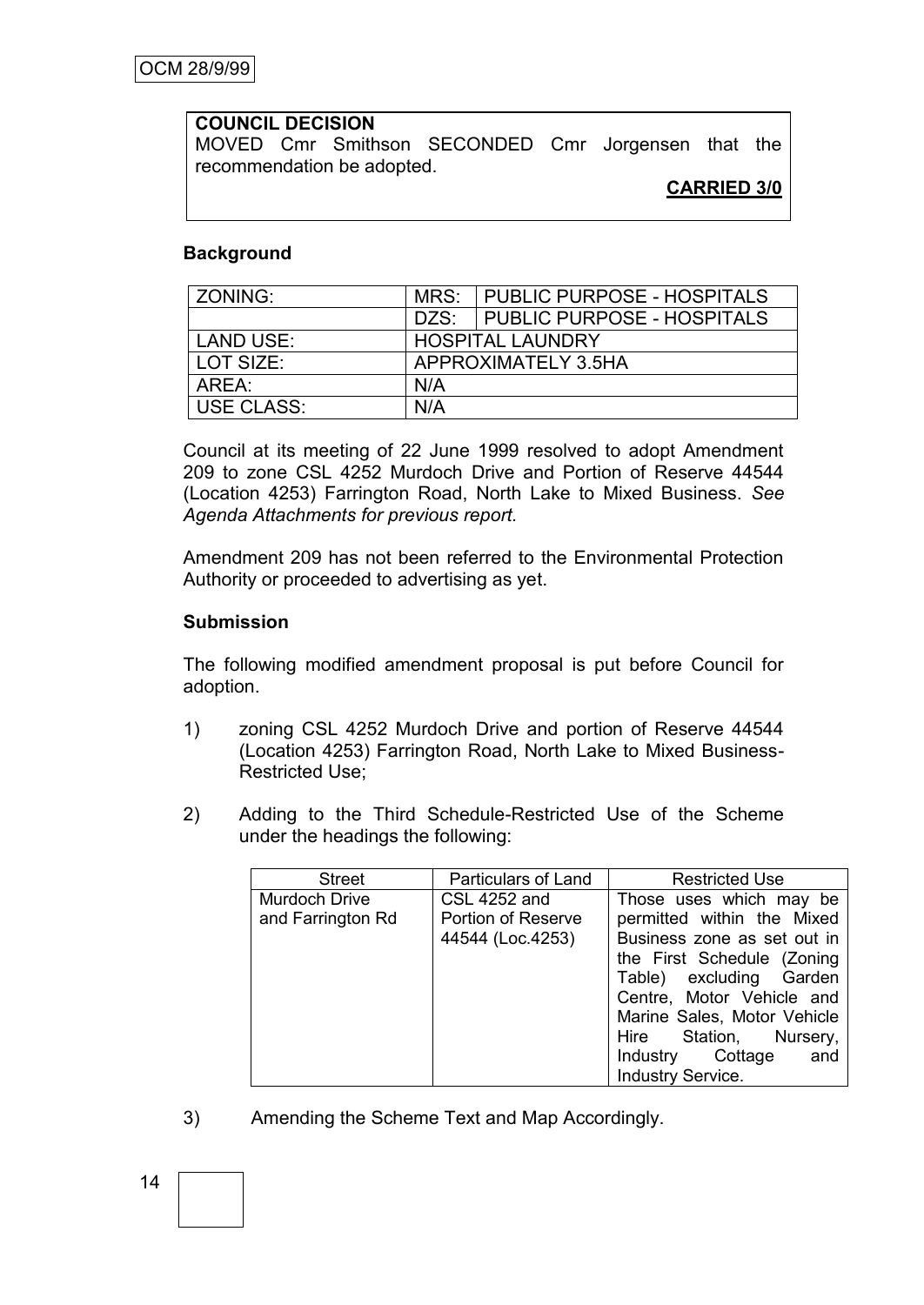#### **Report**

The Amendment has been modified for the following reasons.

The report to Council of June 1999 failed to incorporate the understanding between the City's Planning Department and applicant, that the uses of Garden Centre, Motor Vehicle and Marine Sales, Nursery, Industry Cottage and Industry Service of the Mixed Business Zone in the First Schedule of the Scheme would be excluded from the Amendment.

The applicant is seeking inclusion of the use 'Laundries' on Reserve 44544 (Loc. 4253) as confirmation of the existing laundry facility. The use of 'Laundries' however, is an Offensive Trade under the Health Act 1911 and is classified as a Noxious Industry under TPS No. 2. It is also not consistent with the proposed MRS 'Urban' zoning. The proposal to include Laundries as an additional/permissible use is therefore not supported. The laundry may continue as a non-conforming use.

The Ministry for Planning has advised that the Metropolitan Region Scheme Omnibus Amendment, which seeks to rezone the subject land from Public Purpose to Urban in the MRS, may not be finalised until next year.

The applicant requests Council to request the WAPC to allow the Amendment to be advertised prior to finalisation of the Metropolitan Region Scheme Amendment so that Amendment 209 may be dealt with promptly once the MRS amendment is finalised.

#### **Strategic Plan/Policy Implications**

N/A

#### **Budget/Financial Implications**

N/A

**Implications of Section 3.18(3) Local Government Act, 1995**

Nil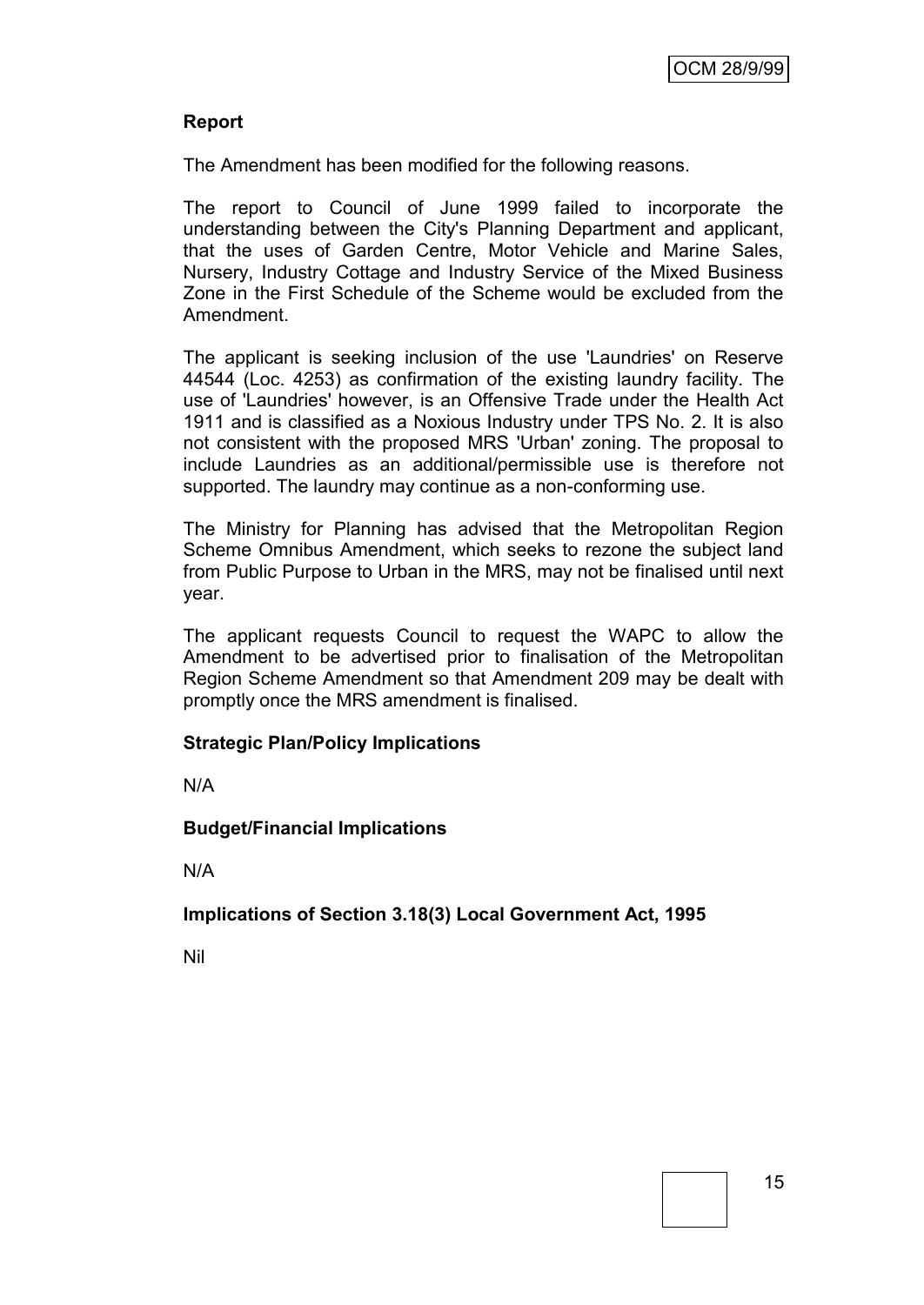**249. (AG Item 13.2) (OCM2\_9\_1999) - AMENDMENT NO. 215 - REZONING A 'LOCAL RESERVE - LAKES AND DRAINAGE' TO 'GENERAL INDUSTRY' - LOT 200; 5 EGMONT ROAD, HENDERSON - OWNER/APPLICANT: CITY OF COCKBURN (92215) (MT) (MAP 10)**

# **RECOMMENDATION**

That Council:

(1) adopt the following amendment:-

TOWN PLANNING AND DEVELOPMENT ACT 1928 (AS AMENDED) RESOLUTION DECIDING TO AMEND A TOWN PLANNING SCHEME CITY OF COCKBURN DISTRICT ZONING SCHEME NO. 2

AMENDMENT NO. 215

Resolved that Council, in pursuance of Section 7 of the Town Planning and Development Act 1928 ( as amended) amend the above Town Planning Scheme by:-

Amending the Scheme Map by:-

Rezoning portion of Lot 200 Egmont Road, Henderson from `Local Reserves – Lakes and Drainage" to "General Industry";

Dated this………….day of……..……………..1999

Chief Executive Officer

- (2) sign the amending documents and advise the WAPC of Council"s decision;
- (3) refer Amendment No.215 to the Environmental Protection Authority for assessment under Section 7 A(2) of Town Planning and Development Act;
- (4) refer Amendment No.215 to the Western Australian Planning Commission Planning in accordance with Planning Bulletin No.29 requesting consent to advertise be granted following receipt of written advice from the Environmental Protection Authority that the Scheme Amendment is not required to be assessed under Section 48A of the Environmental Protection Act.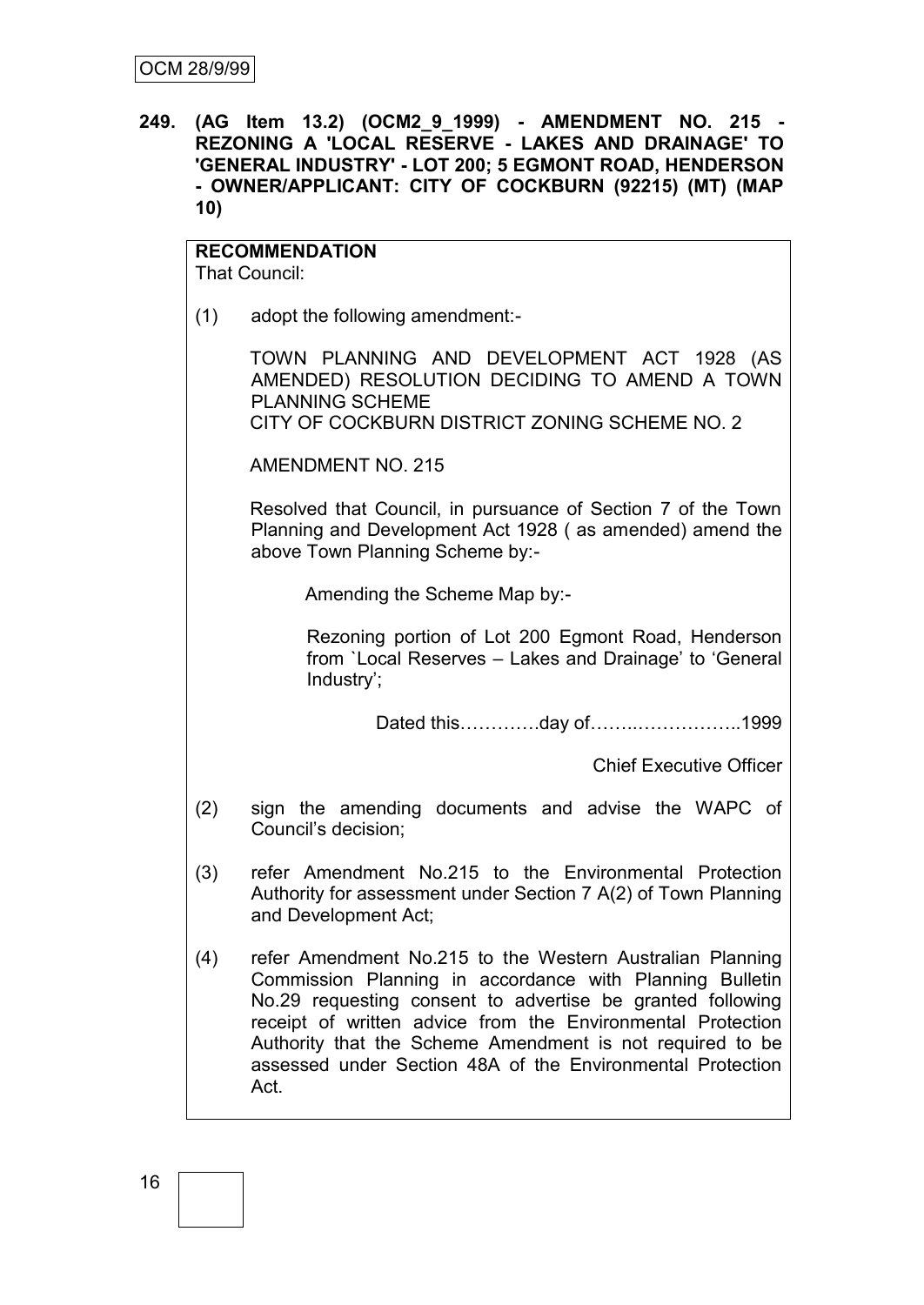|     | <b>COUNCIL DECISION</b><br>MOVED Cmr Smithson SECONDED Cmr Jorgensen that Council:                                                                                                                                                                                                                                     |
|-----|------------------------------------------------------------------------------------------------------------------------------------------------------------------------------------------------------------------------------------------------------------------------------------------------------------------------|
| (1) | adopt the following amendment:-                                                                                                                                                                                                                                                                                        |
|     | TOWN PLANNING AND DEVELOPMENT ACT 1928 (AS<br>AMENDED) RESOLUTION DECIDING TO AMEND A TOWN<br><b>PLANNING SCHEME</b><br>CITY OF COCKBURN DISTRICT ZONING SCHEME NO. 2                                                                                                                                                  |
|     | <b>AMENDMENT NO. 215</b>                                                                                                                                                                                                                                                                                               |
|     | Resolved that Council, in pursuance of Section 7 of the Town<br>Planning and Development Act 1928 (as amended) amend the<br>above Town Planning Scheme by:-                                                                                                                                                            |
|     | Amending the Scheme Map by:-                                                                                                                                                                                                                                                                                           |
|     | Rezoning portion of Lot 200 Egmont Road, Henderson from<br>'Local Reserves - Lakes and Drainage' to 'General Industry';                                                                                                                                                                                                |
|     | Dated thisday of1999                                                                                                                                                                                                                                                                                                   |
|     | <b>Chief Executive Officer</b>                                                                                                                                                                                                                                                                                         |
| (2) | sign the amending documents and advise the WAPC of<br>Council's decision;                                                                                                                                                                                                                                              |
| (3) | refer Amendment No.215 to the Environmental Protection<br>Authority for assessment under Section 7 A(2) of Town Planning<br>and Development Act;                                                                                                                                                                       |
| (4) | advertise Amendment No.215 in accordance with Planning<br>Bulletin No.29 following receipt of written advice from the<br>Protection<br>Authority<br>Environmental<br>that<br>the<br>Scheme<br>Amendment is not required to be assessed under Section 48A<br>of the Environmental Protection Act.<br><b>CARRIED 3/0</b> |

# **Explanation**

It was necessary to amend Item (4) to reflect the revised advertising procedures specified in the WAPC Bulletin No.29.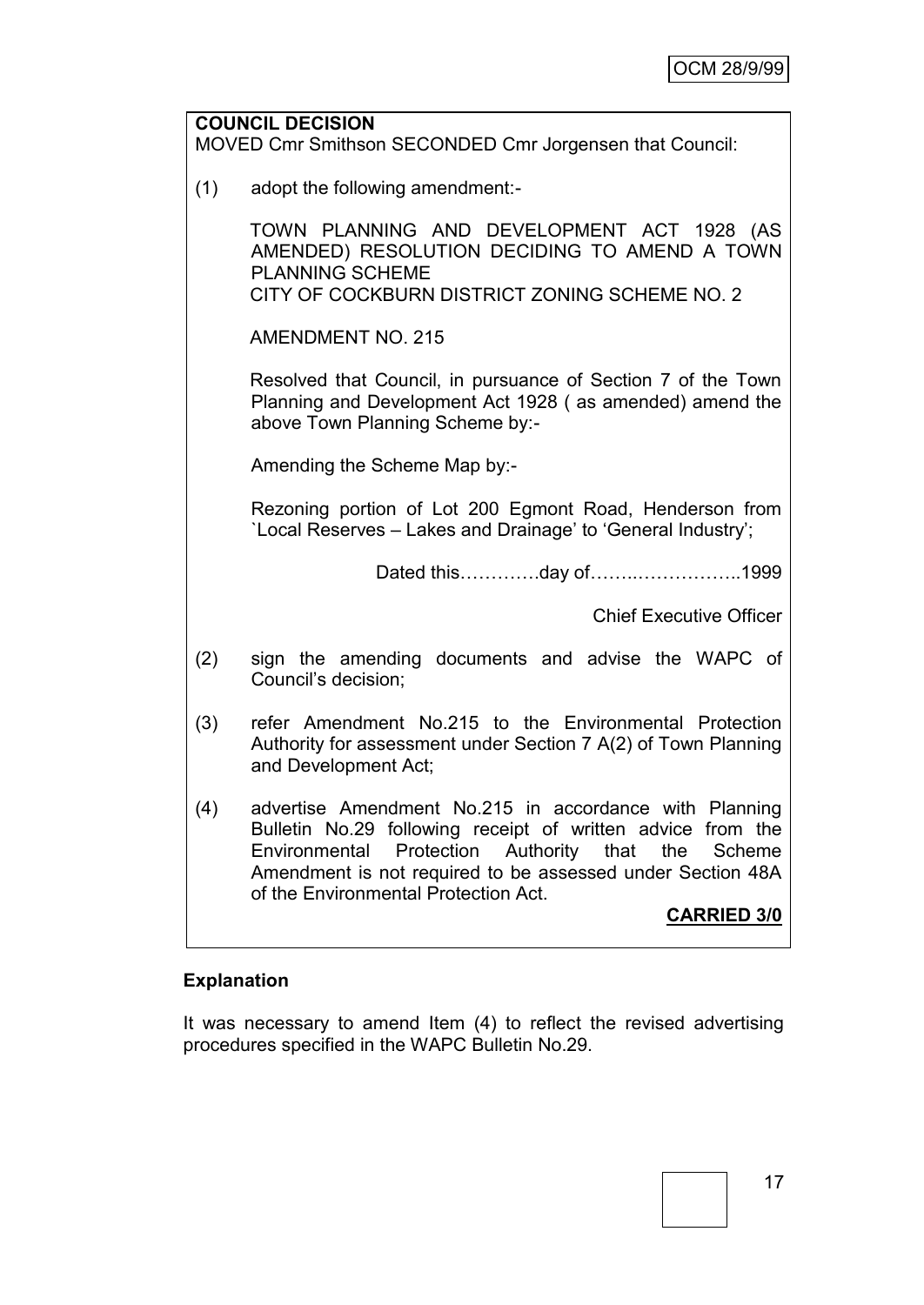#### **Background**

| ZONING:           | MRS:               | <b>INDUSTRY</b>                              |
|-------------------|--------------------|----------------------------------------------|
|                   | DZS:               | LOCAL RESERVE - LAKES AND<br><b>DRAINAGE</b> |
|                   |                    |                                              |
| <b>LAND USE:</b>  | <b>VACANT LAND</b> |                                              |
| LOT SIZE:         | 1899m <sup>2</sup> |                                              |
| AREA:             | $1040m^2$          |                                              |
| <b>USE CLASS:</b> | N/A                |                                              |

At its meeting held on 19 May 1998 Council resolved to sell a portion of Lot 152 Sparks Road, Henderson to Phillips Engineering. An amalgamation (107666) of the portion with Phillips Engineering's adjoining Lot 1011 Egmont Road was approved by the WAPC on 14 October 1998. The portion is now part of the newly amalgamated Lot 200 Egmont Road.

#### **Report**

The portion of the lot the subject of this amendment was part of a drainage sump that was surplus to Council requirements. The land has been sold by Council and as such it is no longer a Council Reserve. The amendment seeks to reflect this change in Council"s Scheme. The subject land is currently still classified as a "Local Reserve – Lakes and Drainage". The rest of Lot 200 and surrounding land is zoned "General Industry". It is proposed that this remaining portion of Lot 200 be zoned "General Industry" in line with the predominant zoning of the lot and the area.

# **Strategic Plan/Policy Implications**

N/A

# **Budget/Financial Implications**

N/A

**Implications of Section 3.18(3) Local Government Act, 1995**

Nil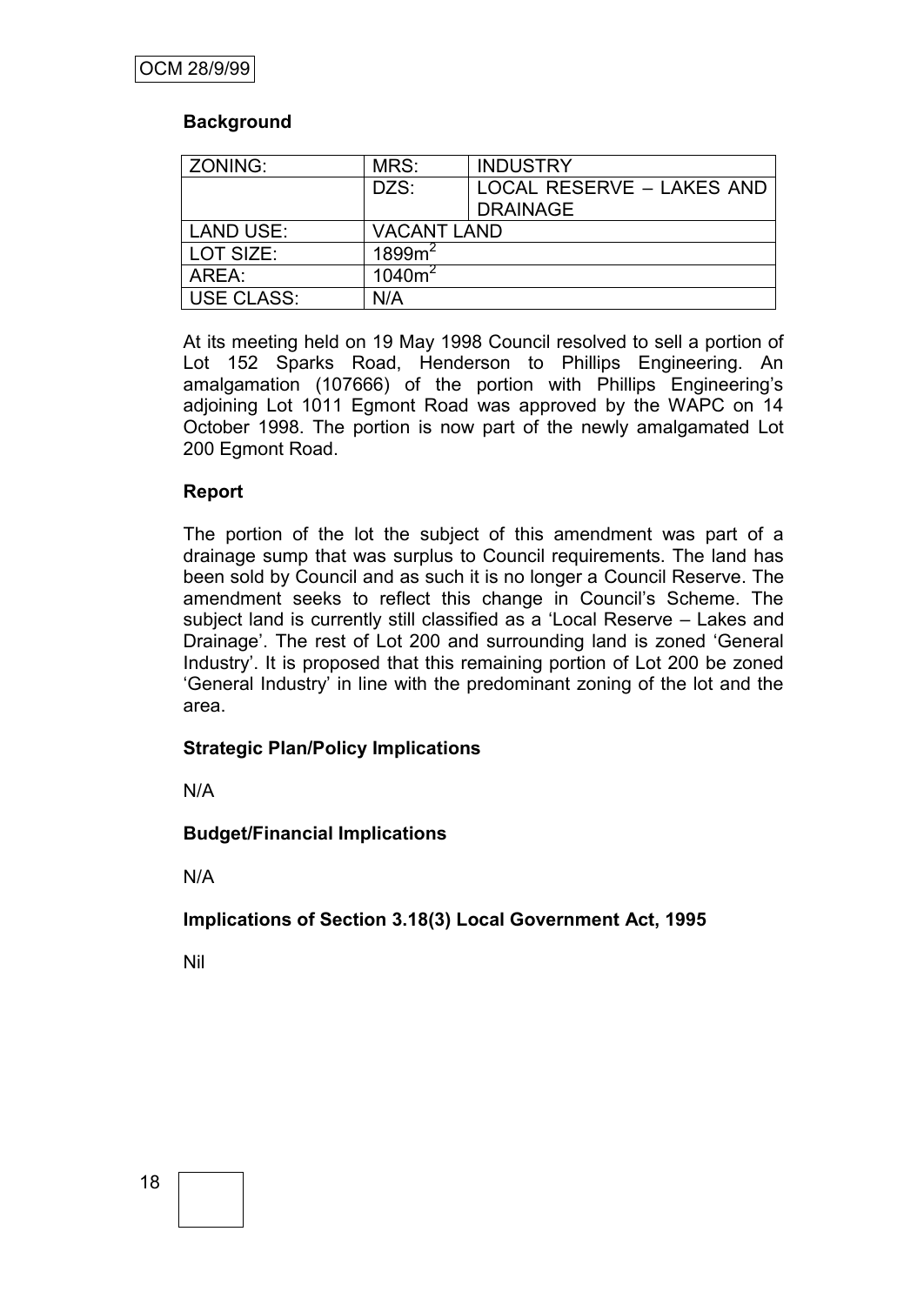**250. (AG Item 13.3) (OCM2\_9\_1999) - PROPOSED HYDROPONICS SHED - LOT 77 WATTLEUP ROAD, WATTLEUP - OWNER: V T NGUYEN - APPLICANT: GABLE CONSTRUCTION (4411233) (MT) (SOUTH) (MAP 17)**

#### **RECOMMENDATION**

That Council:

(1) approve the application for three sheds on Lot 77 Wattleup Road, Wattleup subject to the following conditions:

Standard Conditions

- 1. Standard conditions contained in Council Policy PD17 as determined appropriate to this application by the delegated officer under clause 7.6 of Council"s District Zoning Scheme Nº 2;
- (2) advise the applicant of Council"s resolution accordingly.

#### **COUNCIL DECISION**

MOVED Cmr Smithson SECONDED Cmr Jorgensen that the recommendation be adopted.

**CARRIED 3/0**

#### **Background**

| ZONING:           |                    | MRS: RURAL                      |
|-------------------|--------------------|---------------------------------|
|                   | DZS:               | <b>RURAL</b>                    |
| LAND USE:         |                    | <b>SHEDS / MARKET GARDENING</b> |
| LOT SIZE:         | 2.676 ha           |                                 |
| AREA:             | 3840m <sup>2</sup> |                                 |
| <b>USE CLASS:</b> | N/A                |                                 |

#### **Submission**

Application is made for sheds in which to grow vegetables hydroponically. Three sheds are proposed, each 80 metres long, 16 metres wide and 4.5 metres high. The structures will be of steel construction with steel sheeting on the roof and sides. They are to be setback 60 metres from the front of the property and at least 5 metres from the side boundaries. A copy of the site plan and elevations are attached to this agenda.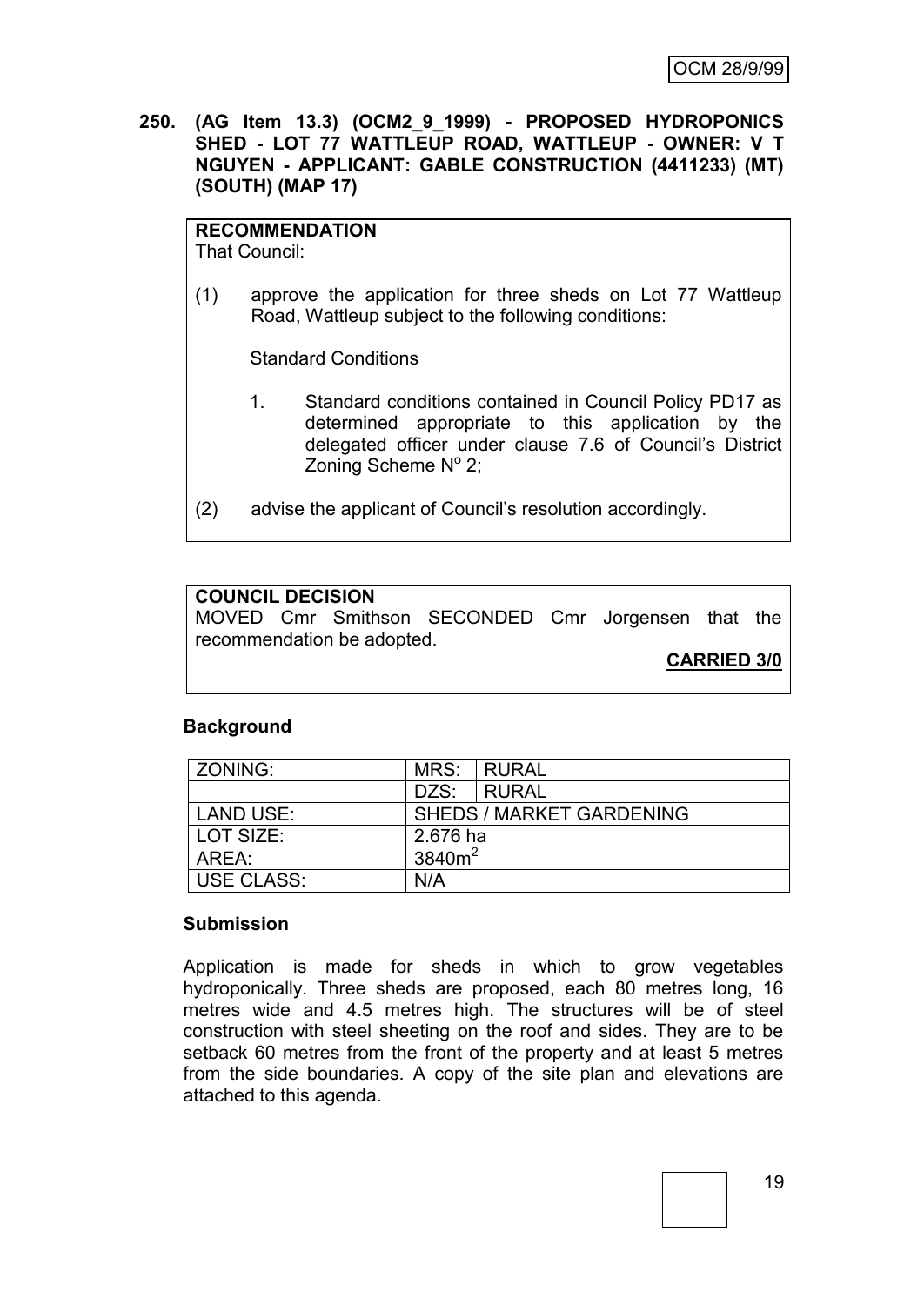## **Report**

The rear 90 metres of the subject lot is within Planning Control Area No. 39 - Rowley Road. Applications for development within the Control Area must be referred to the WAPC for determination. The proposed development is setback 150 metres from the Planning Control Area and will have no impact on the future Rowley Road. Council can therefore determine this application.

The sheds meet all of the Scheme and Policy requirements. They are of a scale similar to many existing sheds and greenhouses in this market gardening area and as such should not detrimentally affect amenity.

#### **Strategic Plan/Policy Implications**

Council Policy PD 18 "Ancillary Outbuildings (Sheds) in Special Rural and Rural Zones"  $-$  stipulates that any shed in excess of 200 $m<sup>2</sup>$  be referred to Council for its determination. Further, the use must comply with Council's requirements for the zone.

Council Policy PD 2 "Rural Setback Policy" states all buildings must be setback not less than 10 metres from the front and rear boundaries and 5 metres from the side boundary.

#### **Budget/Financial Implications**

N/A

#### **Implications of Section 3.18(3) Local Government Act, 1995**

Nil

#### **251. (AG Item 13.4) (OCM2\_9\_1999) - NORTH COOGEE MASTER PLAN REVIEW STUDY - COUNCIL'S CLAUSE 32 RECOMMENDATION TO WESTERN AUSTRALIAN PLANNING COMMISSION (9523) (SMH) (WEST)**

# **RECOMMENDATION**

That Council:

(1) receive the recommendations of the Western Australian Planning Commission in respect to the approvals issued under Clause 32 for Lot 11 Bennett Avenue and Lot 12 Garston Way, Hamilton Hill dated 15 September 1999 and the advice that the subdivision approval for the Robb Jetty Industrial Estate on Cockburn Road, Hamilton Hill was re-issued on 14 September 1999;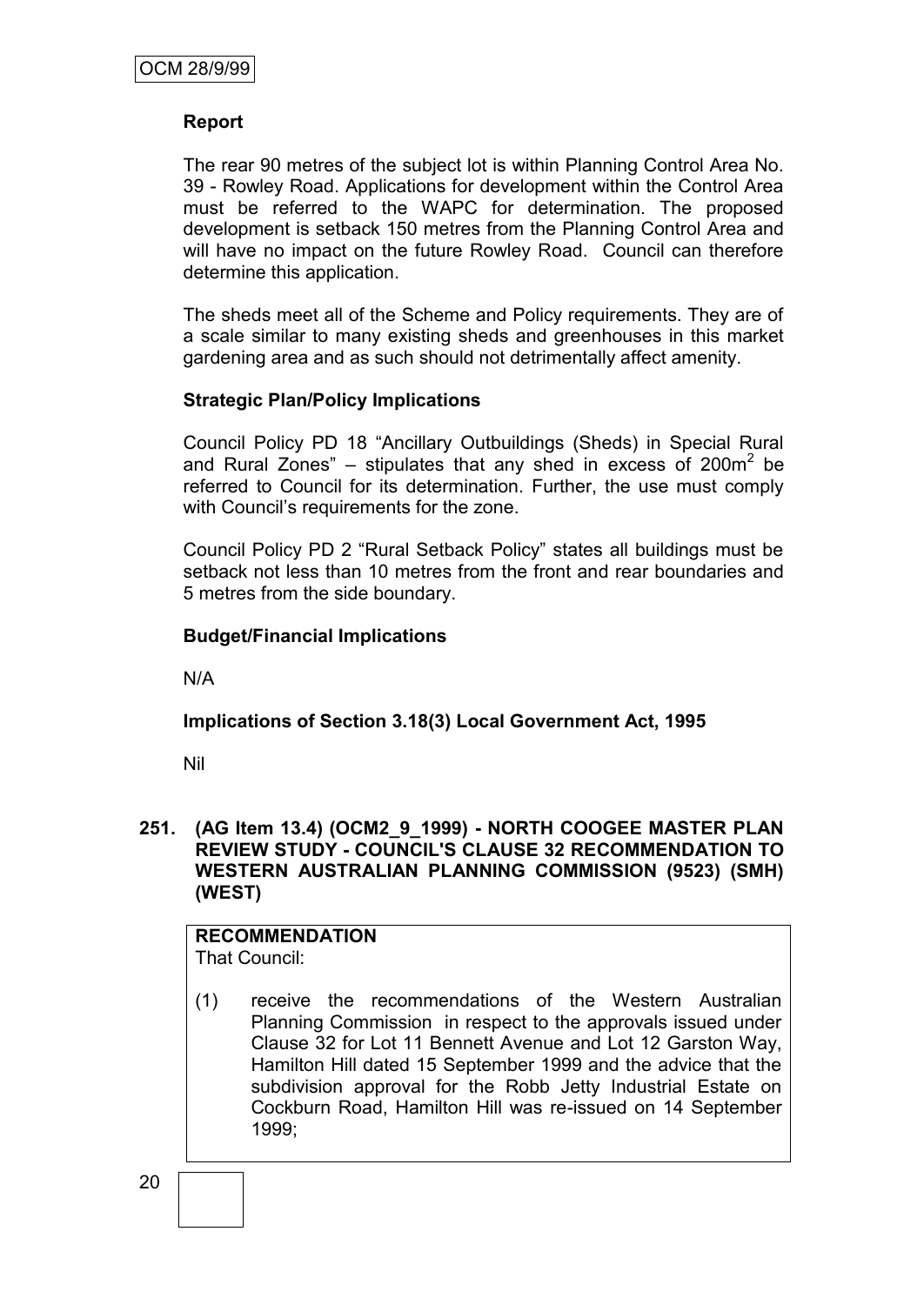- (2) no longer recommend deferral for applications referred to the WAPC under the Clause 32 applying to the North Coogee Area in accordance with its resolution dated 27 July 1999;
- (3) continue to refer applications to the WAPC in accordance with the Clause 32 applying to the North Coogee Area without recommendation, for the Commission's determination;
- (4) upon receiving the advice of the Commission's determination, assess the application under its scheme, consistent with the Commission's decision;
- (5) have any applications received within the Clause 32 North Coogee Area determined by delegated authority under Delegated Authority DA - PD3, provided that, where an application which has been determined by the Commission, and in the opinion of the Director of Planning and Development, the application should not be determined consistent with the decision of the Commission, the application shall be referred to the Council for its consideration.

## **COUNCIL DECISION**

MOVED Cmr Smithson SECONDED Cmr Jorgensen that Council:

- (1) receive the recommendations of the Western Australian Planning Commission in respect to the approvals issued under Clause 32 for Lot 11 Bennett Avenue and Lot 12 Garston Way, Hamilton Hill dated 15 September 1999 and the advice that the subdivision approval for the Robb Jetty Industrial Estate on Cockburn Road, Hamilton Hill was re-issued on 14 September 1999;
- (2) no longer recommend deferral for applications referred to the WAPC under the Clause 32 applying to the North Coogee Area in accordance with its resolution dated 27 July 1999;
- (3) continue to refer applications to the WAPC in accordance with the Clause 32 applying to the North Coogee Area without recommendation, for the Commission's determination, unless in the opinion of the Director, Planning and Development a recommendation should first be made by Council;
- (4) upon receiving the advice of the Commission's determination, assess the application under its scheme, consistent with the Commission's decision;
- (5) have any applications received within the Clause 32 North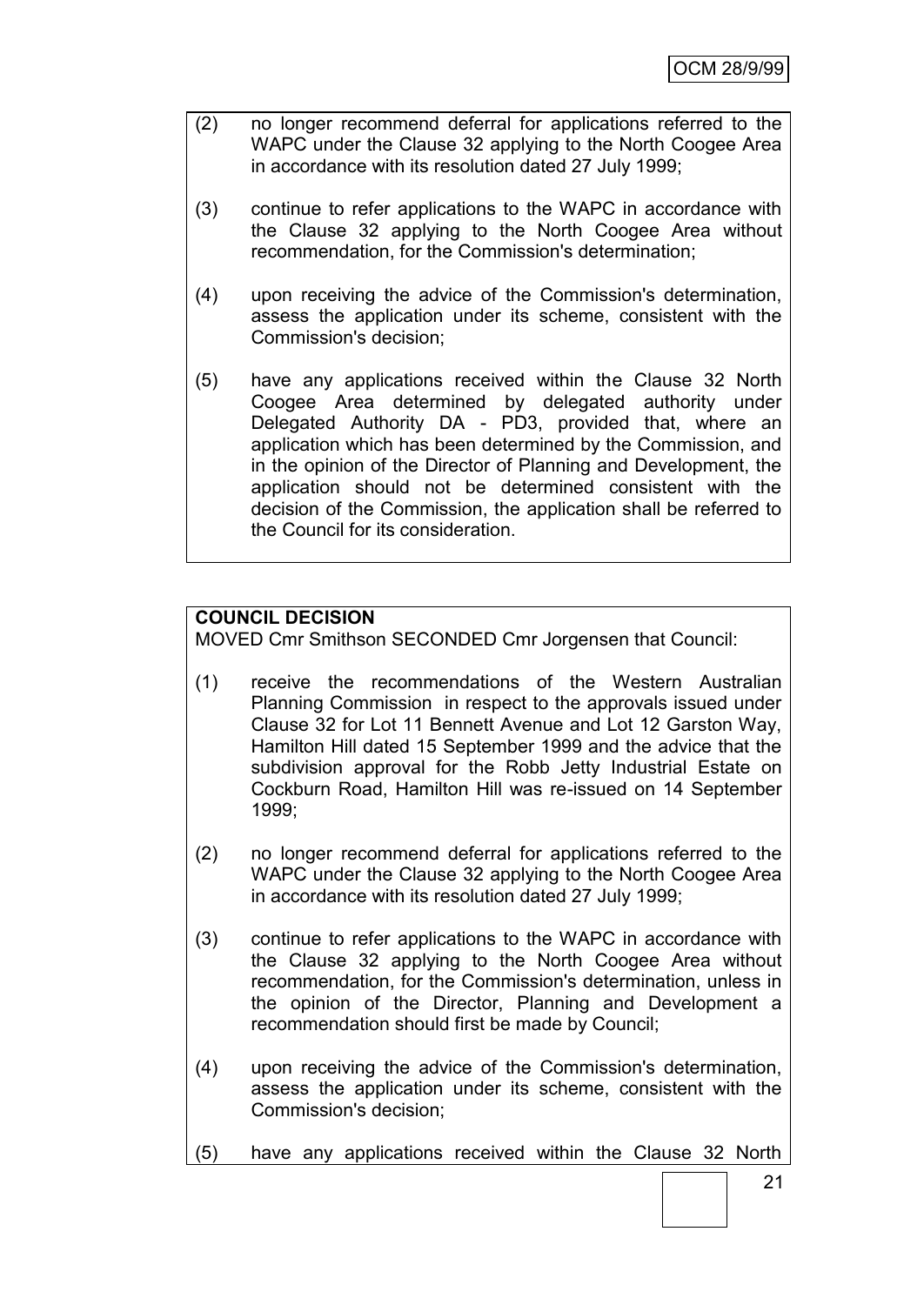Coogee Area determined by delegated authority under Delegated Authority DA - PD3, provided that, where an application which has been determined by the Commission, and in the opinion of the Director of Planning and Development, the application should not be determined consistent with the decision of the Commission, the application shall be referred to the Council for its consideration.

# **CARRIED 3/0**

# **Explanation**

It was felt that it would be appropriate for the Commission to incorporate Council's decision, if required, prior to the Commission making a decision and therefore a minor addition was made to sub-recommendation (3) to reflect that.

# **Background**

Council at its meeting held on 27 July 1999 resolved:-

*"(1) recommend to the Western Australian Planning Commission in regard to any development application received for any land included in the North Coogee Master Plan Review Study - Clause 32 Resolution Area, that determination of the application be deferred until the completion of the North Coogee Master Plan Review Study."*

Since this decision any applications received have been forwarded to the Commission with the recommendation that the applications be deferred.

# **Submission**

On 16 September 1999, the Council received advice that the Commission had:-

- (1) approved the development of a "seafood processing plant" on Lot 115 Emplacement Crescent.
- (2) approved the development of a "seafood processing plant" on Lot 116 Emplacement Crescent.
- (3) approved the re-issue of the subdivision approval for the Robb Jetty Industrial Estate, subject to conditions.

# **Report**

Despite the fact that the North Coogee Master Plan Review has not been completed, approvals have been issued for these developments together with the re-approval of the subdivision in North Coogee. Given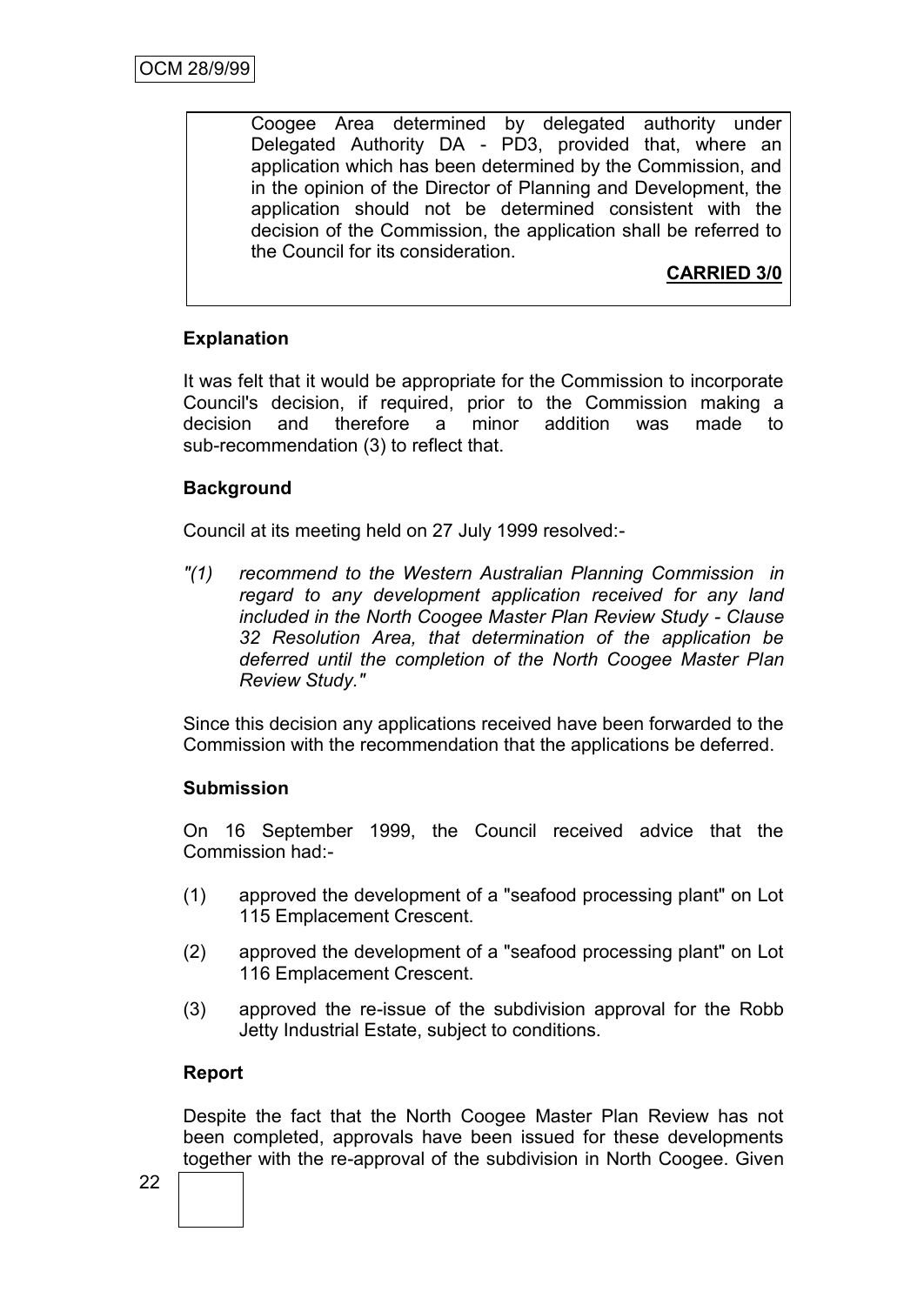that the Council sought the deferral of all applications until the outcome of the study is known, there appears to be little point in the Council maintaining its current position.

Under a Clause 32, the Council is still required to issue its decision in respect to each of the applications received in the North Coogee Area. In other words, two approvals are required by the applicant before development can be commenced.

This is disappointing, however, at least the Council can be satisfied in the knowledge that it attempted to do what it believed to be the right thing in the interests of the future planning and development of this unique coastal area.

As the Council would be aware, the land is zoned industry under the MRS and Special Industry 'A' under the local scheme, where most industrial uses are 'P' permitted. The Council, therefore, has little choice but to issue a conditional approval for most industrial uses proposed for this area.

It is a pity that the statutory planning system does not provide the "breathing space" to facilitate strategic planning initiatives which have the potential to produce better and more appropriate planning outcomes.

#### **Strategic Plan/Policy Implications**

Policy PD29 applies.

#### **Budget/Financial Implications**

Council has made a financial contribution towards the North Coogee Plan Review Study.

#### **Implications of Section 3.18(3) Local Government Act, 1995**

Nil.

#### **252. (AG Item 13.5) (OCM2\_9\_1999) - PROPOSED SWIMMING POOL COMPLEX - LOT 5 HAMMOND ROAD, SUCCESS - OWNER: N L HAMMOND - APPLICANT: R DUNN (5513234) (MT) (EAST) (MAP 15)**

**RECOMMENDATION** That Council:

(1) approve the application for a swimming pool centre on Lot 5 Hammond Road, Success subject to the following conditions: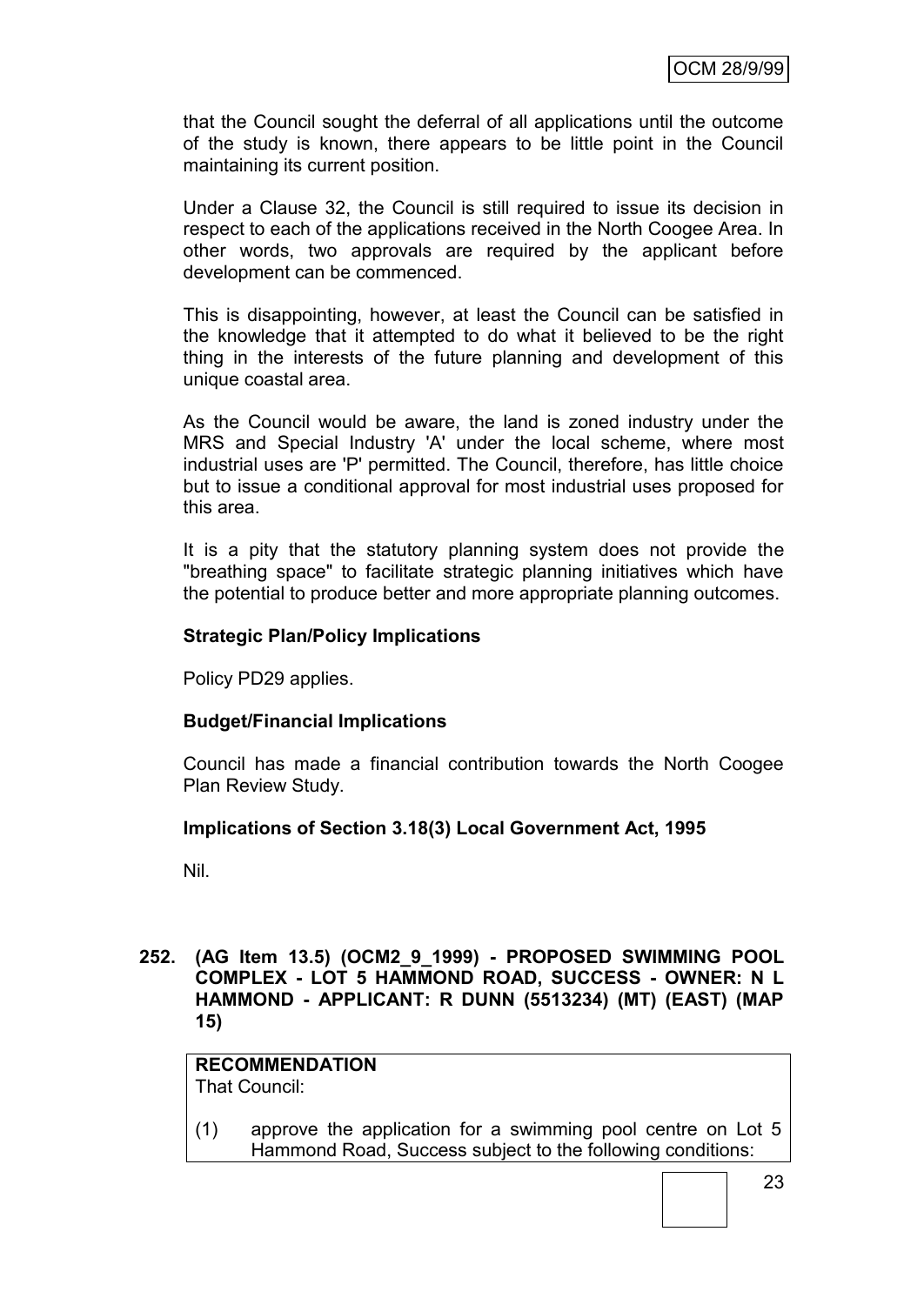#### Standard Conditions

1. Standard conditions contained in Council Policy PD 17 as determined appropriate to this application by the delegated officer under clause 7.6 of Council"s District Zoning Scheme Nº 2;

#### Special Conditions

- 1. The southern crossover being deleted and the car park being setback 25 metres from the southern boundary.
- 2. A total of 54 carbays being provided for the development.
- 3. A minimum of 15 trees being planted and maintained between the car parking and the southern boundary, to Council"s satisfaction.
- 4. Fencing to Council"s specification being erected along the southern boundary to a distance of 35 metres from the front of the lot.
- 5. All machinery associated with air and water filters being enclosed and located to Council"s satisfaction.
- 6. The hours of operation being restricted to 7am to 9pm daily.

#### Special Footnotes

- 1. The applicant is advised approval from the Department of Minerals and Energy may be required for the storage of chlorine and other chemicals.
- 2. An application for the construction of the swimming pool is to be made to the Executive Director, Public Health.
- 3. Application must be made to Council"s Health Services prior to the establishment of a public swimming pool.
- (2) issue a Form 2 Approval to Commence Development to the applicant;
- (3) advise those who made a submission of Council"s decision accordingly.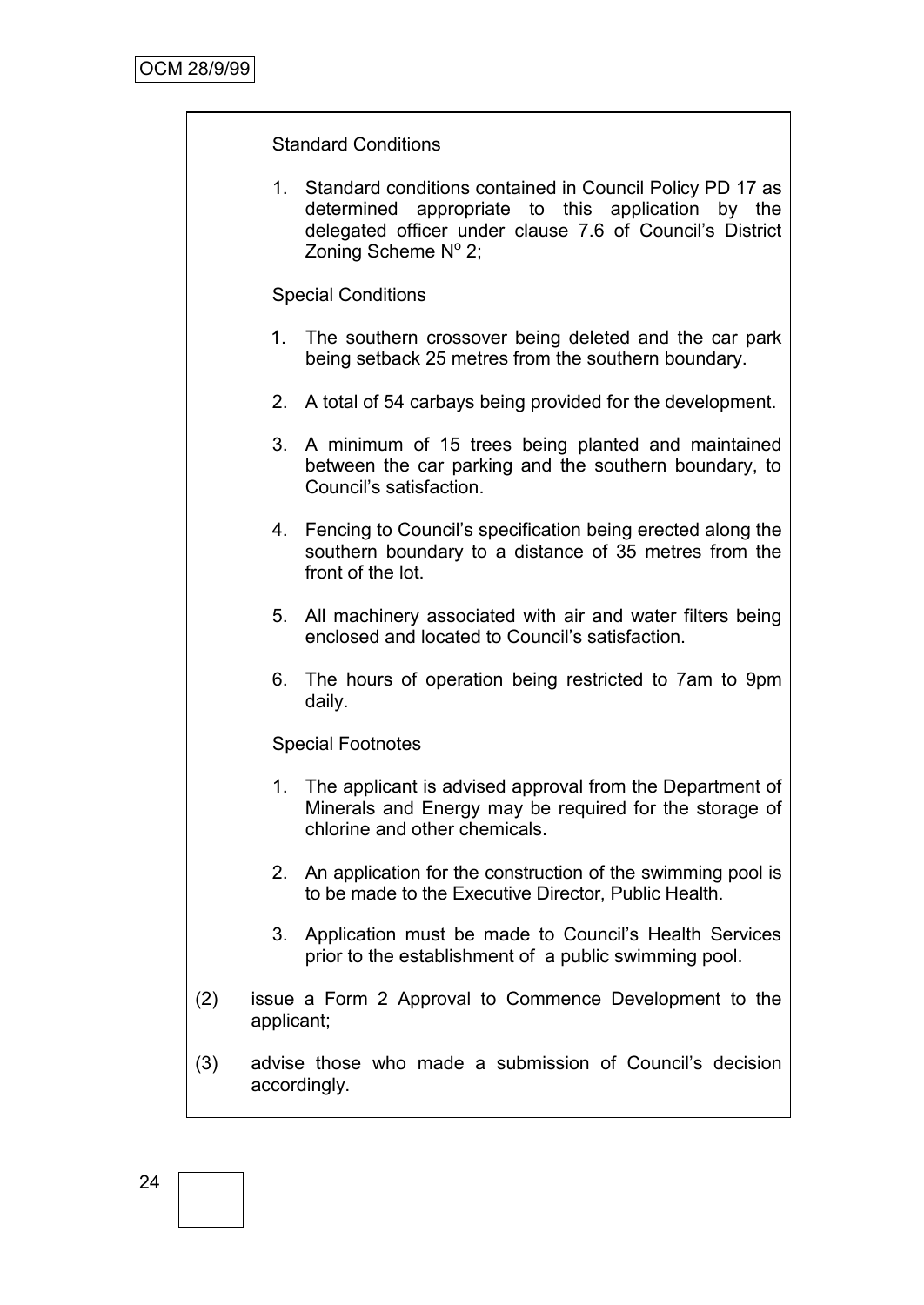#### **COUNCIL DECISION**

MOVED Cmr Smithson SECONDED Cmr Jorgensen that the recommendation be adopted.

# **MOTION WITHDRAWN WITH PERMISSION OF COUNCIL 3/0**

MOVED Cmr Smithson SECONDED Cmr Jorgensen that Council:

(1) approve the application for a swimming pool centre on Lot 5 Hammond Road, Success subject to the following conditions:

Standard Conditions

1. Standard conditions contained in Council Policy PD 17 as determined appropriate to this application by the delegated officer under clause 7.6 of Council"s District Zoning Scheme  $N^{\circ}$  2;

## Special Conditions

- 1. Satisfactory arrangements being made with Council to make a pro rata contribution to the widening of the reserve and construction of an additional carriageway and associated earthworks, dual use path, drainage facilities and costs for that section of Hammond Road between Beeliar Drive and Bartram Road.
- 2. A landscaped sand bund to a height of 1.5 metres being constructed parallel to the southern boundary to prevent noise from the development impacting on the neighbouring dwelling. The bund must be setback at least 5 metres from the boundary.
- 3. Screening landscaping being planted and maintained between the car parking and the southern boundary to prevent light spillage from the carpark reaching the neighbouring dwelling.
- 4. All machinery associated with air and water filters being enclosed and located to Council"s satisfaction.
- 5. The hours of operation being restricted to 7 am to 9 pm daily.

Special Footnotes

1. The applicant is advised approval from the Department of Minerals and Energy may be required for the storage of chlorine and other chemicals.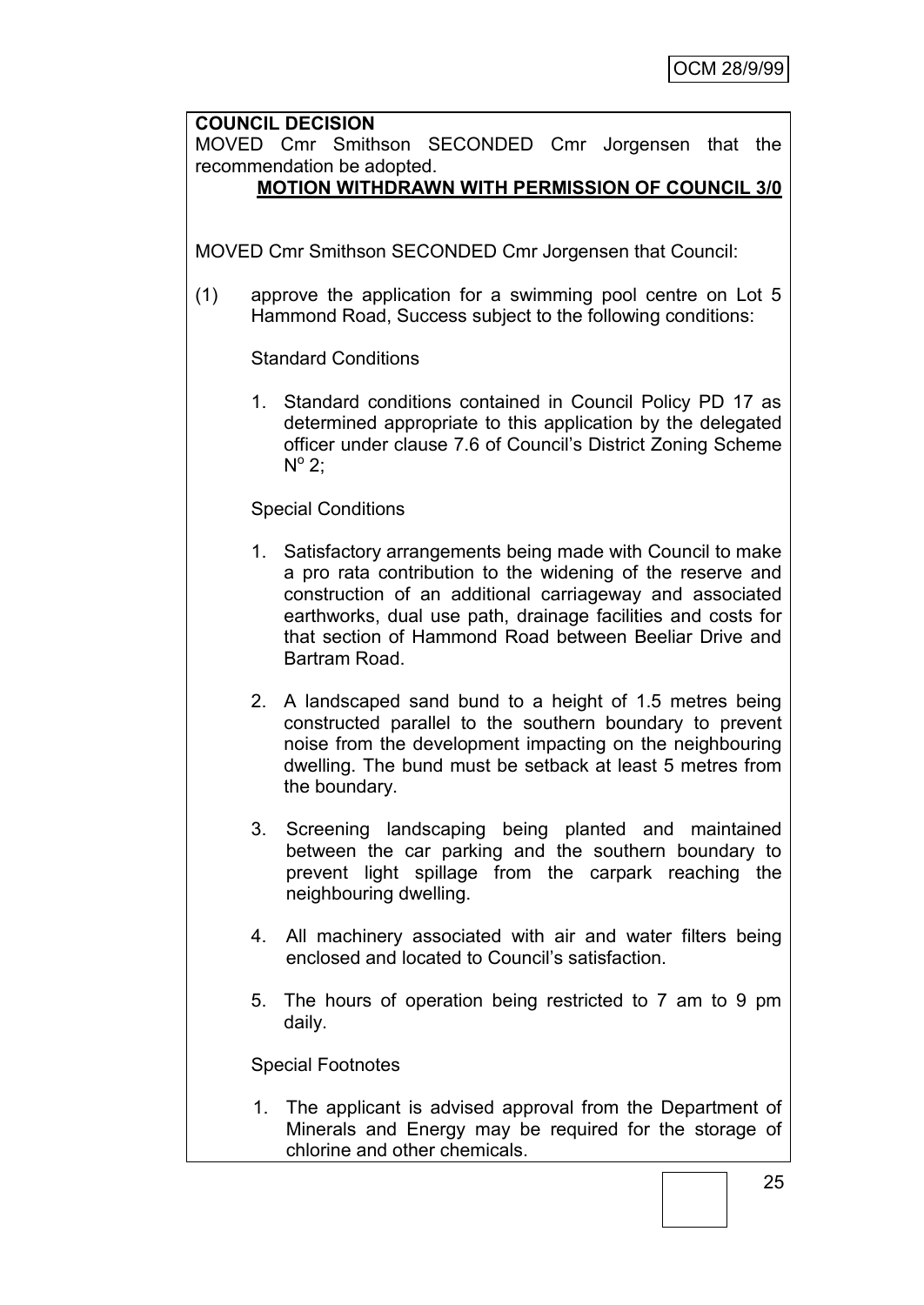- 2. An application for the construction of the swimming pool is to be made to the Executive Director, Public Health.
- 3. Application must be made to Council"s Health Services prior to the establishment of a public swimming pool.
- 4. With regard to Condition 1, the applicant is advised the contribution required at this stage is only for the area of the lot used for this development. The contribution required is to a maximum of \$22 000 with a timeframe and actual amount of that payment being made to Council's satisfaction.
- (2) issue a Form 2 Approval to Commence Development to the applicant;
- (3) advise those who made a submission of Council"s decision accordingly.

**CARRIED 3/0**

#### **Explanation**

In terms of new Condition 1 and Special Footnote 4 it was a requirement the officers became aware of following preparation of the report.

All other changes were a result of negotiations with the applicant as to the arrangements on the southern boundary of the site.

#### **Background**

| ZONING:           |           | MRS: URBAN DEFERRED     |
|-------------------|-----------|-------------------------|
|                   | DZS:      | I RURAL                 |
| <b>LAND USE:</b>  |           | <b>HOUSE &amp; SHED</b> |
| LOT SIZE:         | 2 ha      |                         |
| AREA:             | 1435 $m2$ |                         |
| <b>USE CLASS:</b> | "SA"      |                         |

#### **Submission**

The proposal is for pool complex for the exclusive use of Waterbabies Australia. It will incorporate 2 pools; one a 16 metre long hydrotherapy pool, the other a 20 metre lap pool. The complex includes toilets and change rooms, a seminar room, offices, and a family waiting area.

Classes for children aged 1 to 8 years will run in the centre from 7.30am to 5pm. Evening prenatal and postnatal classes will run until 9pm.

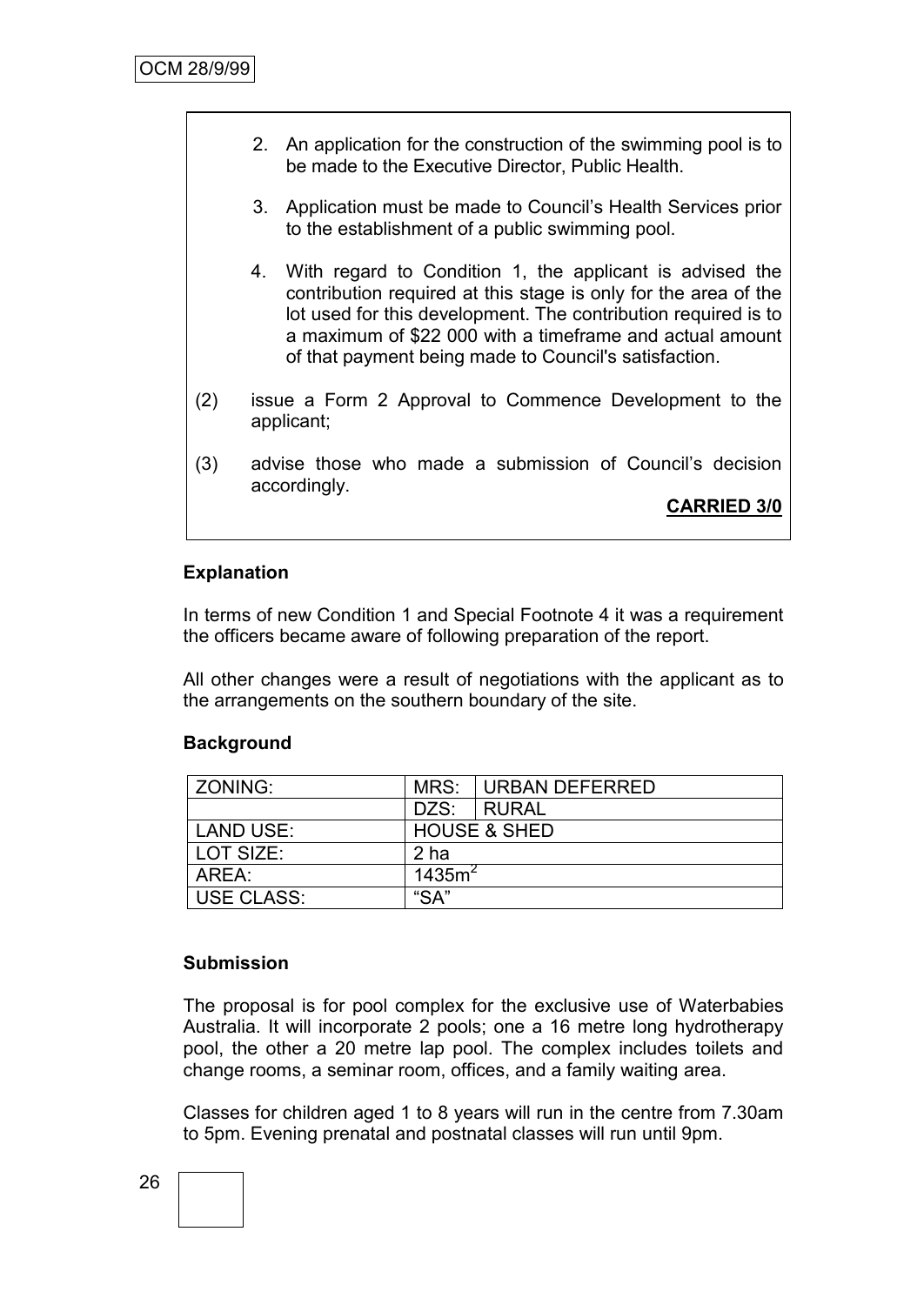A site plan, floor plan and elevation were provided and are attached to this agenda. The building is setback 25 metres from the front and 27 metres from the southern side boundary and 22 metres from the north. 54 car bays have been provided for the complex, based on the peak number of people expected to attend the centre at any one time. Two crossovers to Hammond Road are to be provided.

The application was referred to surrounding landowners for comment. The period for comments was not complete at the time of writing this report. One submission had been received and a summary is attached to this agenda. Any further submissions received will be provided for consideration prior to the meeting.

The subject lot abuts Hammond Road, an "Other Regional Road" under the Metropolitan Region Scheme and was therefore referred to the Ministry for Planning for their comments. A summary of their submission is attached to this agenda.

#### **Report**

The neighbour"s submission raises some issues that must be examined and addressed. The suitability of a pool complex in the proposed location is of primary importance. The lot is currently zoned Rural under Council"s Scheme, but is zoned Urban Deferred in the Metropolitan Region Scheme. This recognises the land will have an urban form in the future. At present no structure planning has been undertaken on the land west of Hammond Road. The rear 140 metres of the lot remain unaffected by this development and could be incorporated into any future residential or other urban subdivision.

Hammond Road is a regional road and will increasingly carry greater volumes of traffic as residential land is released to the south and east of the subject lot. The location of a pool complex on this regional road is considered appropriate and any traffic generated by the swimming pool will be insignificant when compared with passing traffic.

On the other side of Hammond Road is a childcare centre and the Jandakot Primary School. The pool centre will service the same age group as these existing land uses. On the northern side of the lot is a nursery with which the proposed use will integrate well. It is only on the southern side that there is a residence in close proximity to the development. It is the occupants of this dwelling that have objected to the proposal.

#### *Noise Impacts*

The neighbour has identified some legitimate effects of the complex on their property. Their dwelling is setback 1 metre from the boundary with Lot 5 and their bedroom window faces the lot. The primary issue relates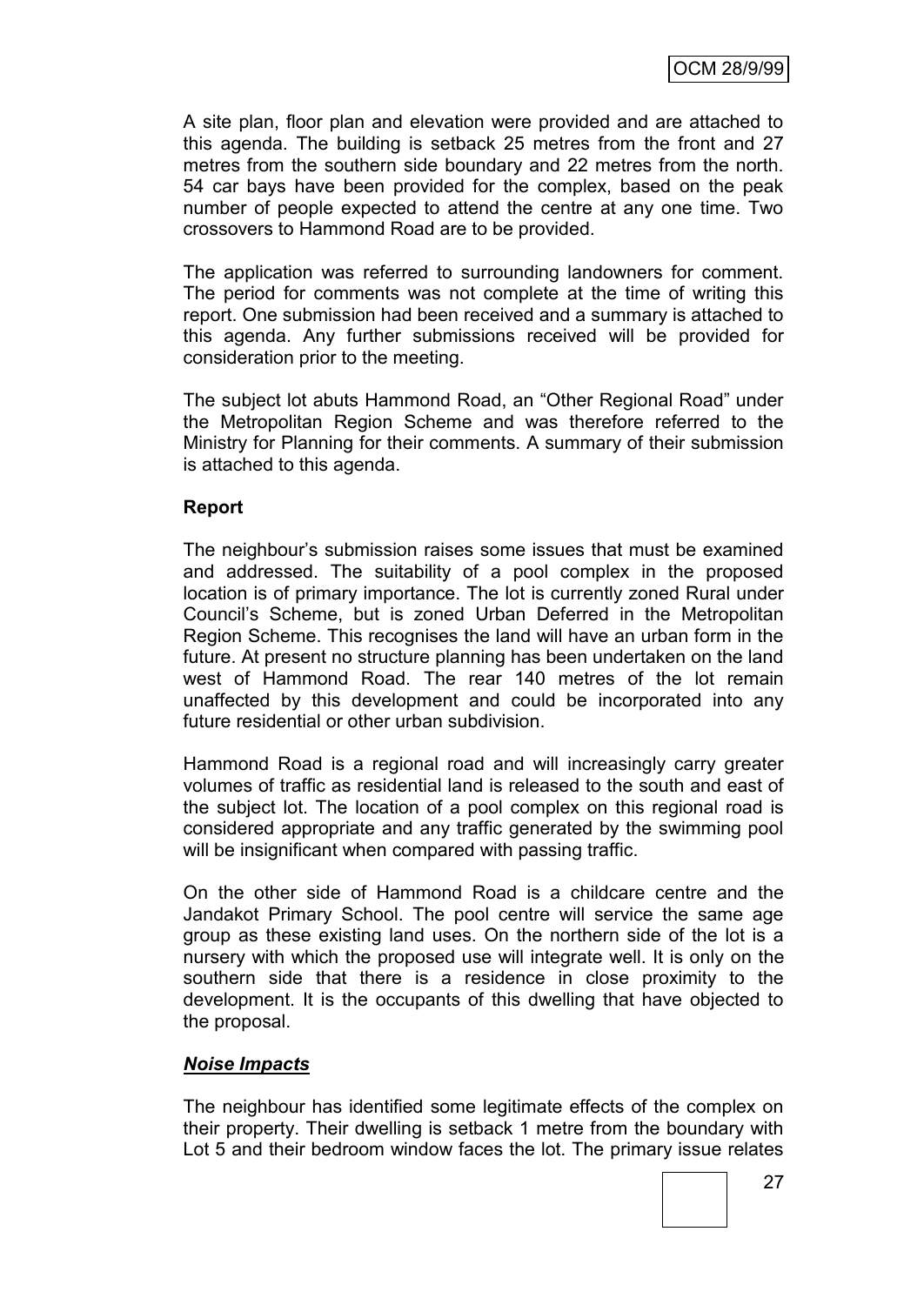to noise from the development. The building is 35 metres from the dwelling on Lot 4 at its closest point. There should be no noise reaching the house from the centre itself. However, the current site plan shows the car park and one crossover only 10 metres from the boundary with Lot 4. In its current arrangement it is likely cars entering the site will create noise, impacting on the neighbours. It is proposed that a condition of approval be that the crossover near the southern boundary is deleted and the parking be setback 25 metres from that boundary. Fencing and plantings of trees and shrubs in the southern setback should ensure the impact on the neighbouring property is further minimised. This will also stop headlights shining through the neighbour"s window at night. The 9 affected parking bays could be relocated to the northern side of the centre, maintaining a total of 54 bays for the development.

A further possible noise concern emanates from the water and air filters for the pool and buildings. The applicant has not indicated at this stage where they are to be located. It is proposed a condition of the approval be that all external filters are enclosed in a shed and that it is located to the north or west of the main building. This should ensure there is no noise impact from the filters on the neighbouring dwelling.

#### *Health / Flora & Fauna*

Council"s Health Services is satisfied the health criteria can be met for the swimming pool complex. Septic systems will be incorporated to deal effectively with the high volumes of wastewater generated from the development. The Western Australian Sewerage Policy guidelines can met on the lot. There will be no odour escaping from the enclosed pools. Dust should not present itself as a problem during operation of the centre because the carparks will be bitumen. Dust during construction must be managed as with all other developments.

There is currently some remnant flora on the property. The flora to the rear of the property is of a higher quality than that at the front where the clearing will occur. The flora at the front of the lot is not so significant as to warrant its protection. The applicant has undertaken to maintain existing trees where they are not required for the building or car parking. A landscaping plan must be submitted to Council before development can proceed. The retention of existing vegetation where possible will be guaranteed through this process.

#### *Scheme parking requirements*

The proposed use is classified as a Health Studio in Council"s Scheme. The Scheme requires 1 bay per 15 metres gross floor area for a Health Studio. For this development that is a total of 96 car bays. This would appear to be excessive in this case. The applicant has proposed 54 car bays and this should more than cater for the needs of the centre.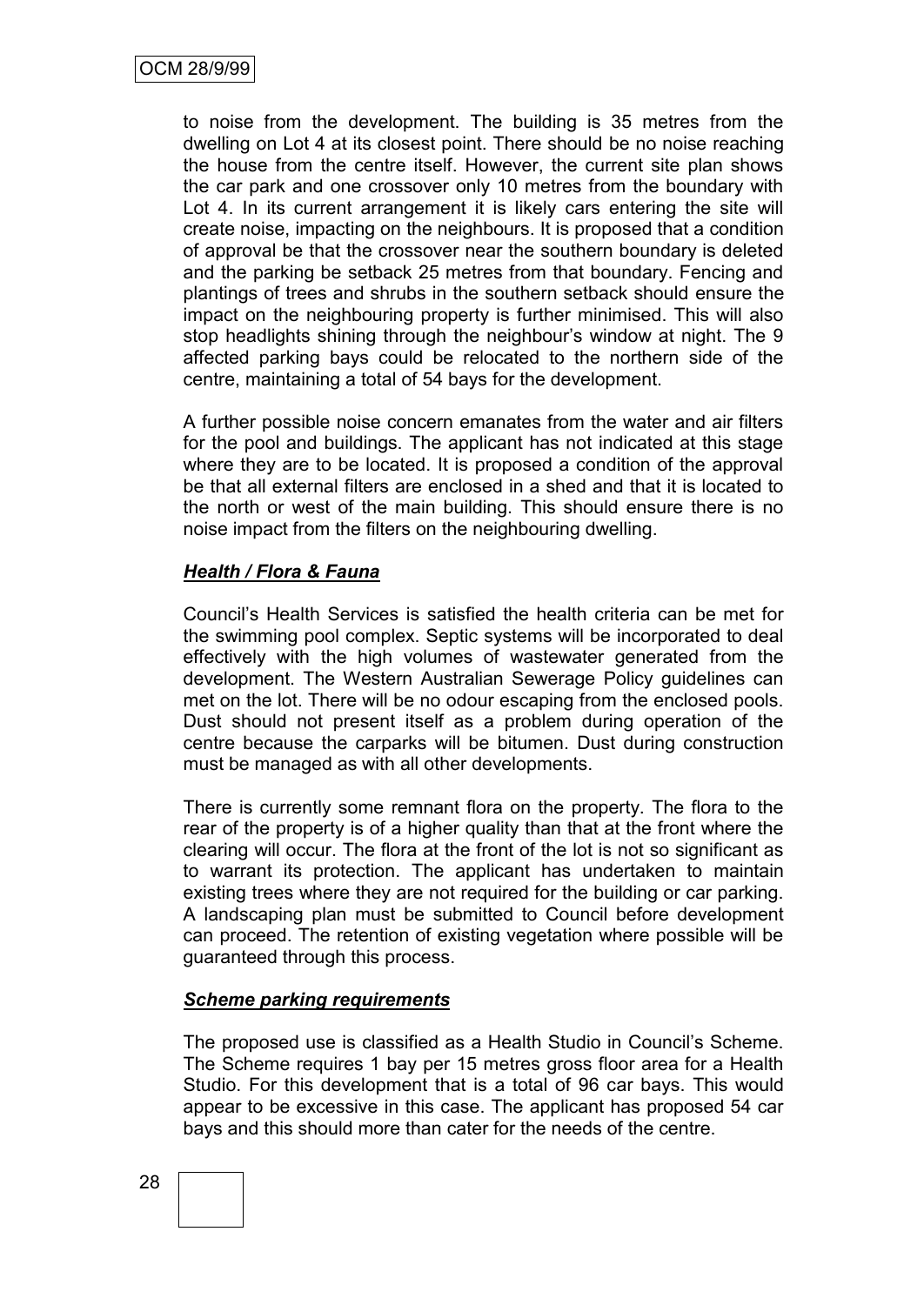# **Strategic Plan/Policy Implications**

N/A

# **Budget/Financial Implications**

N/A

# **Implications of Section 3.18(3) Local Government Act, 1995**

Nil

**253. (AG Item 13.6) (OCM2\_9\_1999) - PROPOSED AMENDMENT NO. 214 - LOT 12 ROCKINGHAM ROAD, SPEARWOOD - OWNER: SEPAROVICH - APPLICANT: GREG ROWE & ASSOCIATES (92214) (SR) (COASTAL)**

#### **RECOMMENDATION** That Council:

(1) adopt the following amendment:-

TOWN PLANNING AND DEVELOPMENT ACT 1928 (AS AMENDED) RESOLUTION DECIDING TO AMEND A TOWN PLANNING SCHEME - CITY OF COCKBURN DISTRICT ZONING SCHEME NO. 2.

AMENDMENT NO. 214

Resolved that Council, in pursuance of Section 7 of the Town Planning and Development Act 1928 (as amended) amend the above Town Planning Scheme by:

Rezoning Lot 12 Rockingham Road from "Rural" and "Local Reserve: Public Purpose - Primary School" to "Residential R30".

> Dated this 28th day of September 1999 Chief Executive Officer

- (2) refer the Amendment No.214 to the Environmental Protection Authority for assessment under Section 7A2 of the Town Planning and Development Act;
- (3) refer Amendment No.214 to the Western Australian Planning Commission in accordance with Planning Bulletin No.29 requesting consent to advertise be granted following receipt of written advice from the Environmental Protection Authority that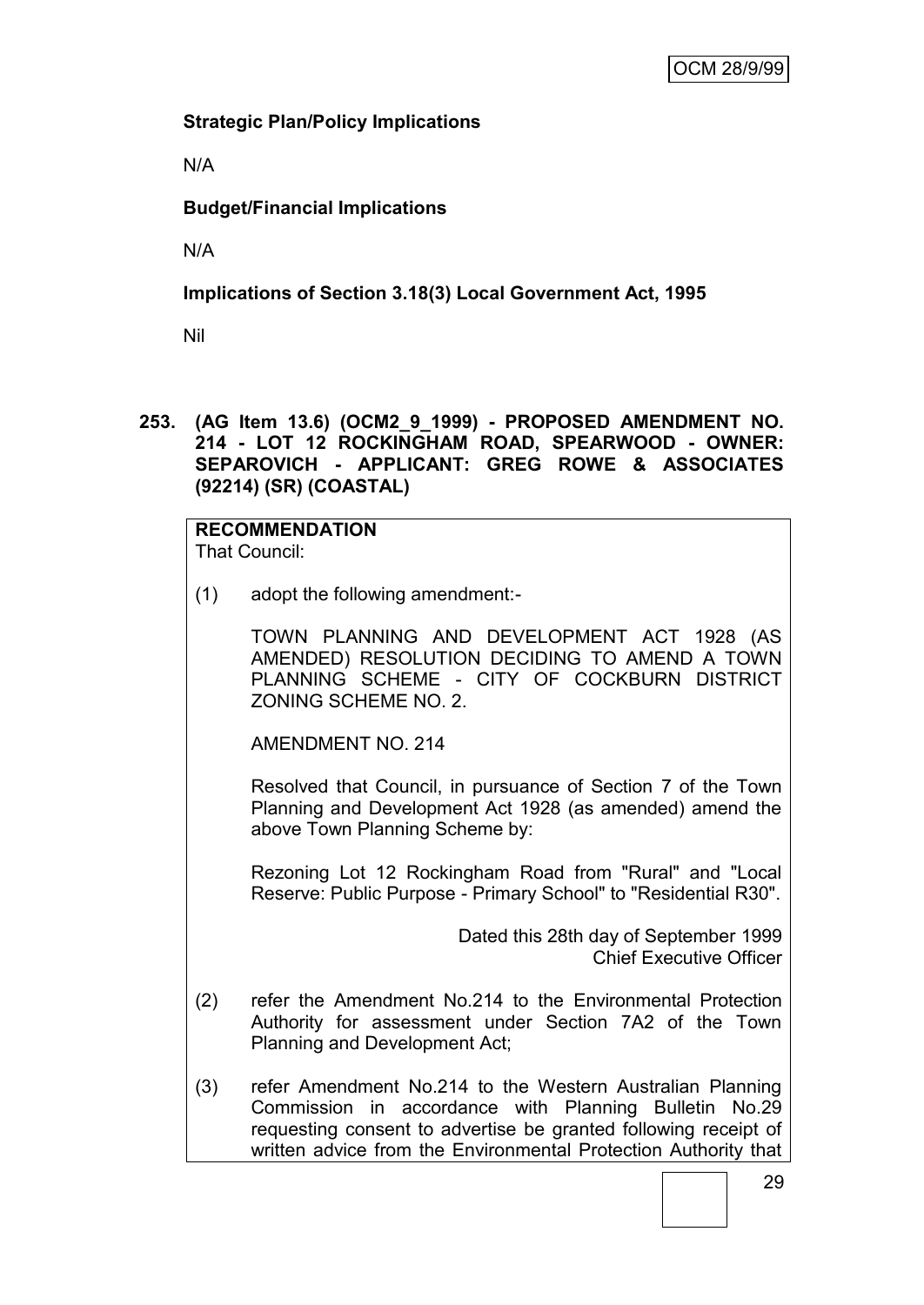the Scheme Amendment is not required to be assessed under Section 48A of the Environmental Protection Act.

#### **COUNCIL DECISION**

MOVED Cmr Smithson SECONDED Cmr Jorgensen that Council:

(1) adopt the following amendment:-

TOWN PLANNING AND DEVELOPMENT ACT 1928 (AS AMENDED) RESOLUTION DECIDING TO AMEND A TOWN PLANNING SCHEME - CITY OF COCKBURN DISTRICT ZONING SCHEME NO. 2.

AMENDMENT NO. 214

Resolved that Council, in pursuance of Section 7 of the Town Planning and Development Act 1928 (as amended) amend the above Town Planning Scheme by:

Rezoning Lot 12 Rockingham Road from "Rural" and "Local Reserve: Public Purpose - Primary School" to "Residential R30".

> Dated this 28th day of September 1999 Chief Executive Officer

- (2) refer the Amendment No.214 to the Environmental Protection Authority for assessment under Section 7A2 of the Town Planning and Development Act;
- (3) advertise Amendment No.214 in accordance with Planning Bulletin No.29 following receipt of written advice from the Environmental Protection Authority that the Scheme Amendment is not required to be assessed under Section 48A of the Environmental Protection Act.

**CARRIED 3/0**

#### **Explanation**

It was necessary to amend Item (3) to reflect the revised advertising procedures specified in the WAPC Bulletin No.29.

#### **Background**

| ZONING: | MRS: Urban |                                       |
|---------|------------|---------------------------------------|
|         |            | DZS:   Rural / Local Reserve - Public |
|         |            | <b>Purposes - Primary School</b>      |
|         |            |                                       |
|         |            |                                       |
|         |            |                                       |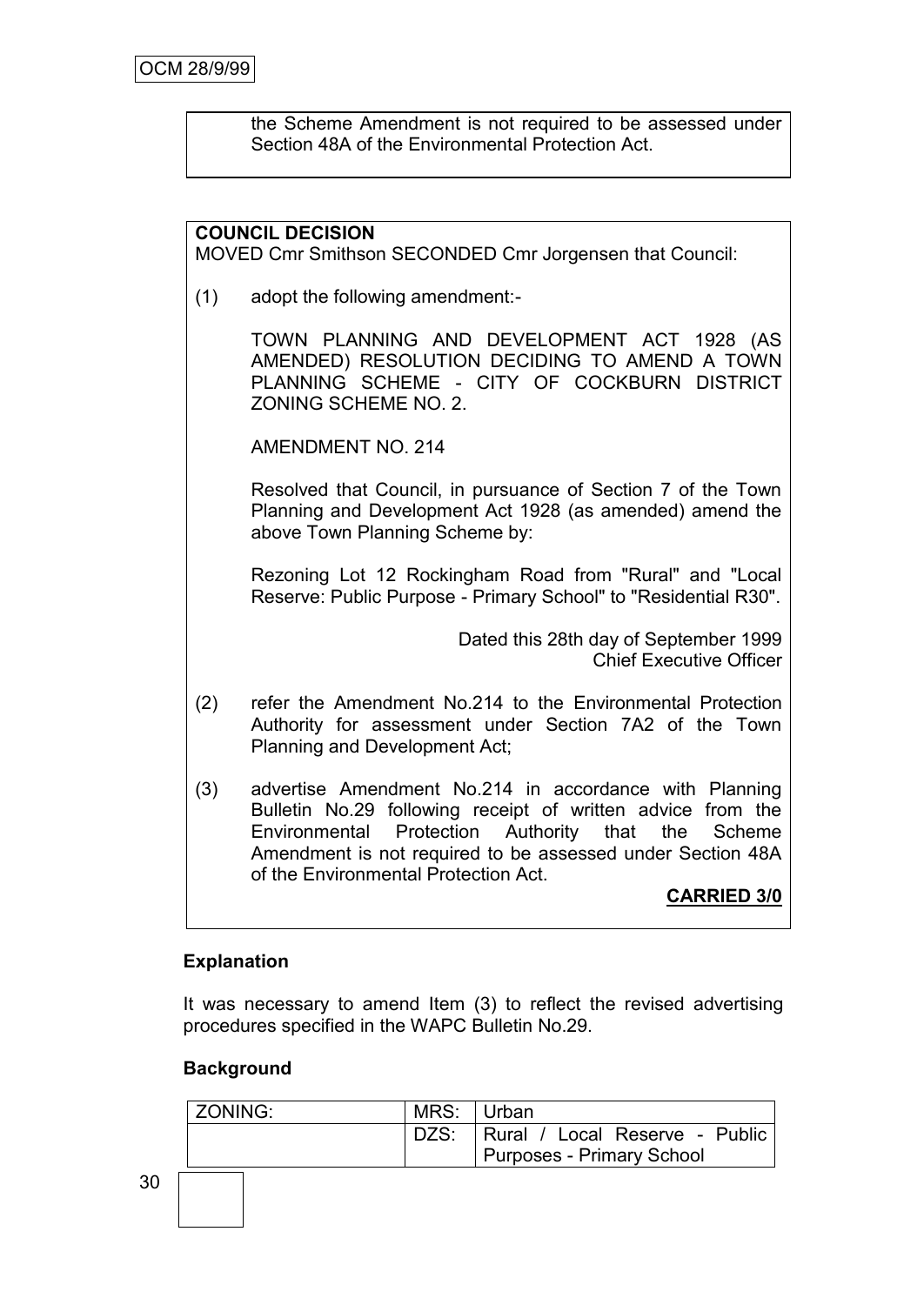| LAND USE:  | Rural (with Residence) |
|------------|------------------------|
| LOT SIZE:  | 2.0264 Ha              |
| AREA:      | N/A                    |
| USE CLASS: | N/A                    |

The Eastern portion of the subject site is presently zoned "Rural" whilst the balance of the site is zoned "Local Reserve: Public Purpose - Primary School".

The land identified for the Primary School in the western portion of the subject site is no longer required by the Education Department.

#### **Submission**

The applicant's request for rezoning is summarised as follows:

*"The proposed zoning of the subject site is consistent with the zoning under the Metropolitan Region Scheme (Urban) and the zoning and existing development in the Packham Urban Development Area.*

*The Concept Subdivision Plan and the Concept Structure Plan are consistent with the intention and objectives of the superseded Packham Structure Plan and planning for the area. The concept designs provide for interconnection with the existing and future development on surrounding lots.*

*In short, it has been demonstrated that the subject site is no longer required for the purpose of a Primary School, that the "Rural" zoning is no longer applicable in the predominantly urban area, that the subject site is outside of the area affected by the Watsons' Buffer issues. It is therefore considered that the rezoning is justified, and is consistent with the orderly and proper planning for the Packham Urban Development Area."*

The applicant has requested a deputation in order to present additional information in support of their application.

A preliminary "Structure Plan" and subdivision plan for the land and adjacent properties currently affected by the Watsons' Odour Buffer is attached.

#### **Report**

Section 35A of the Metropolitan Region Town Planning Scheme Act (1959) requires Council's Town Planning Scheme to be in conformity with the Metropolitan Region Scheme.

The subject land is just outside the interim 500 metre Watsons' Odour Buffer currently prescribed by the Environmental Protection Authority.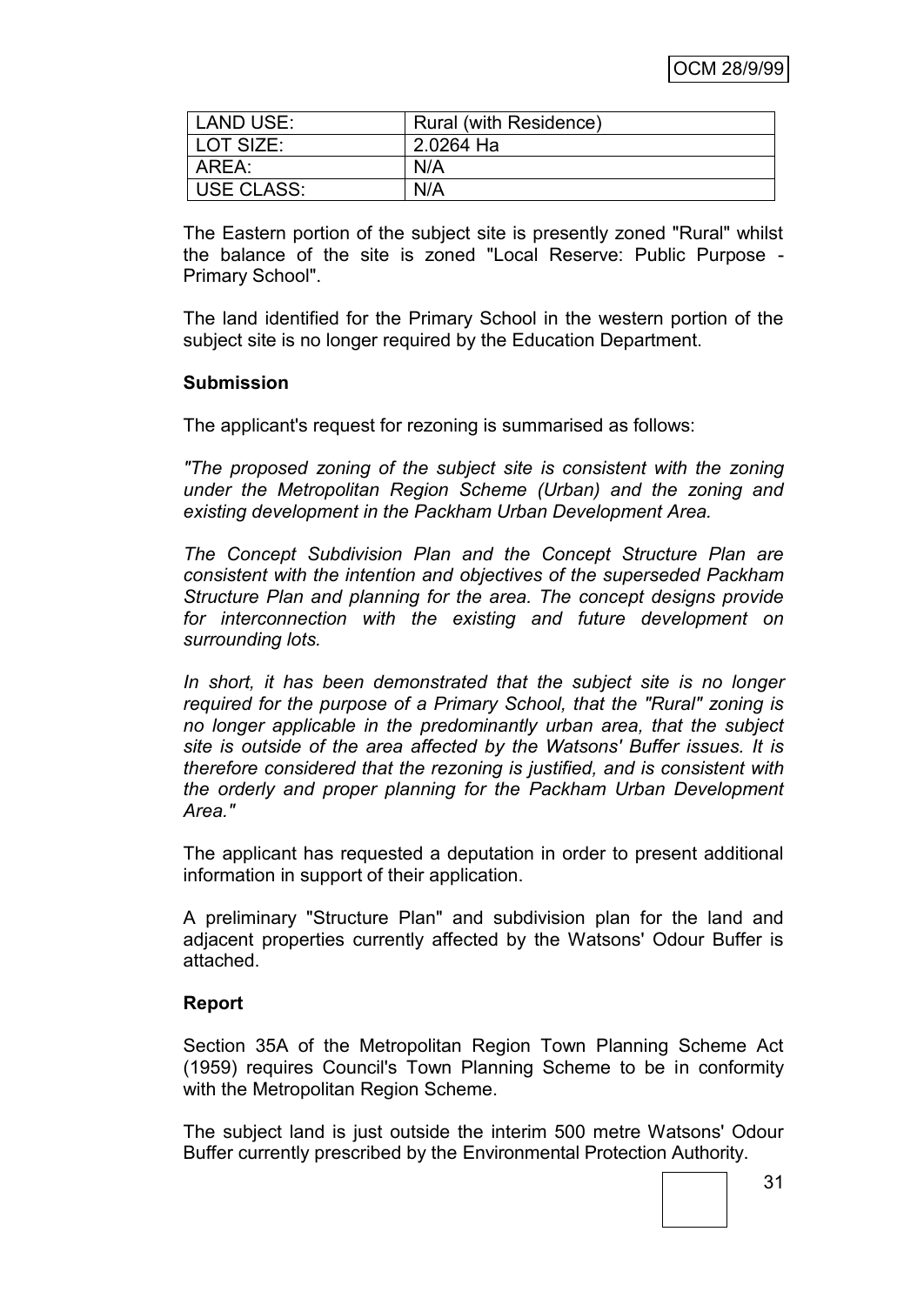The Watsons' Odour Buffer is to be redefined in the year 2000. (See attached advice from DEP 22.12.98)

It is preferable that the subdivision of the subject land be co-ordinated with adjoining land currently affected by the Watsons' Odour Buffer. This will require a Structure Plan to be approved following finalisation of the rezoning process, at which stage technical studies to define the revised Watsons' Odour Buffer will be further advanced.

## **Strategic Plan/Policy Implications**

Policy PD23 states that:

"*The City of Cockburn requires that where a proposal for a change in landuse conflicts with an existing buffer zone, then the onus is on the buffer beneficiary to show that the buffer is current, has been scientifically determined and is based on the use of best practicable management practices for minimising emissions. Unless this can be clearly demonstrated by the buffer beneficiary, then Council will fully support the proponent of the proposed landuse change providing that other planning and environmental considerations are properly met."*

## **Budget/Financial Implications**

N/A

# **Implications of Section 3.18(3) Local Government Act, 1995**

Nil.

#### **254. (AG Item 13.7)13.7 (OCM2\_9\_1999) - BEELIAR DRIVE ROAD RESERVE - LAND PURCHASE (92210) (450953) (SR) (COASTAL / SOUTH)**

#### **RECOMMENDATION**

That Council make an offer to the owners to purchase the seven (7) part lots for the Beeliar Drive road reserve in accordance with the valuation report, as attached to the Agenda.

# **COUNCIL DECISION**

MOVED Cmr Smithson SECONDED Cmr Jorgensen that the recommendation be adopted.

**CARRIED 3/0**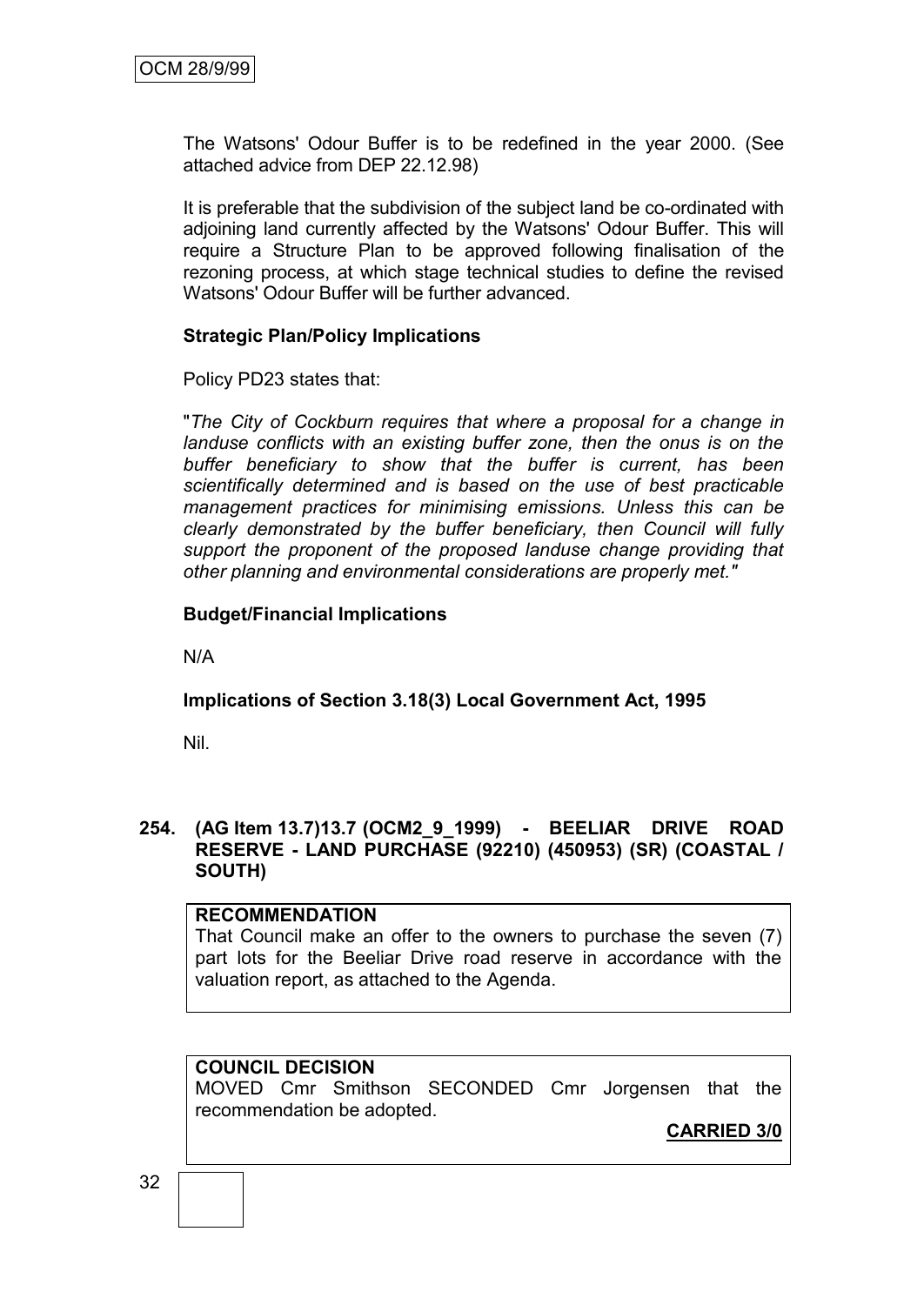The Chief Executive Officer advised that there was a typographical error in Item (4) of the "Background", where it mentions "Point 4 above", which actually read as "Point 3) above".

# **Background**

Council at its meeting on 15 December 1998 resolved as follows:

- *"(1) commence negotiations with Urban Focus, as the representative of the owners of Lots 12 and 26 Birchley Road and 34, 57 and 58 Tindal Avenue, to enable the construction of Beeliar Drive within the approved subdivision known as Cells 9 and 10 Yangebup;*
- *(2) ensure that the negotiations in Point (1) above result in the owners of properties affected by the MRS road reserve having equity with the other owners in Cells 9 and 10, in terms of their contribution of land value and road construction costs for Beeliar Drive;*
- *(3) contribute twenty percent (20%) of the total cost of the project as a community benefit proportion, with the remaining eighty percent (80%) being contributed by the subdividers of Cells 9 and 10, in proportion to their land holdings; and*
- *(4) advise the owners and their representatives, Urban Focus, that the total cost of the project in Point 4 above takes into account the value of the road reserve, including the acquisition of Lot 76 Birchley Road."*

In regard to points (2) and (3) of Council's 15 December 1998 resolution, Council initiated Amendment No. 210 at its meeting on 25 May 1999. This Amendment establishes a pro-rata formula and schedule applying to all subdividers within Cells 6, 3 9 and 10 for the purpose of acquiring land for the road reserve for Beeliar Drive and funding its initial stage of construction.

#### **Submission**

A formal request for Council to purchase portion of seven (7) properties required for the Beeliar Drive road reserve has been received from Urban Focus (see attachment). In regard to (3) above of Council's resolution, further correspondence from Urban Focus is attached.

This firstly objects to the proposed 80 percent subdivider contribution but, secondly, accepts that some subdivider contribution is to be made, with the percentage to be resolved via the Town Planning Appeals **Tribunal**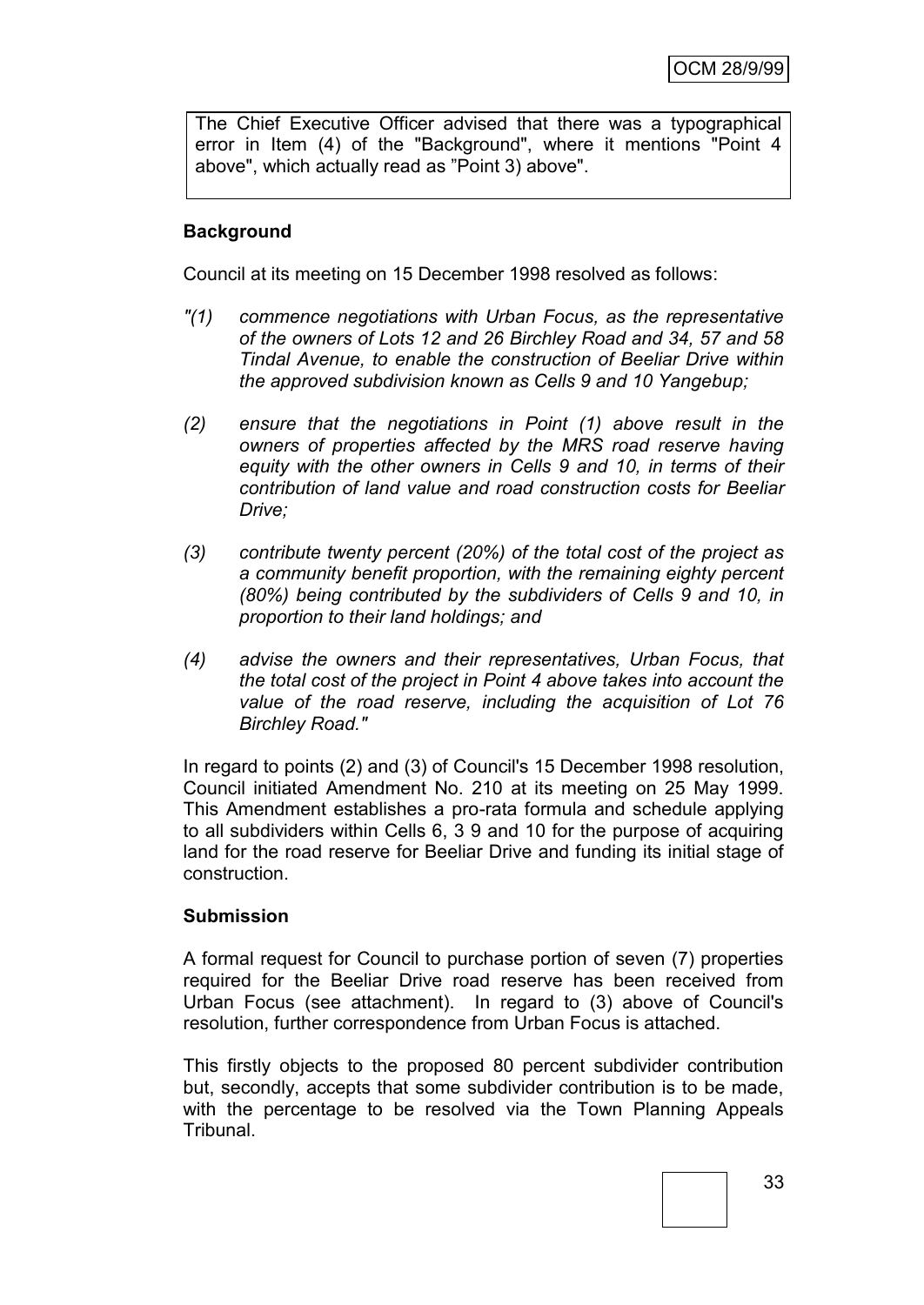#### **Report**

A detailed report which summarises the background and current situation regarding land purchase, future road construction costs, proposed subdivider contributions and Council's regional road funding commitments is attached.

#### **Strategic Plan/Policy Implications**

N/A

#### **Budget/Financial Implications**

Financial implications are discussed in the attached report.

Funds for land purchase are available from an existing Budget Allocation of \$400,000, subdivider contributions and Regional Road Reserve funds.

#### **Implications of Section 3.18(3) Local Government Act, 1995**

Nil.

# **255. (AG Item 13.8)13.8 (OCM2\_9\_1999) - AMENDMENT NO. 202 - JANDAKOT GROUNDWATER - FINAL ADOPTION (92202) (SOS) (EAST) (MAP 18-24)**

# **RECOMMENDATION**

That Council:

- (1) adopt the Schedule of Submissions as contained in the Agenda Attachments.
- (2) adopt Amendment No.202 for final approval, the Amendment generally comprising:
	- 1. Introducing a new zone into the TPS to be known as the "Resource Zone".
	- 2. Rezoning all land affected by the MR Rural-Water Protection Zone to the TPS Resource Zone.
	- 3. Deleting reference in the TPS to the Special Rural Zone; and
	- 4. Introducing land use provisions in accordance with WAPC Statement of Planning Policy No.6.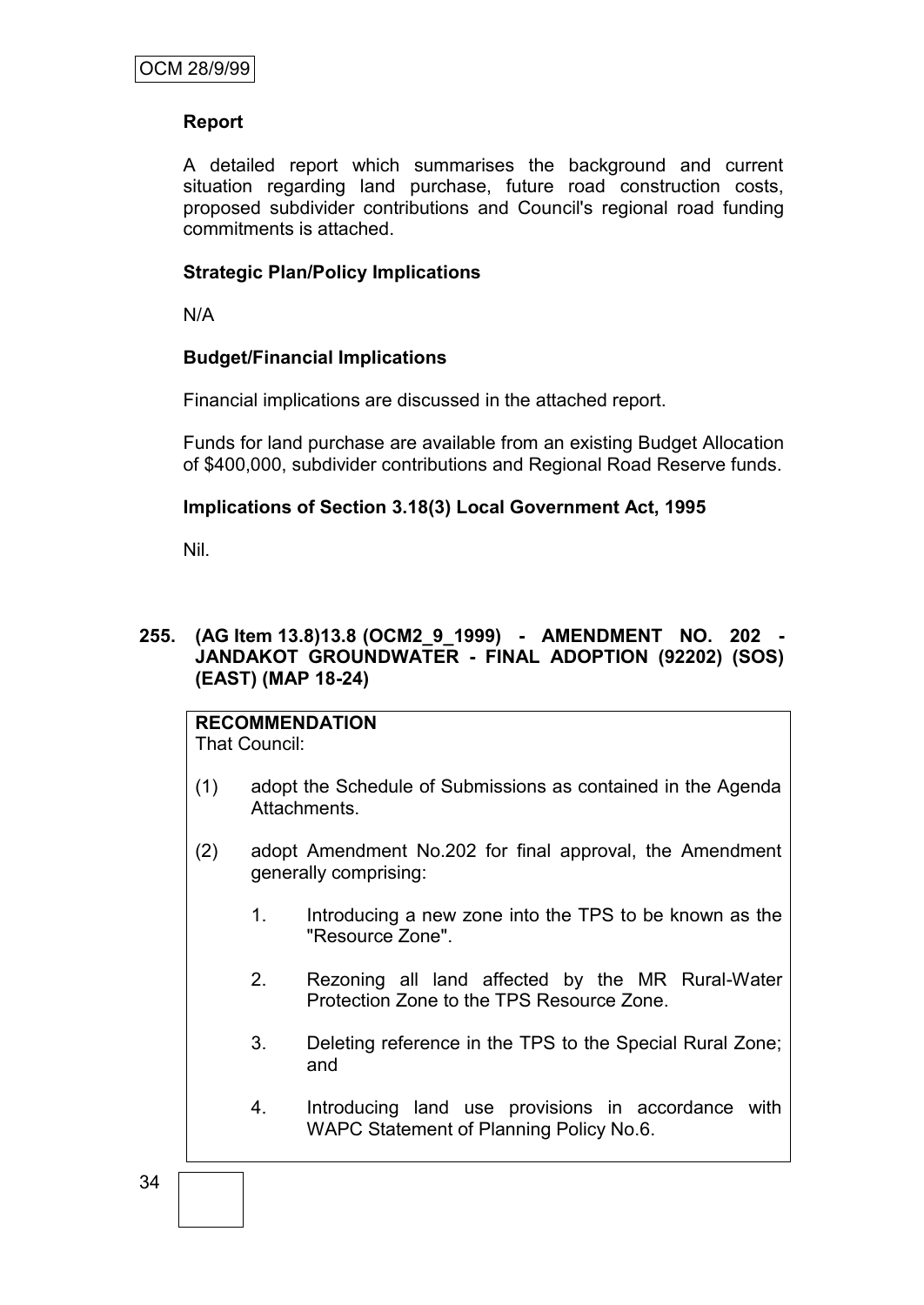| (3) | seek the Hon. Minister's final approval, subject to the following<br>modifications:                                                      |                                                                                                                                                                                                                                               |  |
|-----|------------------------------------------------------------------------------------------------------------------------------------------|-----------------------------------------------------------------------------------------------------------------------------------------------------------------------------------------------------------------------------------------------|--|
|     | 1.                                                                                                                                       | correct the Amendment Map to accurately reflect the<br>Metropolitan Region Scheme Rural-Water Protection<br>zoning along Lyon Road (Lots 19 - Pt 23);                                                                                         |  |
|     | 2.                                                                                                                                       | correct the Amendment Map to accurately show the<br>extent of existing additional uses as provided for in the<br>Second Schedule;                                                                                                             |  |
|     | 3.                                                                                                                                       | amend Clause 5.5.2 (k) of the Amendment Text by<br>replacing the number "15" with the number "19" and<br>reordering the table accordingly;                                                                                                    |  |
|     | 4.                                                                                                                                       | delete Clause 5.5.1 (2)(b) from the Amendment Text;                                                                                                                                                                                           |  |
|     | 5.                                                                                                                                       | adding to the Amendment Text after Point 1 (d) the words<br>"deleting the Sixth Schedule from the Scheme Text".                                                                                                                               |  |
|     | 6.                                                                                                                                       | adding to Clause 5.5.1 (5)(d) after the words "specified<br>trees" the words ", specified areas of bushland".                                                                                                                                 |  |
|     | 7.                                                                                                                                       | amend (m) of the Amendment Text by inserting the words<br>"in excess" between the words "weight" and "of".                                                                                                                                    |  |
| (4) | upon an indication being received from the Western Australian<br>Planning Commission that Amendment No.202 will be gazetted,<br>require; |                                                                                                                                                                                                                                               |  |
|     | 1.                                                                                                                                       | The Planning Department, in consultation with the Water<br>and Rivers Commission, prepare a Policy and/or further<br>guidance on the keeping of horses and other animals in<br>the Resource zone;                                             |  |
|     | 2.                                                                                                                                       | A leaflet or similar note be prepared containing advice<br>and guidance on the new land use provisions applicable<br>to the Resource zone;                                                                                                    |  |
|     | 3.                                                                                                                                       | The Planning Department prepare a Policy concerning<br>Building Envelopes and Landscape Protection Areas, in<br>substitution for the plans and associated provisions to be<br>removed from the Sixth Schedule as part of Amendment<br>No.202. |  |
| (5) | advise those persons who made a submission of Council's<br>decision.                                                                     |                                                                                                                                                                                                                                               |  |
| (6) | in anticipation of the Hon Minister's advice that final approval will<br>be granted, the modified documents be signed, sealed and        |                                                                                                                                                                                                                                               |  |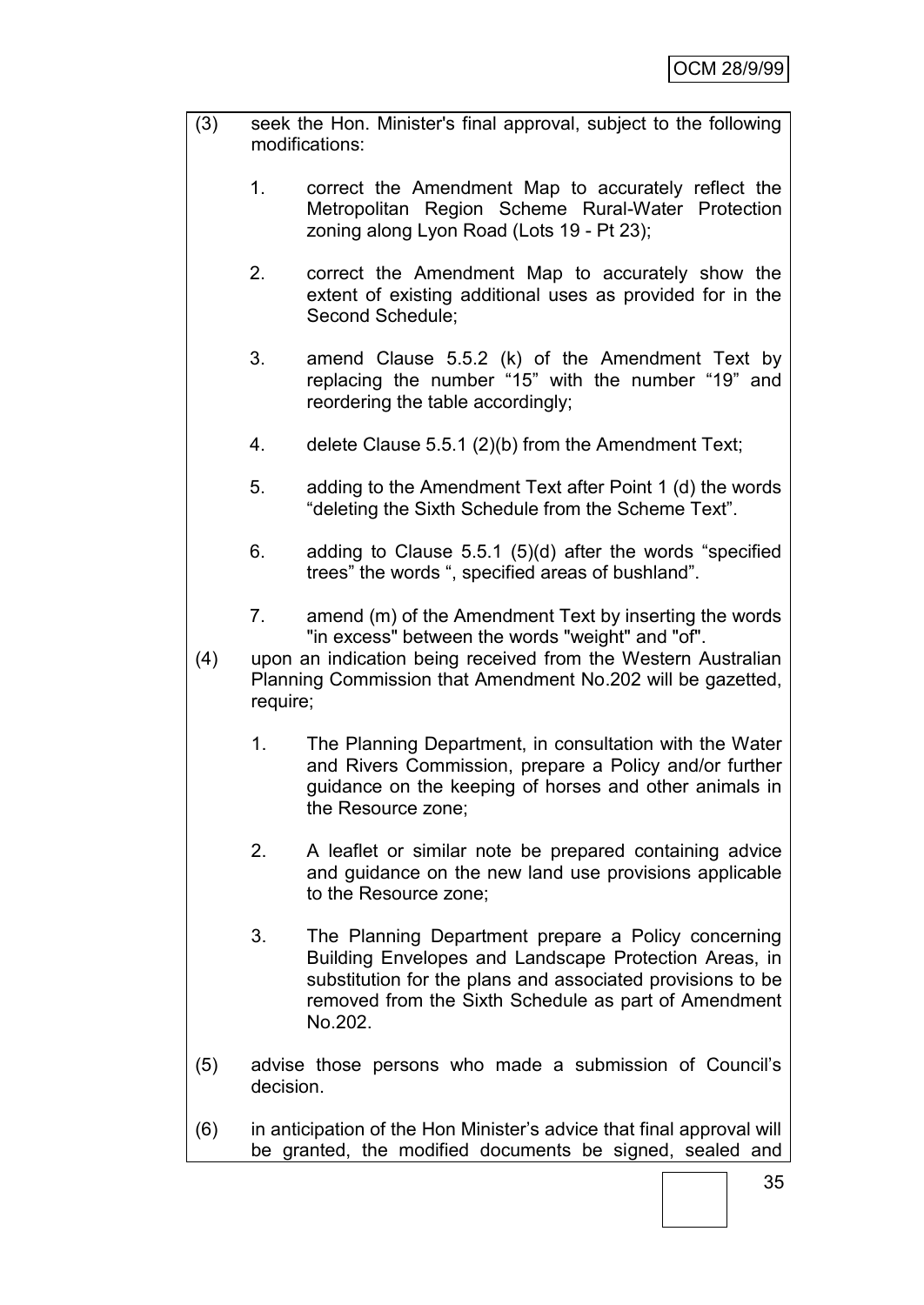forwarded to the Western Australian Planning Commission.

#### **COUNCIL DECISION**

MOVED Cmr Jorgensen SECONDED Cmr Smithson that the recommendation be adopted.

**CARRIED 3/0**

#### **Background**

The State Government's initiatives to protect groundwater resources in the Jandakot region have been documented in various reports to Council over the past three years.

With regard to changes to planning controls, the two most significant events have been:

- The promulgation in April 1998 of Amendment No.981/33 to the Metropolitan Region Scheme (MRS), with land in the eastern sector of Cockburn included in either the Water Catchment Reservation or the Rural-Water Protection zone.
- The gazettal in June 1998 of the Statement of Planning Policy No.6 Jandakot Groundwater Protection Policy (SPP No.6), prepared under Section 5AA of the Town Planning and Development Act. The Policy introduced measures to control and manage land uses in the Jandakot water mound area.

The Local Authority is required to ensure its Town Planning Scheme (TPS) is both consistent with the provisions of the Metropolitan Region Scheme and has regard for relevant Section 5AA Policies. Council initiated Amendment No.188 to its Scheme in July 1998 in an effort to satisfy these obligations, but in December 1998 resolved not to proceed with the Amendment principally due to concerns regarding the extent of modifications to the form of the Amendment required by the Ministry for Planning.

Following further liaison with the Ministry for Planning and Water and Rivers Commission, the proposed Amendment text was reworked. A fresh Amendment (No.202) was initiated by Council at its meeting held on 16 March 1999.

#### **Submission**

The key features of Amendment No.202 are as follows: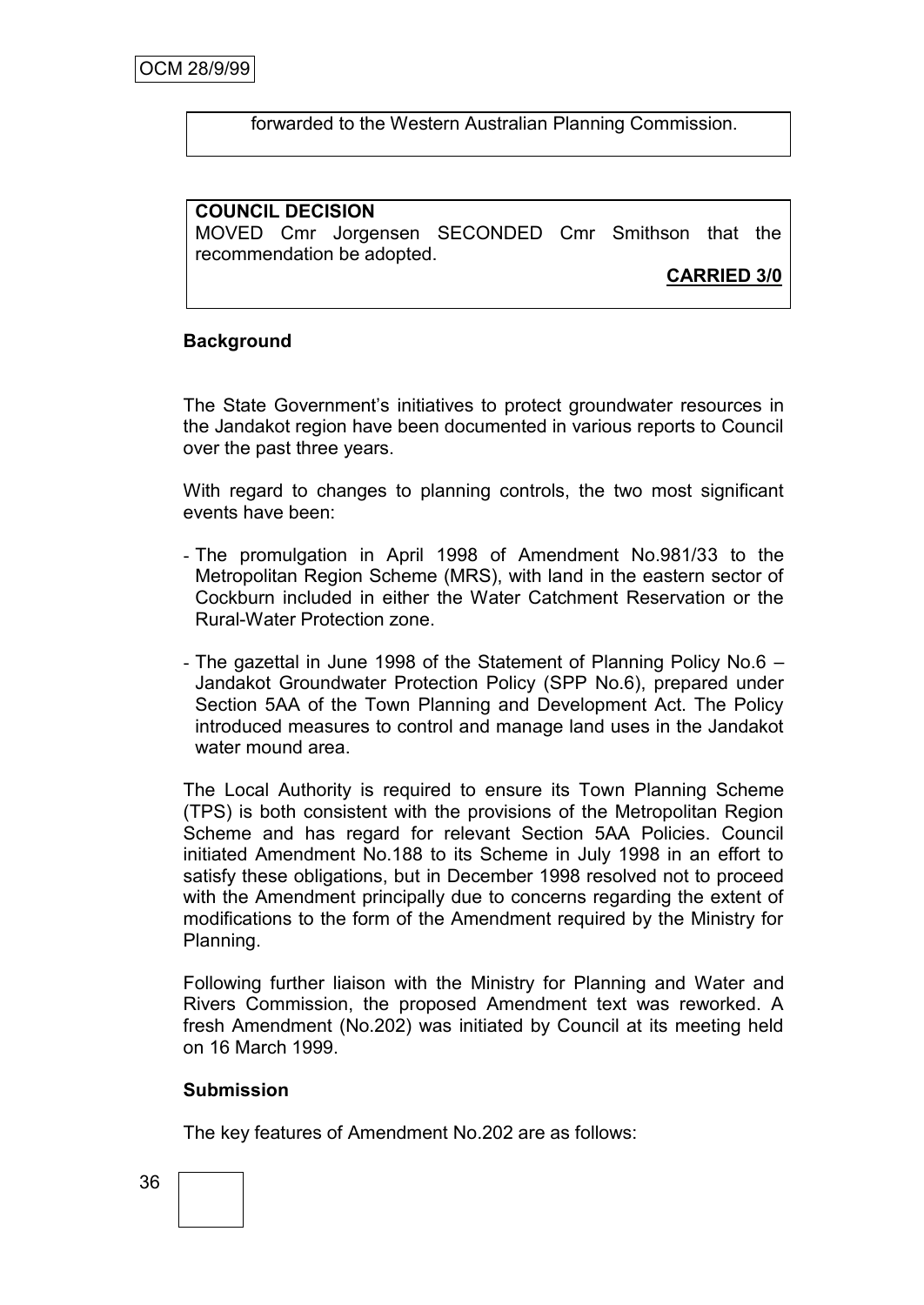- Introducing a new zone into the TPS to be known as the "Resource" zone.
- Rezoning all land affected by the MRS Rural-Water Protection zone to the TPS Resource zone.
- Deleting reference in the TPS to the Special Rural zone and transferring a number of the existing land use provisions to apply to land in the Resource zone.
- Including reference in the TPS to the SPP No.6. In effect, the land use table included in the SPP No.6 becomes the zoning table in the TPS for the Resource zone.

Council, when initiating Amendment No.202, resolved to forward the proposal to the Environmental Protection Authority (EPA) for assessment and subject to the EPA"s advice, advertise the Amendment for public comment in accordance with Town Planning Regulations and the WAPC Planning Bulletin No.29.

Advice was received from the EPA in May 1999 that the Amendment required no formal environmental assessment. As a result, advertising of the proposal commenced on 30 June and concluded on 11 August 1999. Public consultation took the form of letters to all landowners in the proposed Resource zone, signage in the locality, an advertisement in the "West Australian" and a reference in the Cockburn website. The Water and Rivers Commission, Water Corporation, Western Power, and Alinta Gas were also invited to make a submission.

A total of 25 submissions were made on the Amendment proposal. Submissions are summarised in a schedule included in the Agenda Attachments.

#### **Report**

The key issues to emanate from the submissions are as follows:

#### *Definition/Determination of Groundwater zone*

Many of the submissions were critical of the approach to determine the extent of the Resource zone and the result the zoning has on the use and potential development of their land. There was particularly criticism about the land that was excluded from the Resource zone (that is, Urban and Urban Deferred land to the west of the Resource Zone) and the fact that much of this land is in government ownership.

Quite simply, the extent of land included in the proposed Resource zone matches that defined by the extent of the MRS Rural – Water Protection zone. As a result, the arguments the Western Australian Planning Commission (WAPC) used to defend MRS Amendment 981/33 and the definition of the Water Protection zone are applicable.

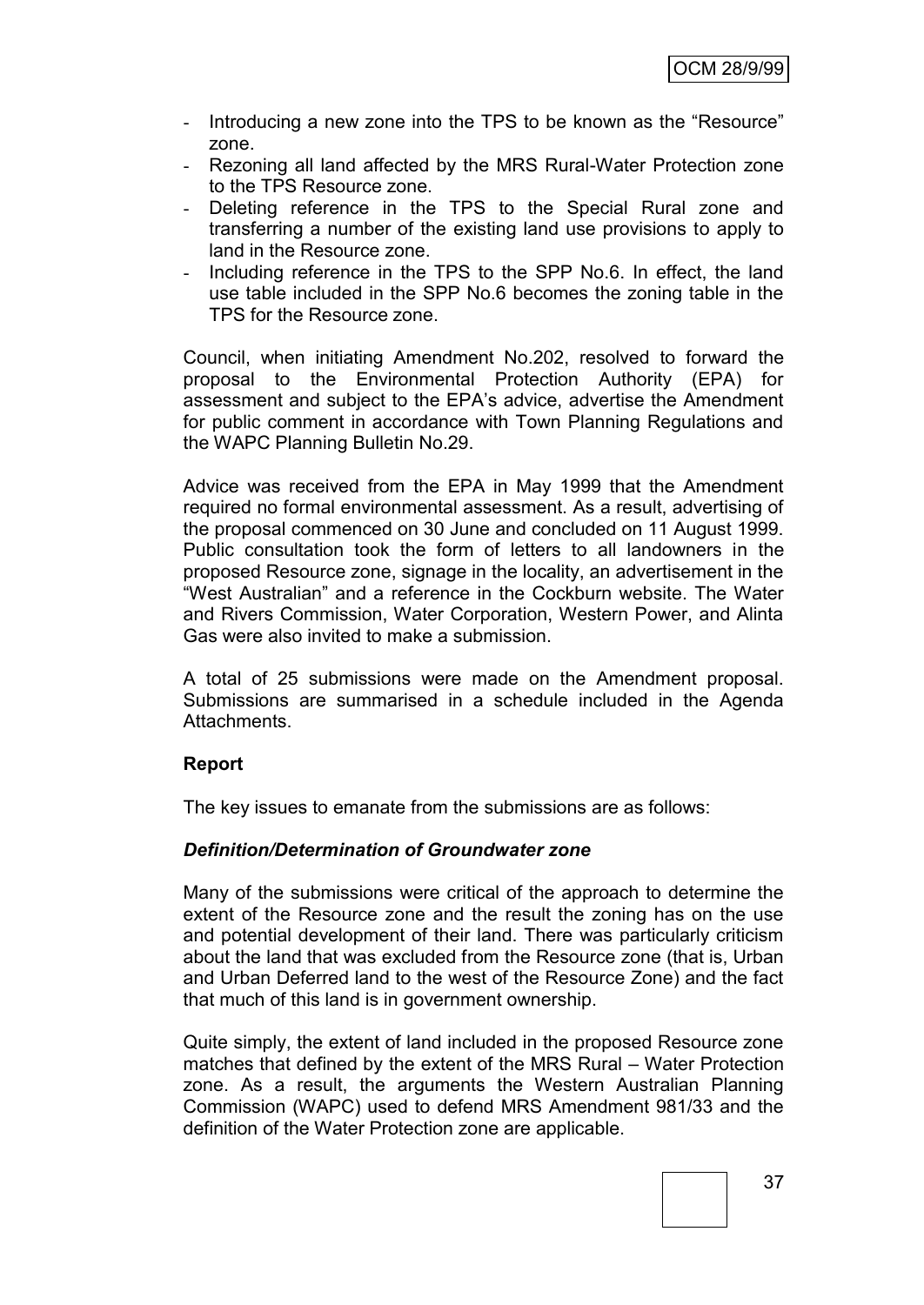The WAPC argued that the proposed capture zone boundary was based on best available scientifically sound methodology and accurately defines the area requiring protection for water supply purposes. It acknowledged that the boundary for the protection zone was based on determined capture zones, but with a few anomalies such as the exclusion of the Urban and Urban Deferred zones in the north-west part of the Jandakot Underground Water Pollution Control Area (JUWPCA).

The WAPC indicated that where areas had been classified as Priority 2 in the JUWPCA and urban development or future urban zones existed within, the Priority 2 classification would be changed to Priority 3 so as to remove any inconsistency with the objectives of Priority 2. Thus Urban and Urban Deferred areas (in addition to much of Jandakot Airport and Jandakot Industrial Area) were excluded from the protection zone so as not to allow encroachment of urban uses into the Priority 2 area and thus create a precedent. It also has put measures into place to help minimise the impact of existing developments within Priority 3 areas.

Council has expressed concerns regarding the approach to determining the extent of the MRS groundwater zone previously. Despite this, Council is obliged to reflect MRS zonings with appropriate complementary local Scheme zonings.

#### *Value of Groundwater Protection*

Another issue common to many submissions was the questioning of the value of protecting Jandakot"s groundwater resources and whether urban development is actually detrimental to the water mound.

The WAPC submitted in its response on Amendment 938/33 that the value of maintaining a groundwater resource in good condition was greater than the economic values for developing the land overlaying the groundwater resource. The WAPC maintains that urban development, particularly when commercial uses are included, will cause contamination of the groundwater resource and is not compatible with groundwater protection. There is much evidence to support the argument that urban development poses a significant and proven risk of pollution to underlying groundwater.

#### *Restrictions on future Development*

Many of the submissions object to the land use restrictions the Amendment will pose. Most make their comments in very general terms, however some are more specific.

#### - *No Urban Development*

Landowners have objected to the loss of the potential for their properties to be developed for urban purposes and thus a loss in value, particularly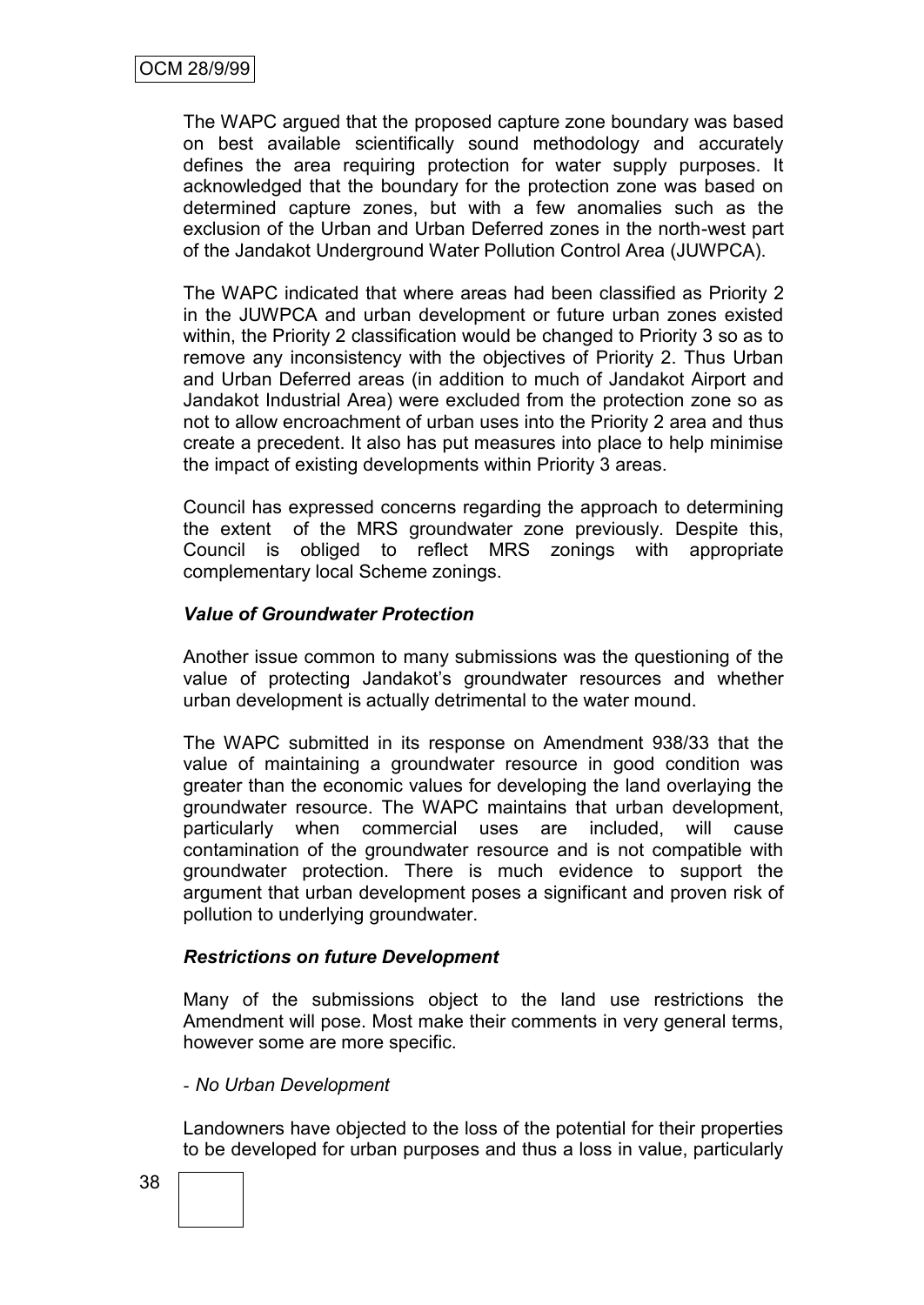those very close to urban development on the periphery of the Water Protection/Resource zone (see submissions 6, 7, 8, 17,18, 21, 23). Some have suggested they may seek compensation for the loss of land values due to the rezoning.

Again, it is the MRS that has determined the extent of land that may be developed for urban purposes. Amendment No.202 is simply reflecting the MRS and any departure from a land zoning that is compatible with the MRS would not be supported by the WAPC. In any event, the presumption that these landowners may have been able to develop for urban was based on their own aspirations and speculation, and not based upon any clear strategy or commitment that urban development would be supported.

The suggestion that legal action may be taken to compensate for reduced land value is not considered to represent any threat to Council.

*- Subdivision and minimum lot size.*

Submission 3 made on behalf of the owners of Lot 41 Armadale Road objects to the amendment on the basis that under the current Scheme provisions affecting the land (see Sixth Schedule – Clause 4.0 – Tapper Road Special Rural zone), a minimum lot size of two hectares is prescribed and the amendment will result in this "right" being removed.

The land houses a poultry farm, which the owners are seeking to relocate. However to fund the relocation, subdivision of the property into a series of two hectare allotments is required.

The submission argues that whilst the SPP No.6 sets a minimum lot size of two hectares for land within the MRS Groundwater Protection zone, it adds other requirements which may affect lot size considerations. It objects to the fact that the amendment will remove the two hectare minimum lot size requirement currently in the Scheme and thus remove the landowners" certainty in regard to potential for the land to be subdivided into lots of at least two hectares in area.

The submission states that should the amendment proceed as proposed and a subdivision proposal for two hectare lots fails to gain approval, the landowners will seek compensation from Council for injurious affection.

Whilst the current Scheme provision sets a minimum lot size of two hectares, it does not automate approval for such subdivision as of right. The onus is still on the applicant to demonstrate the land"s capability to sustain such subdivision. The WAPC"s discretion to approve subdivision is not fettered by the provisions of the TPS, and notwithstanding that there is currently a minimum two hectare provision in TPS, it does not infer that the land is capable of subdivision down to two hectares.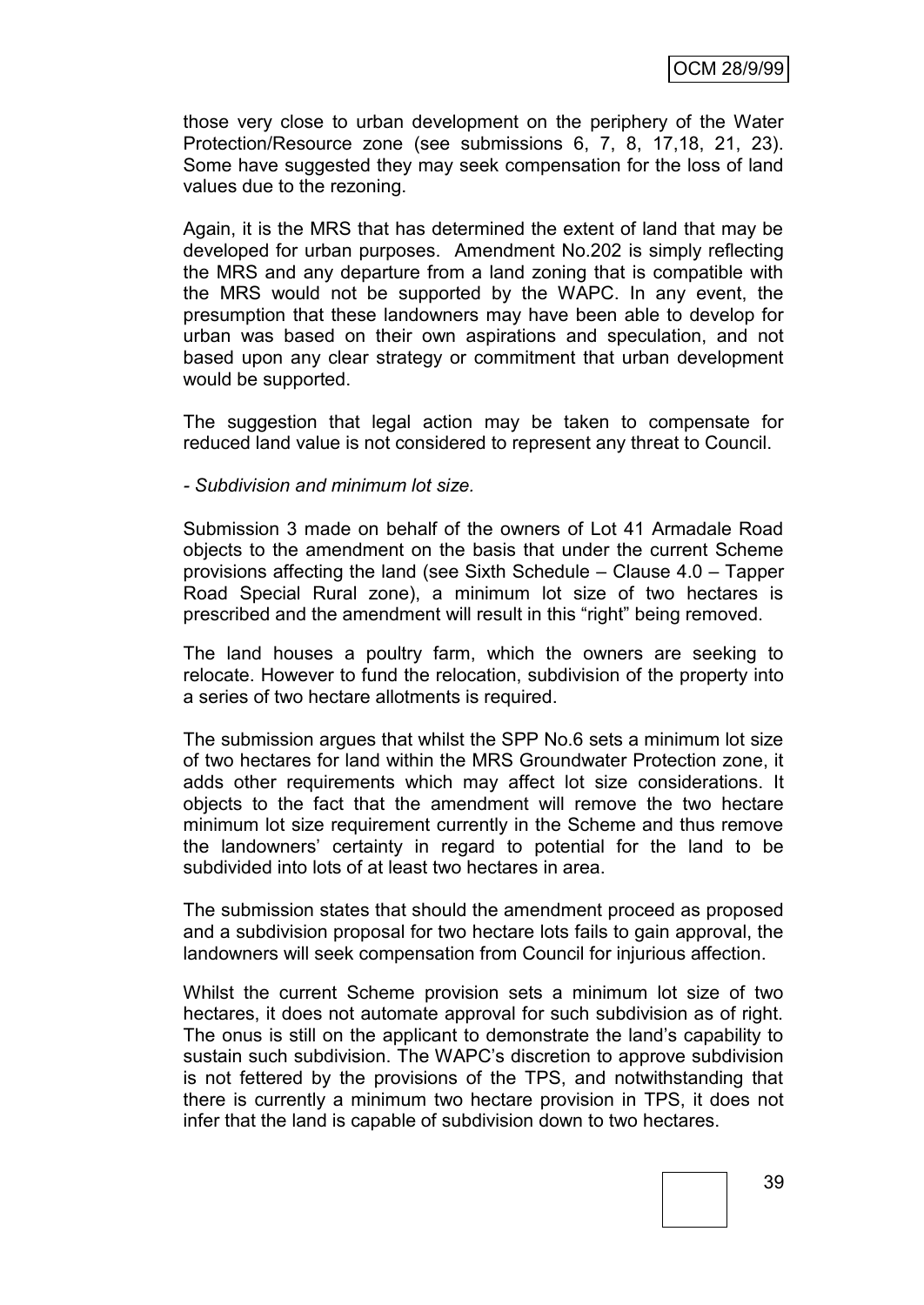Even though the two-hectare minimum subdivision provision is to be removed from the TPS, the existence of similar control in the SPP No.6 is considered appropriate. This change neither enhances nor removes the possibility of a two hectare subdivision. Accordingly it is recommended that the submission is dismissed.

- Additional Uses

Three submissions questioned whether current Additional use rights afforded to their land by TPS No.2 would continue under Amendment 202.

In the Amendment area, two Additional use rights exist:

- 1. Portion of Lot 77 Jandakot Road allowing for Mineral Processing;
- 2. Lot 500 Rowley Road allowing for development of a rural store, hardware and tourist facilities; and

- an additional use right is to be added to allow the continuation of the Hybrid Court kennel/cattery area.

Despite a minor drafting error on the advertised amendment plan, current additional use rights will remain unchanged.

#### *Keeping of Horses and other animals – need for Policy*

Many enquiries have been made with the City, in addition to it being raised in submissions, regarding restrictions on the keeping of horses and other animals in the groundwater area. At the present time, there are no Scheme restrictions for the keeping of animals on land zoned Rural (with the exception of intensive uses such as poultry farms, dog kennels and catteries). Council by-laws are also relevant to these animals, in addition to restrictions on keeping of pigs. On Special Rural zoned land, of which there are 16 different "estates" in Cockburn, restrictions vary from no restrictions in the older estates to a total prohibition of any horses or other stock in newer estates.

The SPP No.6 contains the following definitions relevant to horses and other stock:

Animal establishment – means premises used for the breeding, boarding, training or caring of animals for commercial purposes but does not include animal establishment-intensive or veterinary care.

Equestrian activity – means any land or buildings used for the showing, competition or training of horses and includes a riding school.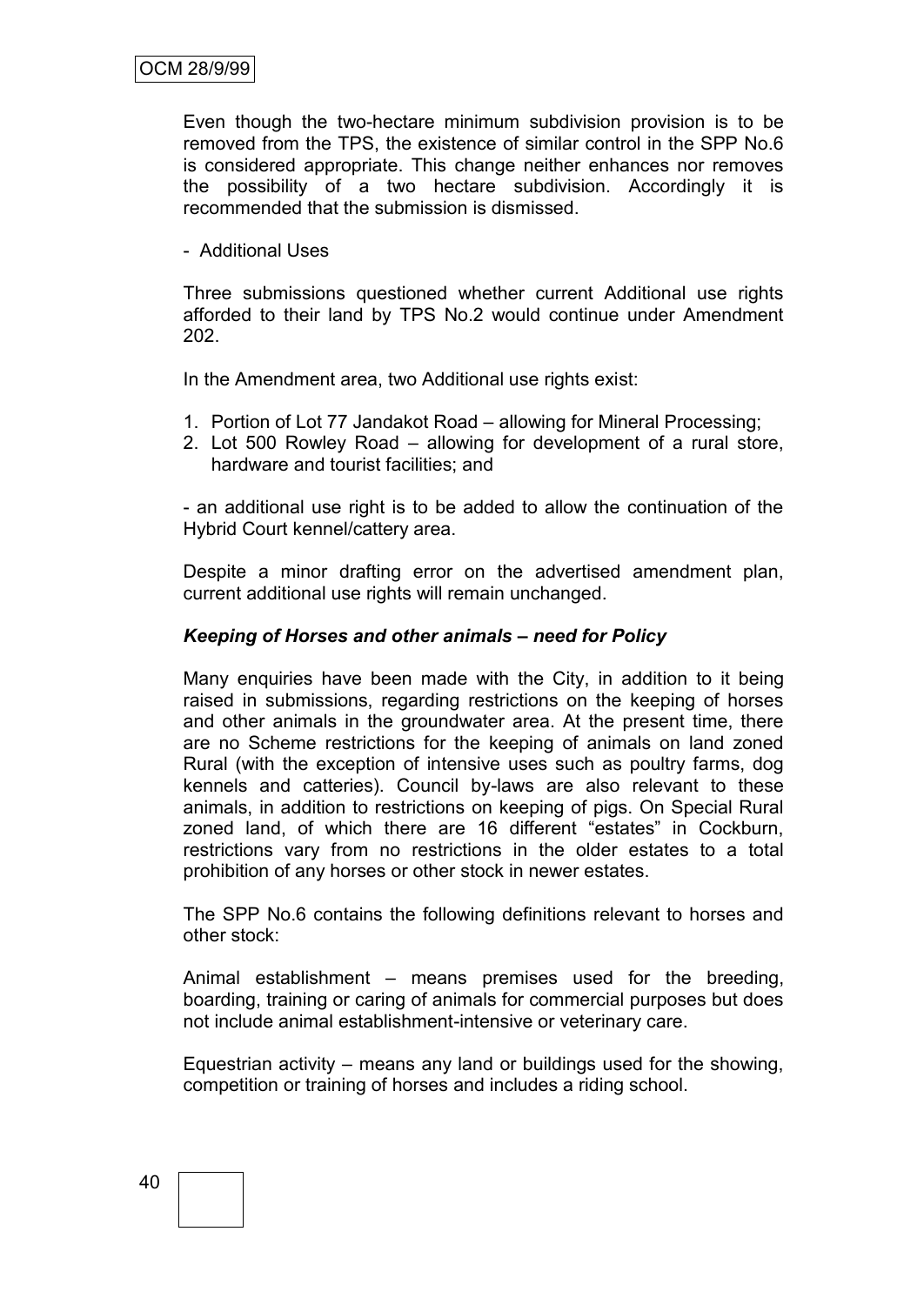Hobby farm – means any land or building used for the keeping of farm animals or the growing of vegetables, fruit and flowers for noncommercial purposes or sale.

Stable – means any land, building or structure used for the housing, keeping and feeding of horses, asses and mules and associated incidental activities.

Animal establishments, equestrian activities and stables are classified as "AA" uses in the SPP No.6 land use table, though they are restricted activities in the JUWPCA Priority 2 areas and approval will depend on nutrient loadings, land area and site conditions. Hobby farms are classified as "P" uses.

No acceptable numerical limit or ratio for animals is prescribed in the SPP No.6.

The most common query received concerns how many horses, if any, can be kept on a two-hectare lot in the Resource zone. Other common queries include the keeping of other farm animals such as poultry, sheep and goats.

From the above definitions the critical criteria is the distinction between domestic and commercial operations. It is quite reasonable for owners of rural-living type lots to be able to keep animals as pets, though there is little guidance from the Water and Rivers Commission on acceptable animal numbers. Determining where the distinction of domestic ends and commercial begins is also difficult. There is also little guidance from Council by-laws in regard to acceptable animals numbers. From an administrative context it is not desirable for the landowners wishing to keep domestic animals to have apply for planning approval and there should be scope for certain "as of right" uses.

It is clear there is a need for clearer guidance. It is recommended that Council develop some guidance clarifying acceptable animal numbers for the domestic keeping of pets, horses and farm animals. Such guidance will need to be produced in consultation with the Water and Rivers Commission and may need to take the form of a Council policy.

#### *Water and Rivers Commission comments*

The Water and Rivers Commission generally supports the Amendment, but has made specific comment on certain aspects. Responses to the Commission"s comments are included in the schedule of submissions, though the following matters require additional comment:

*Single zone to cover Water Protection zone*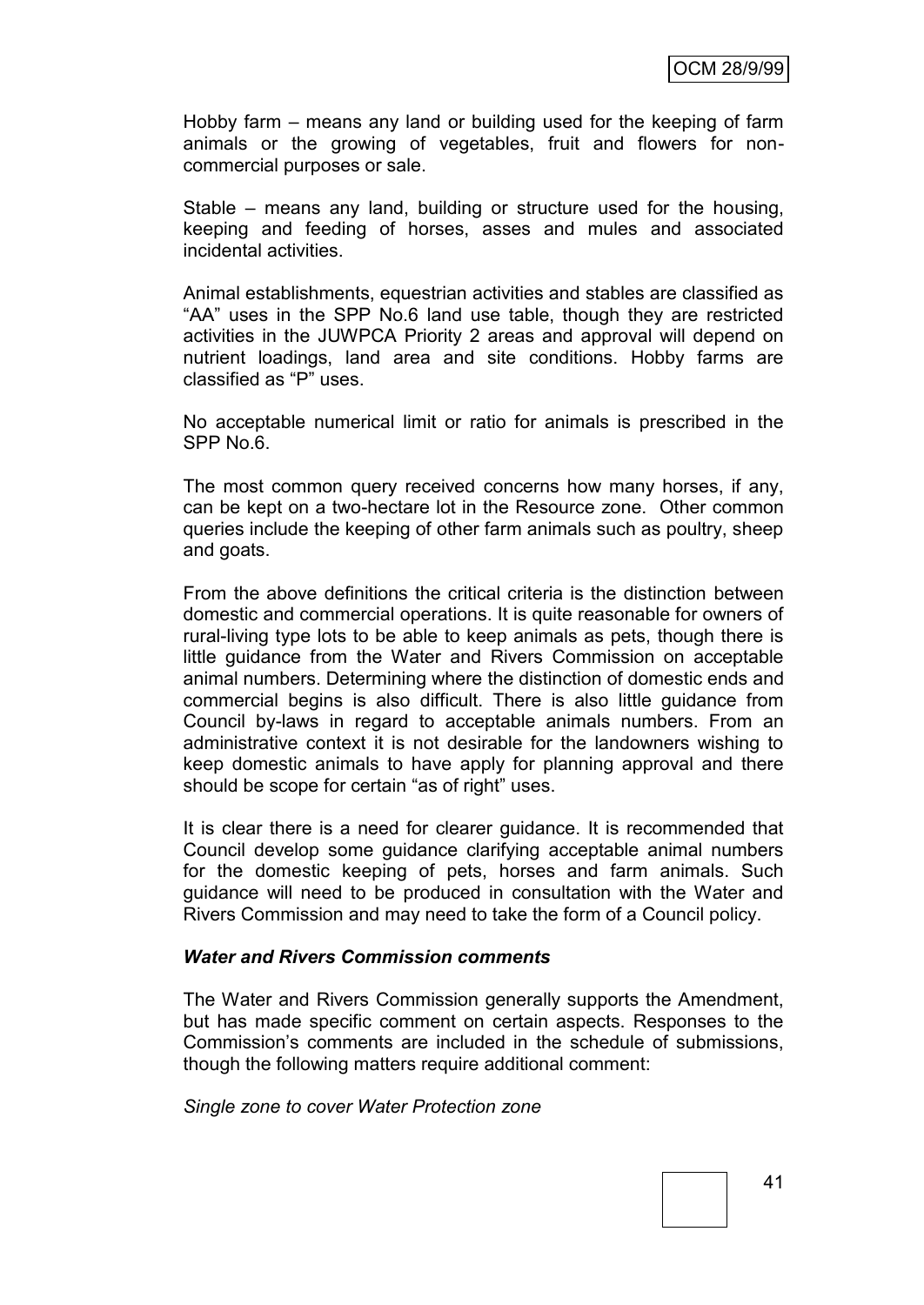The Water and Rivers Commission understands the basis for proposing a single zone, but is concerned the environmental value of current Special Rural zone provisions could be lost. The Commission advises that it is likely to oppose development applications for some of the "AA" uses listed in the zoning table of the SPP No.6 on lots less than 4 hectares (ie most Special Rural lots) and recommends that if the TPS is to have a single zone, Council should either refine the zoning table accordingly, include more detail in its policy manual, or produce guidance notes for landowners regarding the permitted land uses.

Amendment No. 202 incorporates the SPP No.6 zoning table directly into the Scheme. The fact that there are problems with the interpretation of the SPP No.6 is a fault with the drafting of the SPP and not Amendment No.202. Council has quite deliberately not sought to adulterate the provisions of the SPP No.6 through the incorporation of it into the TPS.

Most of the existing Special Rural provisions of the Scheme are essentially transferred unchanged to now apply to the Resource zone. The only change is the substitution of the current zoning tables for each Special Rural "estate" with the SPP No.6 zoning table. This approach is considered to adequately and equitably continue the current land use restrictions (such as vegetation protection and effluent disposal) in the new zone, as well as applying the new requirements of the SPP No.6 consistently across the Rural – Water Protection/Resource zone.

A guidance note is considered the most appropriate way to advise landowners of the new land use restrictions to replace existing guidance notes for Special Rural zoned land.

#### *Other Issues for Council's consideration*

Modifications to Amendment

Should Council adopt Amendment No.202 for final approval, the following modifications are required:

Plan errors and anomalies

- 1. Soon after the commencement of the Amendment's advertising period, it was discovered that several lots fronting Lyon Road (Lots 19 - Pt 23) were inadvertently left out of the proposed Resource zone even though they are included in the MRS Rural – Water Protection zone. Affected landowners were sent a follow up letter with a corrected Amendment map.
- 2. The Additional Use provision affecting Lot 500 Rowley Road was not shown on the Amendment map. Whilst this does not delete the Additional Use right, other lots with Additional Use rights were shown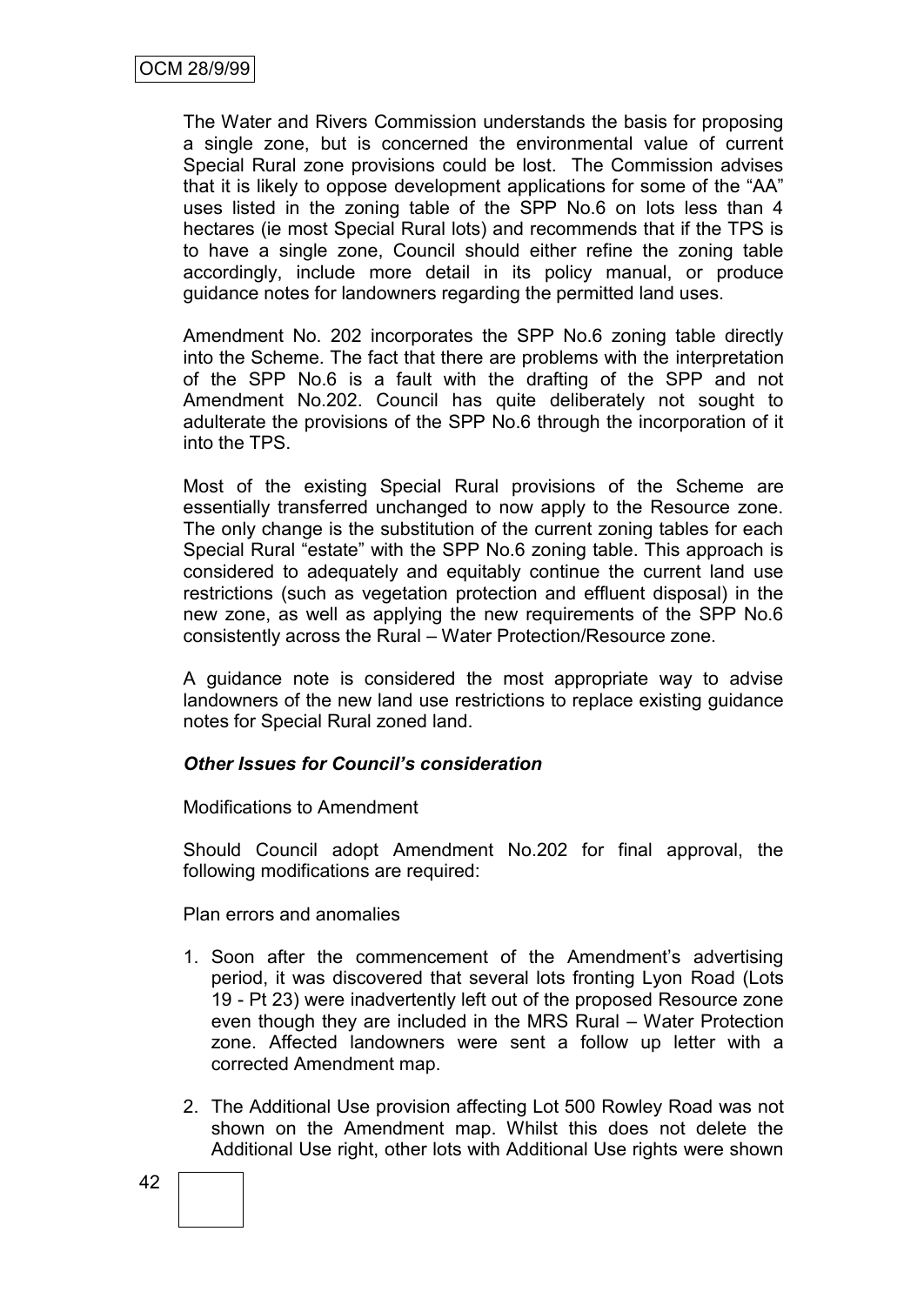on the Amendment map. For consistency, the Amendment map should be modified to accurately reflect the continued Additional Use right afforded to the land.

- 3. The Additional Use right to be added to the Scheme for the kennel and cattery area requires renumbering. Amendment No.158 has recently been gazetted and has added an Additional use to the Third Schedule (No.15 - Waters Avenue, Atwell). As a result, Clause 5.5.2 (k) needs minor adjustment to avoid "doubling up" on the number 15.
- 4. A subdivision guide plan of each Special Rural zone "estate" is currently included in the Sixth Schedule of the Scheme. These guide plans are to be deleted under Amendment 202. Many of the plans illustrate those lots with building envelopes or areas of landscape protection. In view of the removal of the plans from the Sixth Schedule, some alternative for defining these areas needs to be adopted. It is recommended that a Plan be produced illustrating lots in the Resource zone with building envelopes and landscape protection areas and included in the Policy Manual.

Modifications to Amendment text

- 1. Proposed Clause 5.5.1(2)(b) requires that "when considering an application for Planning Consent, the Council may either refuse or conditionally approve any application for any Building it considers to have more than one story." This Clause currently exists for land zoned Special Rural, but under the Amendment would apply to land in the Resource and Rural zone. Not only is this Clause superfluous and perhaps onerous, but it is also outdated as Planning Consent is not required for the construction of a single dwelling. It is recommended that this Clause is deleted.
- 2. Notation in the Amendment text needs to be added clearly indicating the removal of the Sixth Schedule.
- 3. Add to Clause 5.5.1 (5) (d) Clearing of flora a reference to protection of specified areas of bushland in accordance with the advice of the Department of Environmental Protection.
- 4. Modify the proposed amended definition of "commercial vehicle" to read:

"Commercial Vehicle means any vehicle used or intended to be used in a business or trade which has a tare weight **in excess of** 3.5 tonnes.

rather than -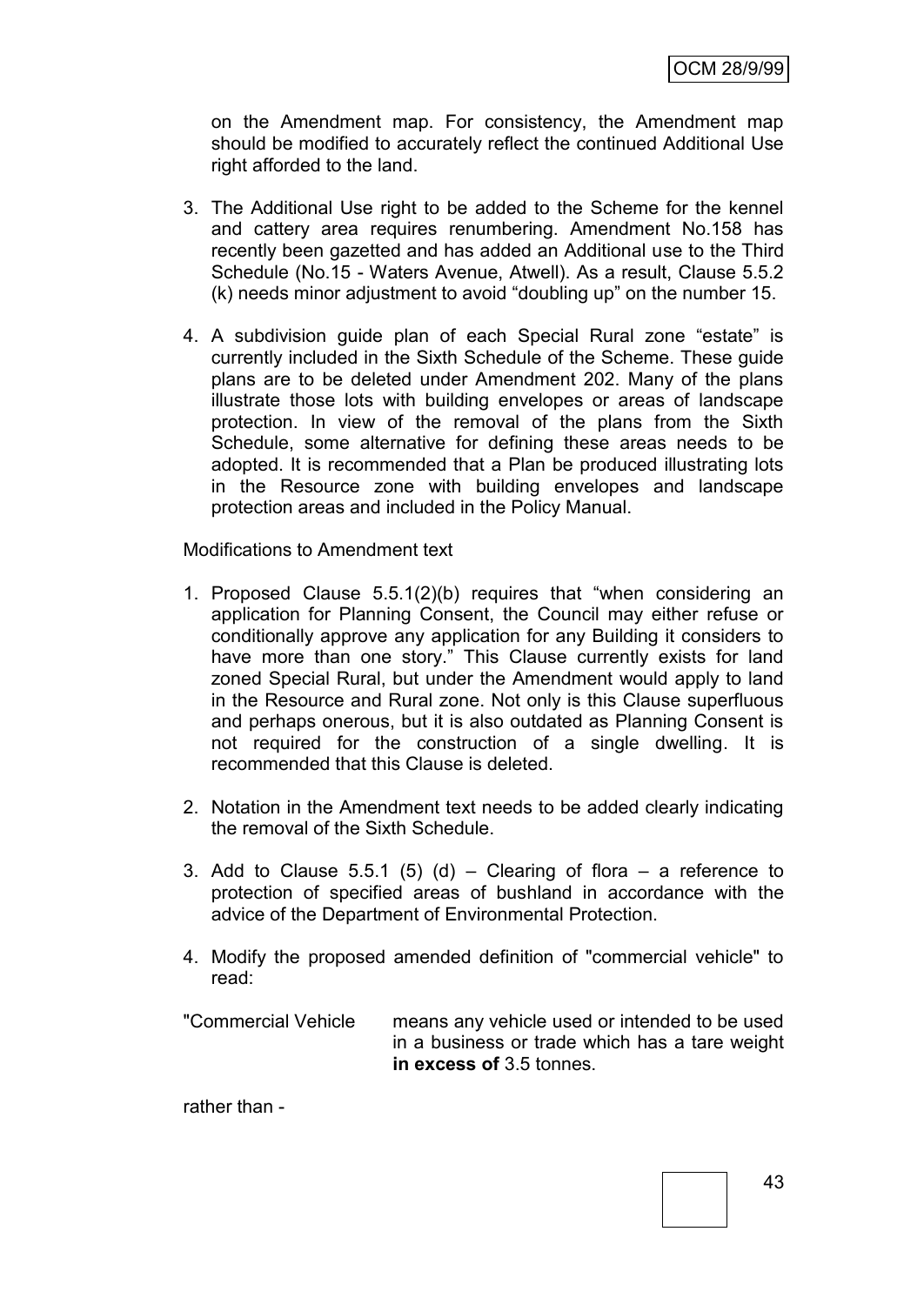"Commercial Vehicle means any vehicle used or intended to be used in a business or trade which has a tare weight **of** 3.5 tonnes."

as advertised.

#### *Need for guidance note*

The production of a guidance note outlining the land use and development requirements pertaining to the Resource zone will be required to help disseminate information for affected landowners.

#### **Strategic Plan/Policy Implications**

The creation of the Resource zone is consistent with Council"s Ultimate District Strategic Plan, which shows the area as Water Resource Protection Area.

Some Policy additions will be required concerning building envelopes, landscape protection areas and keeping of animals.

#### **Budget/Financial Implications**

Nil

#### **Implications of Section 3.18(3) Local Government Act, 1995**

Nil

## **256. (AG Item 14.1) (OCM2\_9\_1999) - LIST OF CREDITORS PAID (5605) (KL)**

#### **RECOMMENDATION**

That Council receive the List of Creditors Paid for August 1999, as attached to the Agenda.

#### **COUNCIL DECISION**

MOVED Cmr Smithson SECONDED Cmr Jorgensen that the recommendation be adopted.

**CARRIED 3/0**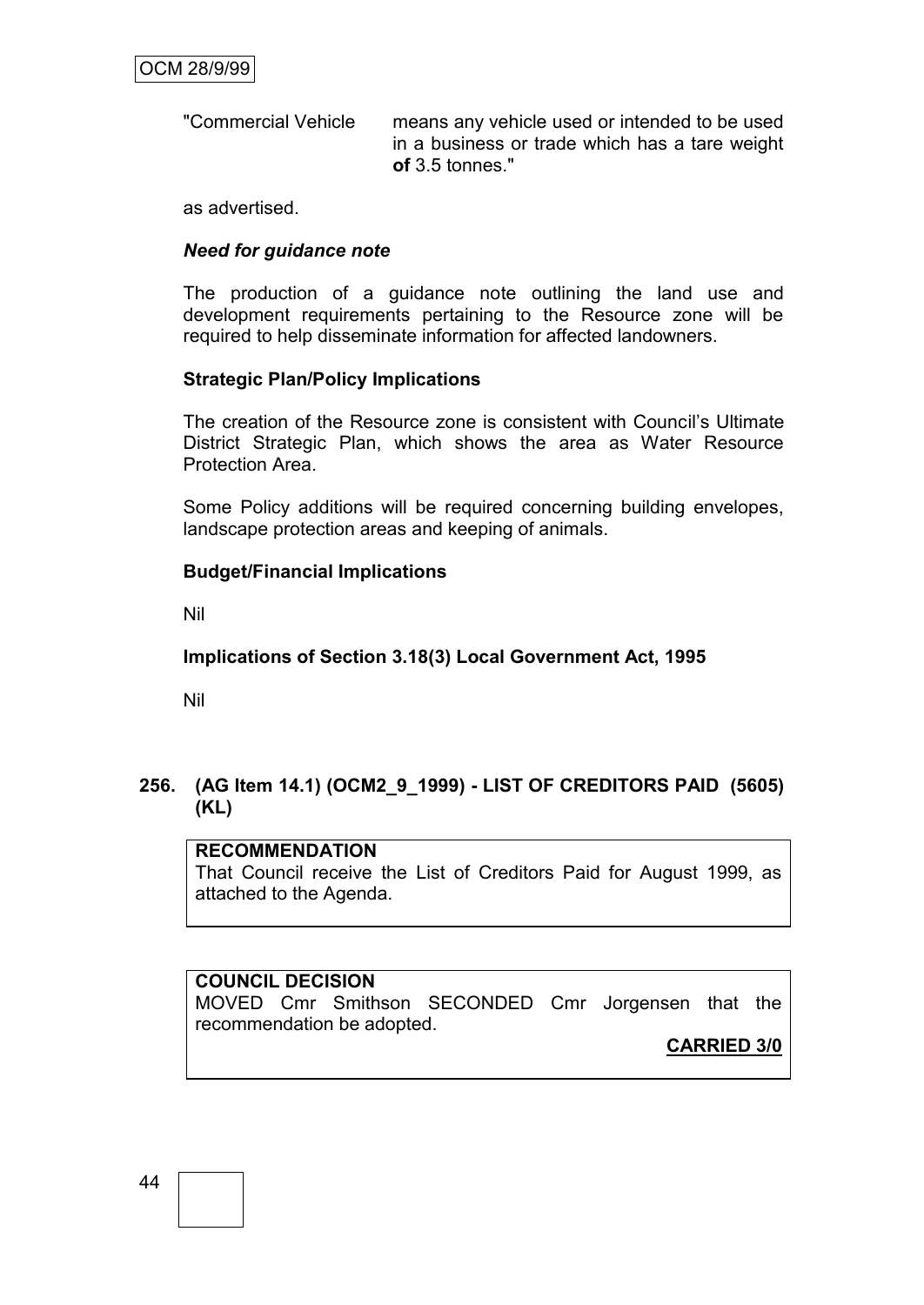# **Background**

It is a requirement of the Local Government (Financial Management) Regulations 1996 that a List of Creditors be compiled each month and provided to Council.

#### **Submission**

N/A

## **Report**

N/A

#### **Strategic Plan/Policy Implications**

N/A

**Budget/Financial Implications**

N/A

**Implications of Section 3.18(3) Local Government Act, 1995**

N/A

**257. (AG Item 14.2) (OCM2\_9\_1999) - INCREASED MAINTENANCE LEVY - RESERVE 32870 (CNR PACKHAM ROAD AND BLACKWOOD AVENUE, HAMILTON HILL) - WATER CORPORATION (2210341) (KJS)**

# **RECOMMENDATION**

That Council:

- (1) accept \$3,000 as a one off payment to assist in the management and enhancement of Reserve 32870; and
- (2) advise the Department of Land Administration that the City has no objection to the creation of an easement, in favour of Water Corporation over portion of Reserve 32870.

#### **COUNCIL DECISION**

MOVED Cmr Jorgensen SECONDED Cmr Smithson that the recommendation be adopted.

**CARRIED 3/0**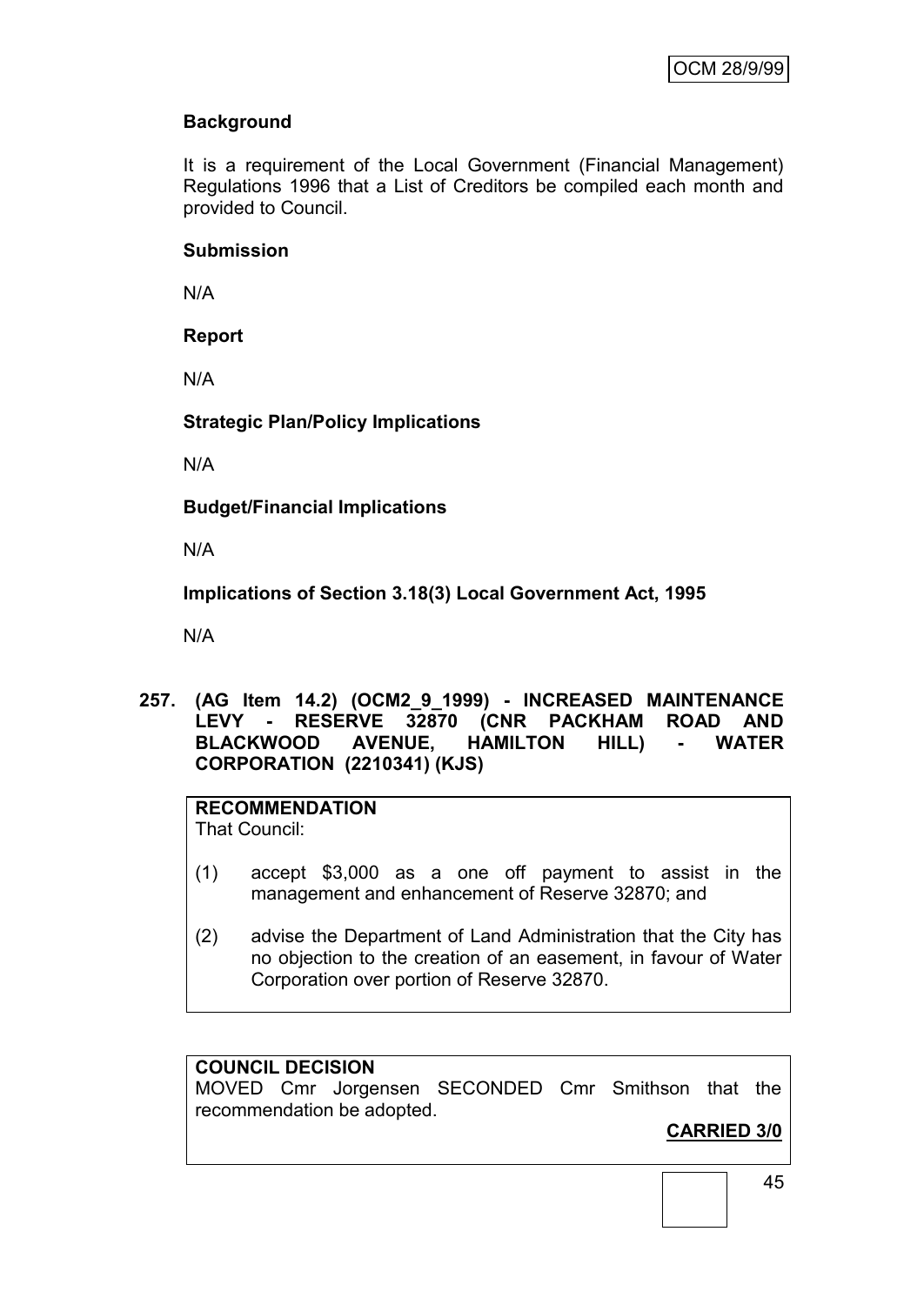#### **Background**

The Water Corporation has written seeking an easement over portion of the reserve to protect its interests, being a sewer pump station and overflow facilities to be constructed as part of an infill sewerage project.

#### **Submission**

A facsimile was received from the Water Corporation making an offer of a once off payment of \$3,000.

#### **Report**

Reserve 32870 is a reserve for public recreation. A portion of this reserve is occupied by a fenced drainage sump. Water Corporation has located a proposed pump station next to the drainage sump, such that in the event of a prolonged power cut sewer overflow could be directed into the drainage sump. Water Corporation has undertaken to clean the sump should this situation arise.

The pump station is buried and is only visible from the surface as a concrete slab. The concrete slab does increase costs as the concrete slab protrudes approximately 150mm above the ground. The once off payment of \$3,000 is considered acceptable in this instance.

#### **Strategic Plan/Policy Implications**

N/A

**Budget/Financial Implications**

N/A

**Implications of Section 3.18(3) Local Government Act, 1995**

N/A

#### **258. (AG Item 14.3) (OCM2\_9\_1999) - BUDGET AMENDMENT - PROVISION FOR REDUNDANCY PAYMENTS (5402; 5403) (ATC)**

#### **RECOMMENDATION**

That Council amend the 1999/00 Budget by providing a new expenditure account "Redundancy Payments" and a new income account "Transfer from Leave Liability Reserve", both accounts to be for \$50,000.

**TO BE PASSED BY ABSOLUTE MAJORITY OF COUNCIL**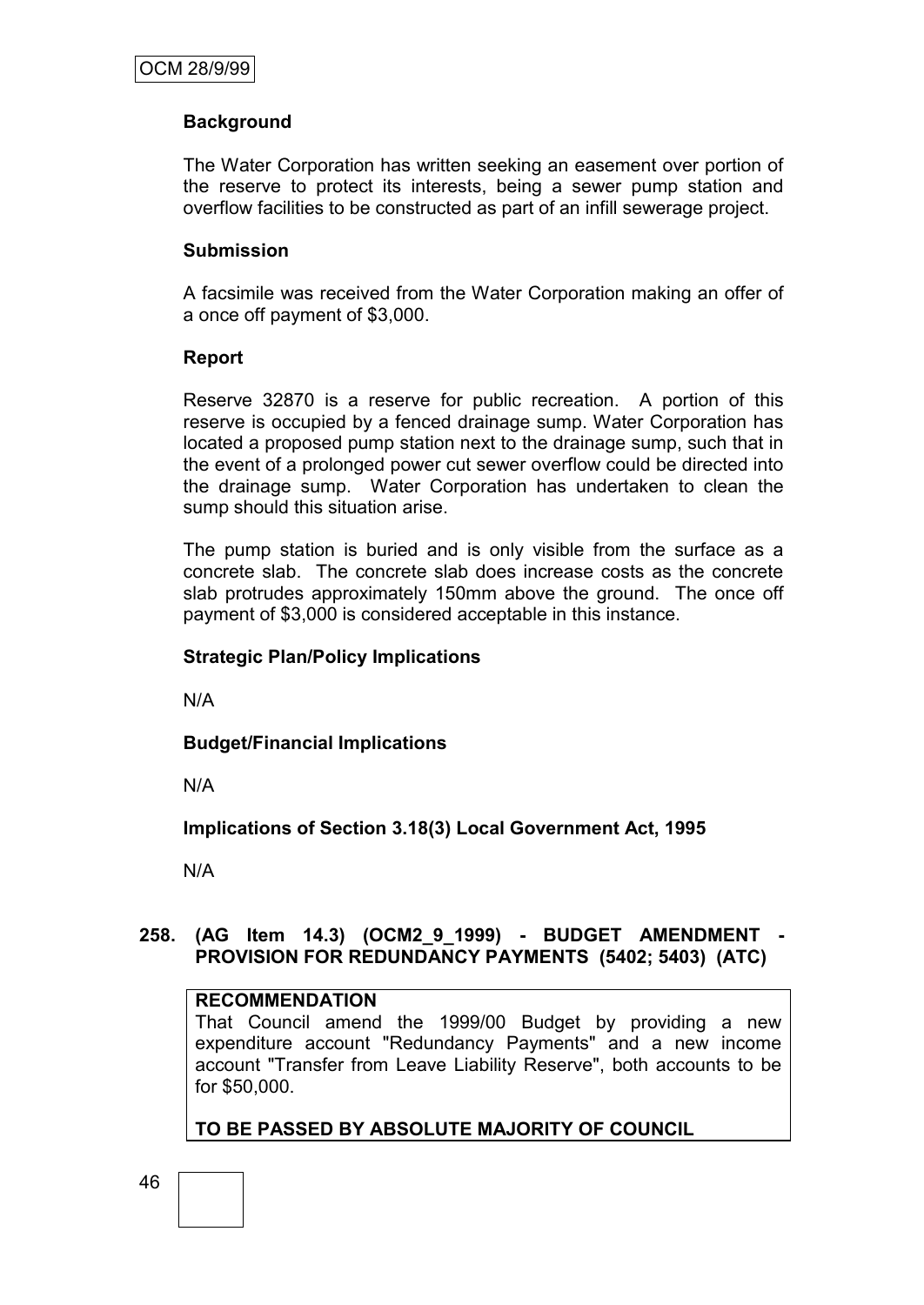# **COUNCIL DECISION** MOVED Cmr Jorgensen SECONDED Cmr Smithson that Council: (1) amend the 1999/00 Budget by providing a new expenditure account "Redundancy Payments" and a new income account "Transfer from Leave Liability Reserve", both accounts to be for \$50,000; and (2) give delegated authority to the Chief Executive Officer to use funds from the above account in accordance with the Enterprise Bargaining Agreements. **CARRIED 3/0**

# **Explanation**

It was felt that the Chief Executive Officer should be given delegated authority to use the funds appropriately.

#### **Background**

The Chief Executive Officer has the authority to deal with all staff matters. Instances can occur where redundancies are appropriate and while the Chief Executive Officer can approve redundancies there are no funds available in the current budget for payments to be made in accordance with Council's Enterprise Bargaining Agreement with staff.

#### **Submission**

N/A

#### **Report**

The Chief Executive Officer has the authority to deal with redundancies that occur but currently has no funds available in the budget to make any payments required under Council's Enterprise Bargaining Agreement with staff. If funds are required then the Chief Executive Officer must seek a budget amendment on each occasion with consequent delays occurring in finalising any redundancies. It is considered to be more appropriate for the Chief Executive Officer to have a source of funds to draw on to expedite the process. The need to reimburse the Leave Liability Reserve Fund in respect of any funds used will be examined as part of the annual budget process.

#### **Strategic Plan/Policy Implications**

N/A